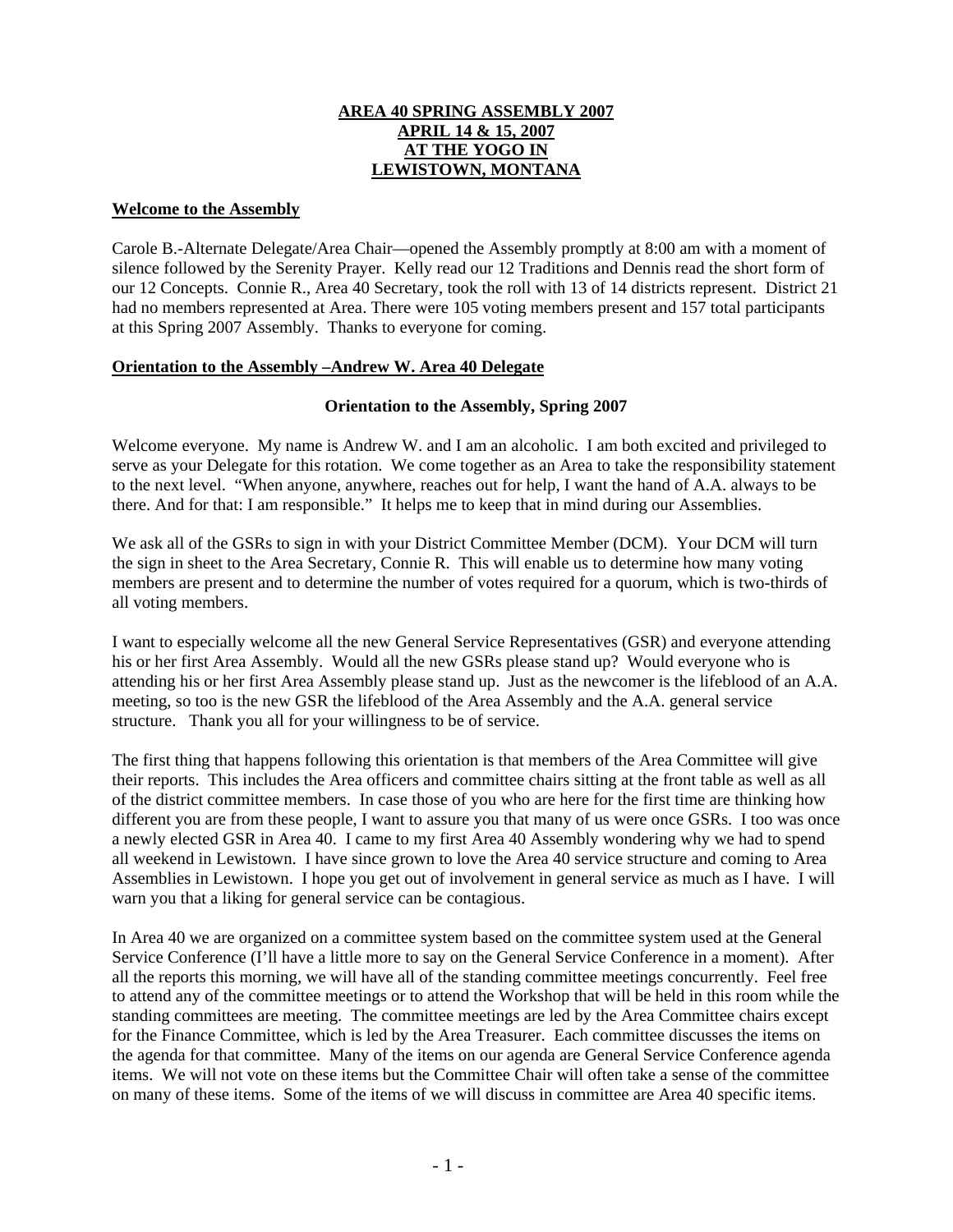The committee will discuss these items and choose to make a recommendation or choose to take no action. When taking a vote in committee, only the members of the committee vote.

This afternoon, I will give my report as your delegate. One of my responsibilities as delegate is to attend the General Service Conference in New York. The General Service Conference is how A.A. as a whole in the U.S. and Canada get together to make decisions on matters affecting A.A. as a whole. As Concept II states, the GSC, "for all practical purposes, has become the actual voice and effective conscience of our Society."

As an Area we are one link in the chain of communication from the groups to the GSC.

Following my report, we will begin our floor assembly where we meet as whole to hear the committee reports. The committee chair will present the committees report on each agenda item and then we will have a chance to discuss the item. Again, we will not vote on the items from the GSC agenda but I will ask the Area Chair for a sense of the Area on many of these items. The purpose of discussing these items and taking a sense of the Area is to help me be well informed when I go to the General Service Conference next week. For the Area 40 specific agenda items, if the committee makes a recommendation on the item we will take a vote following the discussion. In order to be a valid vote we must have a quorum (two-thirds of the voting members present).

One piece of advice I have for those of you who are new to Area Assemblies is to be active participants. Take part in the discussions. I know that it can get somewhat confusing at your first assembly, as we tend to use a lot of jargon. Sometimes it may be unclear as to what we are talking about. Please ask questions if you are unsure. You might find that many others share your confusion. In the interest of saving time, if someone else has already expressed your opinion, it is not necessary to repeat it. If, however, someone else has not expressed your opinion, please go to the mike and share it.

Thank you all for being here. I hope you enjoy your weekend at the assembly.

Yours in love and service, Andrew W. Area 40 Delegate Panel 57

## **Area Chair/Alternate Delegate—Carole B.**

Greetings Area 40!

I would like to welcome everyone to the first assembly of the 2007-2008 Area 40 rotation. I would especially like to welcome those of you here for your first assembly. Who's here for their first Assembly?

My work in this position began before the New Year scheduling the 2008 and 2009 Area Assemblies. Those dates are April 12-13, 2008, September 20-21, 2008, April 18-19, 2009, and September 19-20, 2009. We'll get there one day at a time.

I sent the incoming Area Committee Chairs and DCMs a welcome package which included a letter, copies of the new Area Policies and Procedures, and a contact list for the 2007-2008 Area Committee.

Then I went on the road. I have been to the meetings of District's 11, 12, 31, 72, 81, and 93. I have also participated in District 91's Into Action Weekend. My charge has been to educate trusted servants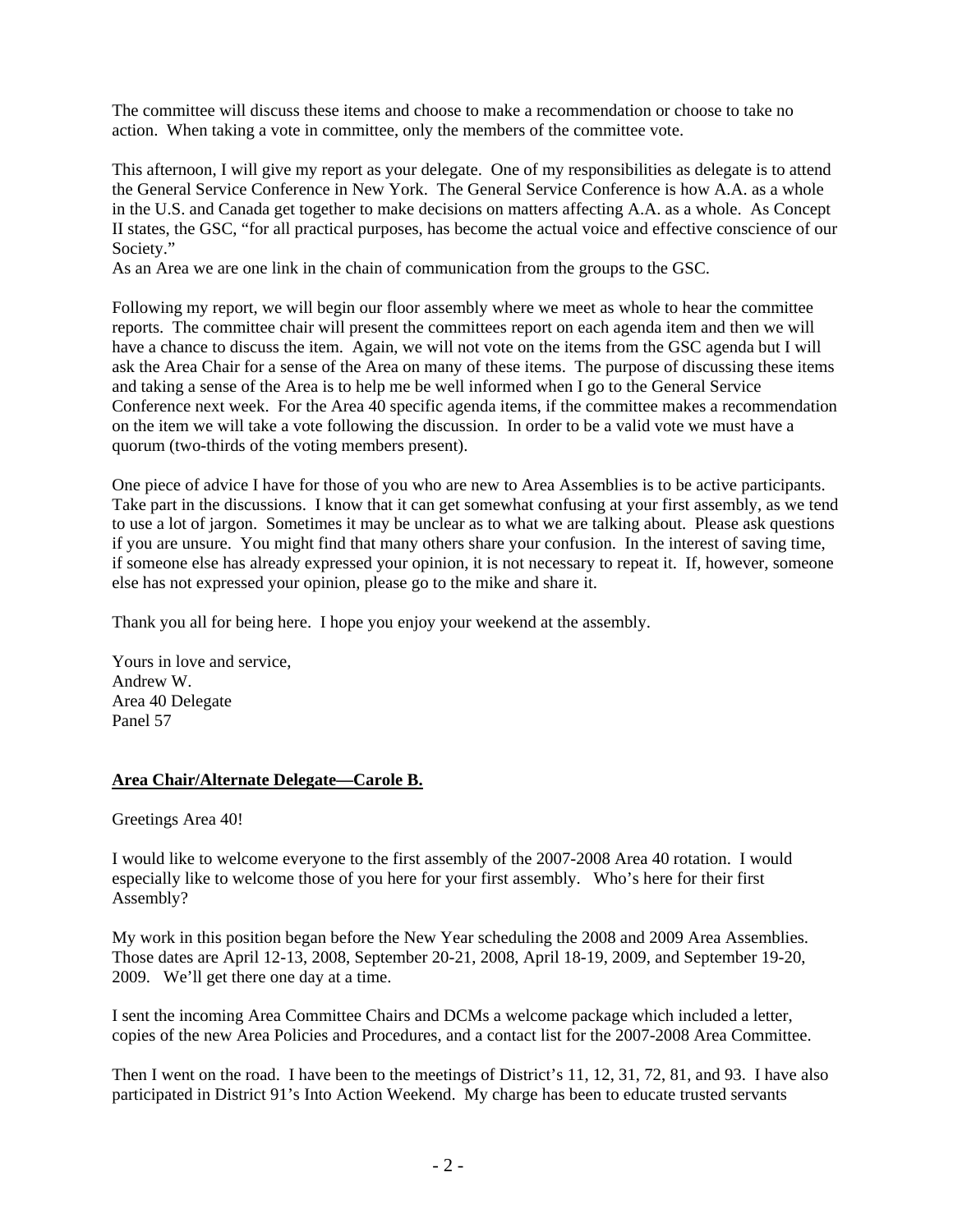throughout the Area on placing items on the agenda for the Area Assembly as well as the General Service Conference. I have handouts which illustrate the process in the back of the room. In May, I'm planning on attending Districts 41, 42, 51, 61, and 71. I would love to schedule visits to Districts 21 and 23.

Additionally, I traveled to Lincoln, Nebraska for the West Central Regional AA Service Conference. I arrived late like everyone else because of the weather. Then March Madness began. No, not college basketball but the District sponsored pre-assembly meetings. These meetings give AA members who may not get a chance to attend the assembly an opportunity to discuss the items on the agenda. They also help prepare the Area Chairs for their committee meetings to be held later this morning. I was fortunate to be able to attend all the pre-assemblies.

This weekend, we will be discussing the agenda for the General Service Conference and two Area 40 agenda items. My role will not be to participate in the discussion but to keep order and us on schedule. Your job will be to share with us your comments, questions, and concerns. If your thoughts on the topic have been expressed by someone else, then there is no need to share them again. If, however, you have a point to make that has not been expressed or if you have a question that has not been asked, then please do go to the microphone and add it to the discussion.

Gary P. from Omaha commented at the Service Conference that similar issues were being discussed 20 years ago. From reading the past actions of the Finance Committee, we've been discussing some of these issues for over 50 years. Not unlike my character defects – continual diligence is needed to keep AA carrying the message to the still suffering alcoholic.

Lastly, I have an issue needing your attention. Our Area Delegate, Andrew, will be attending the General Service Conference as our voice. He will be putting in very long days and it will lift his spirits to hear from us, the alcoholics of Area 40, throughout the week. Therefore, I have printed labels with Andrew's address in New York for you to take, put on a card, letter, etc and mail it to him.

Thank you for this huge opportunity to serve.

Carole B. Area Chair/Alternate Delegate

# **Area 40 Treasurer—Curt K.**

Hi everyone, my name is Curt K. and I am an alcoholic. Thanks to God, AA and sponsorship, I've been sober since July 22, 1993. And I have the privilege of serving as your Area 40 Treasurer this rotation.

And now about money. Many of us needed an overhauling there. But above all, we tried to be sensible on this question. It's so easy to get way off track. Here we find human opinions running to extremes – absurd extremes, perhaps. One set of voices cry that money is a lust of our lower nature, a base necessity of the material world. Then we have the voices who cry for money and more money; who bewail the institutions of accounting and prudent reserves; who think that most of the troubles of AA are traceable to money causes. They think we do not have enough of it, or that it isn't the right kind. They see its significance everywhere. One school would allow man no flavor for his fare and the other would have us all on a straight pepper diet. We want to stay out of this controversy. We do not want to be the arbiter of anyone's economic conduct. We all have money problems. We'd hardly be human if we didn't? What can we do about them?

I hope those of you fellow Big Book purists out there will forgive me for this shameless adaptation of pages 68 and 69, but the paragraph I just misquoted ends with the question we should ask ourselves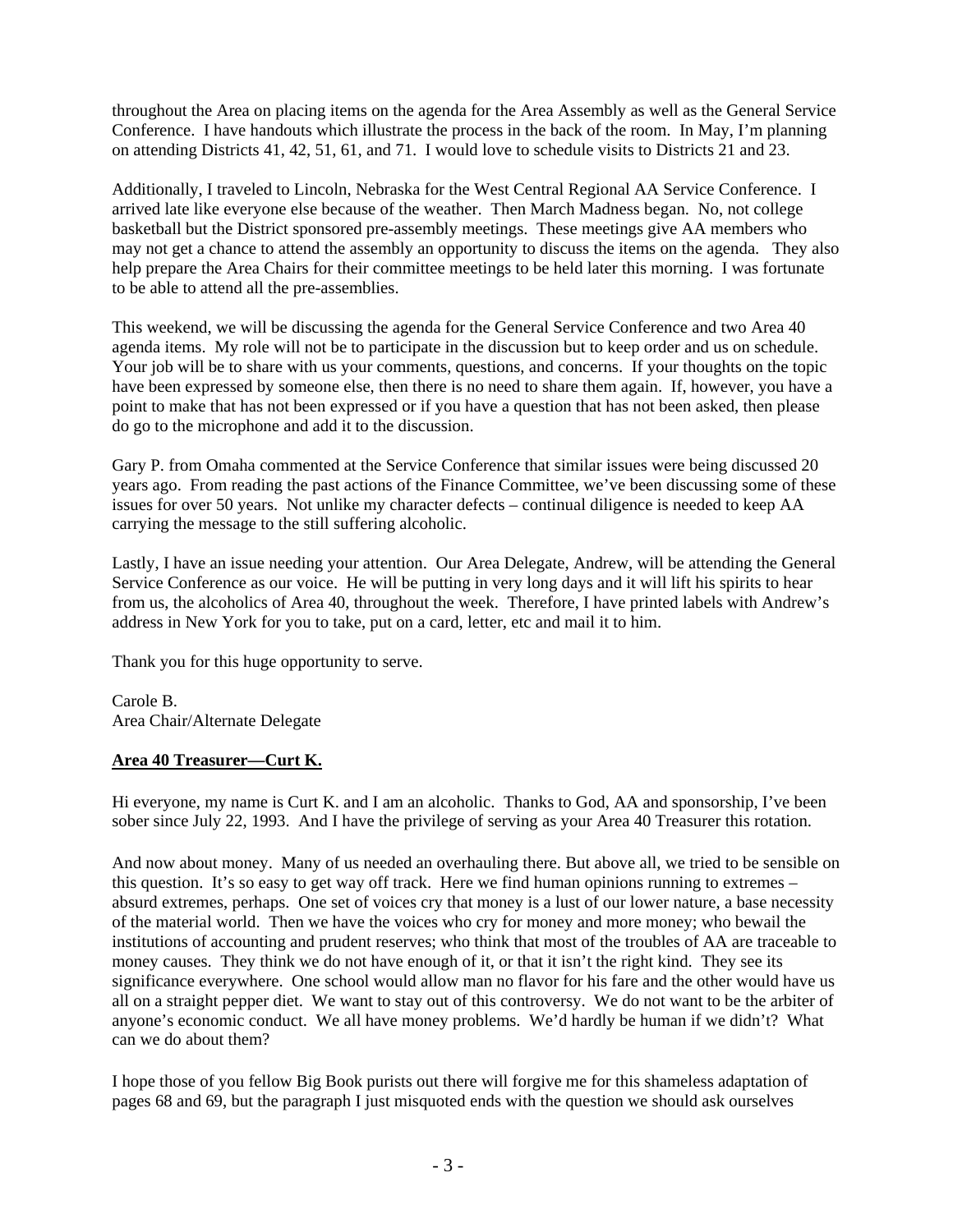throughout the weekend. What challenges does Area 40 face and what can we do about them? Money (specifically our  $7<sup>th</sup>$  Tradition) is a resource – a tangible representation of the gratitude that AA members have for their sober lives. Our money is a means to an end. The end is our Twelfth Step and on page S1 of your *Service Manual*, Bill Wilson spells out the great range of actions and services that make up 12<sup>th</sup> step work in our fellowship.

If we can view money more as a useful tool and less as a thing of emotion, we may be able to be more sensible on financial questions. I have every confidence in the group conscience of AA at all levels – our home groups, our Districts, our Area, our General Service Conference, and our General Service Board. And we have the opportunity to apply that group conscience to money matters here this weekend.

To aid in our discussions, I have printed copies of the Area 40 financial statements through the end of March – which are available on the literature table by the door and on the registration table outside the door. We have an ambitious budget for 2007 of slightly more than \$30,000. We have bumped our prudent reserve to over \$15,000 accordingly. This left us with an operating balance (above the prudent reserve) of about \$8,600 to start the year. In the first three months of 2007 we took in \$4,600 in revenue and had expenses of \$8,700. So as of March 31 we have about \$21,000 in net assets remaining, roughly \$15,000 of that is the prudent reserve, our operating balance is at \$4,500 and the Archivist Account is around \$1,500.

So what do the numbers mean? From my perspective as your Treasurer, group contributions will need to pick up fairly significantly over the next few months to meet our budget for the year, or we may need to re-evaluate our budget priorities. If we believe we need more financial resources to meet a particular need, then we can seek more contributions toward meeting that need and/or shift resources from other areas we have decided are less crucial. If we do decide to rethink our budget, we should FIRST focus on deciding collectively what services we believe are most needed by the alcoholics we seek to help, THEN apply our resources accordingly. As is always the case, we need to thoughtfully consider what our priorities are for Area 40 service.

As I have suggested throughout my report, as we face the challenges and questions of how to use our  $7<sup>th</sup>$ Tradition resources to serve AA, we will do well to be sensible and reasonable. Our group conscience is our collective expression of God's will, so let's go to work in that spirit. We can trust the process and Area 40 will be taken care of.

Thanks for letting me serve, Curt K. Area 40 Treasurer

# **Area 40 Secretary – Connie R.**

Hello everyone, my name is Connie R. and I am an alcoholic. I have the pleasure of being your Area 40 Secretary. It has been quite a change for me since I am not as busy preparing for area as I have in the past. I wish to welcome all who are new to Area Assembly. Like everything else I have found in Alcoholics Anonymous, this can be a good experience or a bad one depending on my own willingness to experience new things. If you don't understand something, ask questions.

DCM's, you will find on the table the voting members list. Please fill this out and return to me by the end of the 1st break. This establishes the total voting members present, substantial unanimity, and a quorum should voting be necessary this weekend. Those eligible to vote during Assembly are DCMs or their alternate, GSRs or their alternate, but not both, and our Area Chairs and Officers.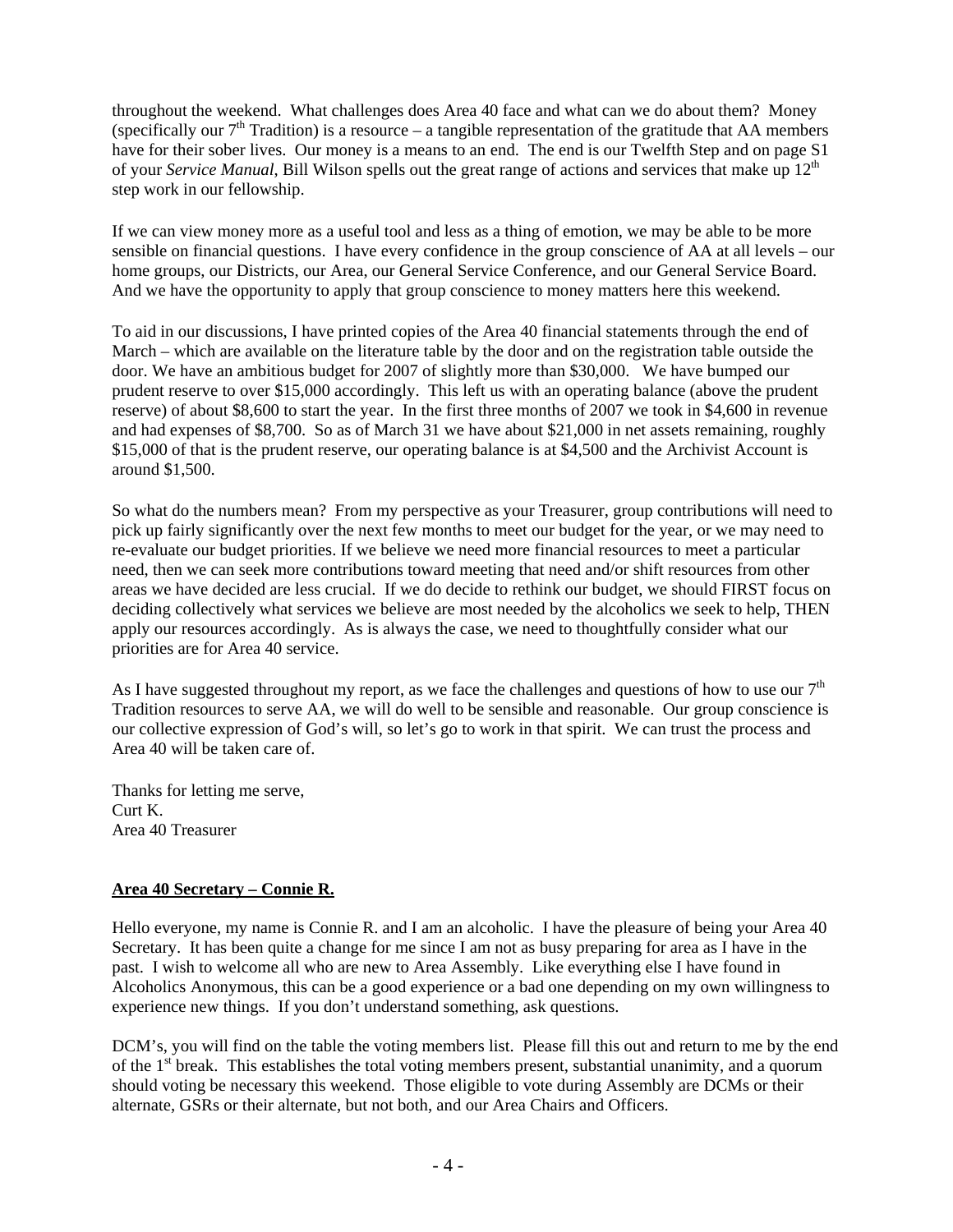As many of you have noticed, I have added some of my own touches to this Spring Assembly. Courtesy of the Archivist and Area 40 Archives, there were several name badges available for use. We can continue to use the badges so when you leave please either leave the badges on the table or I will have a box to collect them on the back table Sunday morning.

This is a first time for all of us in our current positions, some of us have stood at the microphones before and some of us have not. I encourage all of you to participate in this process. This is the only way our group conscious can be heard. If you have a question you would rather not ask aloud, there are baskets on the back table you can put the question in. These are for the GSR breakout and the DCM breakout that will happen later tonight. There are time limits on or reports and on expressing our opinions. They are; 5 minutes for Area 40 Chairs and DCM reports and 3 minutes for floor discussion at the microphones. I had requested the reports be sent to me prior to area. I thank all of you who sent me your reports. For those who still need to deliver their report, please hand in two copies to me, 1 for myself and the other for Raymona, our Triangle Editor.

Committee Chairs please be sure to have someone takes minutes for you during your breakout sessions. I will need two copies of you minutes given to me when you are done with your committee reports of agenda items from the floor.

In December, Area 40 Archivist, Gerry R., realized that the approved site for the Archives was not going to happen. Gerry requested that a poll of the Area Committee be taken for the approval to have the archives moved to 324 Fuller, Helena, MT with a lease of \$300.00 per month. A poll was taken and of the 26 voting members, 18 responded. The result was 17 in favor with one abstaining. The Area 40 Committee poll passed.

The following are motions from our Fall Assembly 2006:

1) The Public Information Committee unanimously recommends to pursue implementing the 800# in Area 40, utilizing an Adhoc Committee to obtain contract proposals with answering services throughout Montana for consideration at the 2007 Spring Assembly.

This motion voted on and passed.

2) Archives/Structure Committee recommends that the Area 40 Archival Repository be moved to 38 Hubbard Way in Helena, MT, and that Area 40 assume responsibility for paying rent in the amount of \$300/month for this site.

## This motion voted on and passed.

3) Archives/Structure Committee recommends that Area 40 adopt the proposed Policy and Procedures document draft dated July 15, 2006, with the addition of a table of contents, and the two additional paragraphs added to the Secretary's position description."

This motion voted on and passed.

4) Finance Committee recommends Area 40 to file form 990S beginning with the year 2007.

This motion voted on and passed.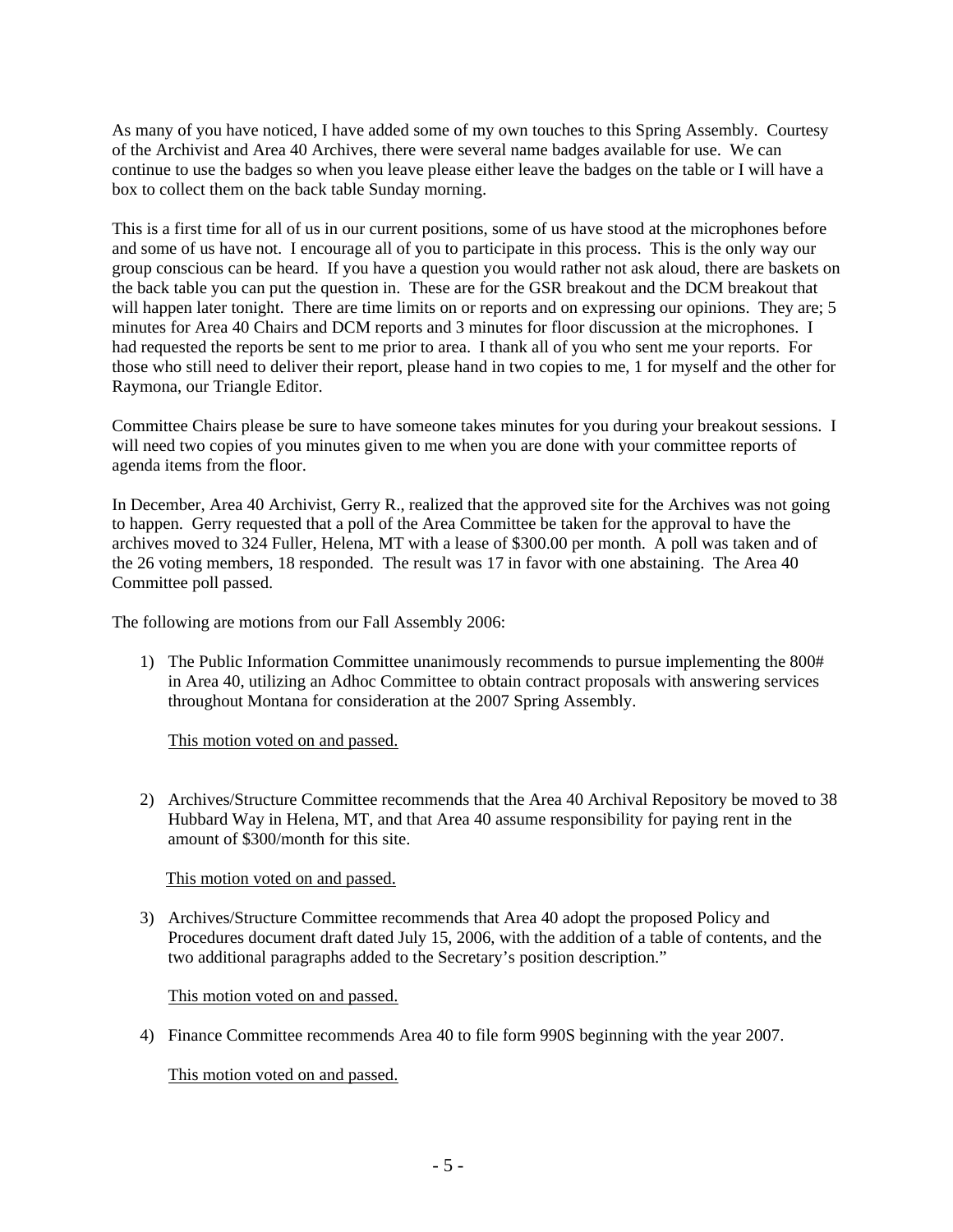5) Finance Committee recommends that all miles driven on Area 40 business be reimbursed at \$0.05 per mile beginning January 1, 2007.

This motion voted on and passed.

6) Finance Committee recommended 2007 budget.

This motion voted on and passed

I look forward to this weekend were I can meet new people and re-establish old friendships. I hope all of you have a great weekend.

Yours in service Connie R.

## **Area 40 Archives—Conrad M.**

Hello, my name is Conrad M.. I am an alcoholic. My home group is the Tobacco Valley Group in Eureka, Montana. Welcome to the spring 2007 assembly. Whether this is your first or your 31 assembly, this is my first assembly as the Area 40 Archives / Structure chair person. Yes, I am excited and nervous. Later today we will be looking at two items on our agenda for archives at the General Service Conference in New York. I was able to attend preassemblies in Billing, Bozeman, and Kalispell this spring, but to date, I have not had the privilege of giving a workshop at your district but I do look forward to my first one so give me a call and lets dig into the past and present to assist in our primary purpose, "to carry the message of alcoholics anonymous to the still suffering alcoholic." You can find my phone numbers and snail mail listed in the Triangle. Please don't rely on an email to or from me as I am not so hot with the blanking computer.

In Service, Conrad M.

#### **Area 40 Corrections—Bill E.**

Hello Area 40,

 I am very excited to be here and to be apart of area 40 business again this assembly. It is also very good to see my fellow travelers and service junkies. I started out my term as your corrections chair in a hurry. It was great to answer questions about the pink can right off the bat. I am very grateful to Gary 0. for all the input and experience on the position, being your previous corrections chair. I would also like to thank the groups who have been participating in the Pink Can program. If you are interested in being involved in supplying correctional facilities with AA literature than please see me this weekend and I would love to share the information on how the program works or any other questions. I have ordered literature for some facilities but have not been in contact with many because of no responses to my efforts. If you have a facility in your district in need of literature please contact me and let me know, after all we have funds for that purpose in the pink can program.

 I would also like to offer up many other opportunities to be of service in corrections as we have an abundance of opportunity. A new addition to the correctional facility meetings around the state is the START program at Warm Springs, which is for guys on parole from MSP who have been having difficulty staying sober. We have AA's going there at 10 am every Saturday. There is no orientation required just an ID at the facility will get you in. The meeting is very similar to the Watch program.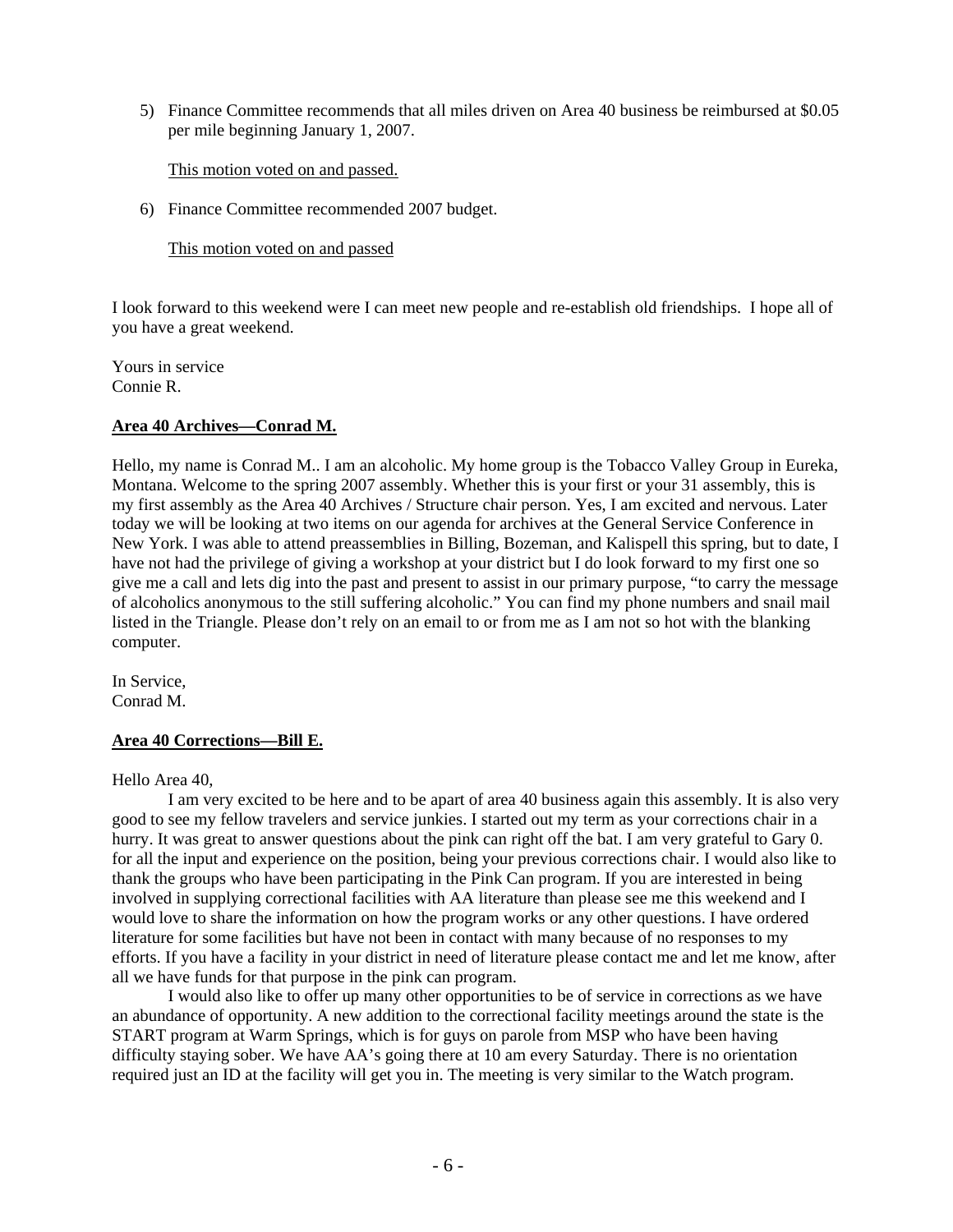There is also an orientation scheduled for May 19th at Montana State Prison for anyone interested in taking meetings in there. That meeting is also every Saturday and if you are interested I have some registrations for orientation with me along with information on where and who to send them to. The prison will do background checks and let each individual know if they are okay to come or not. However, it is a time consuming process so please get them sent in as quickly as possible.

 I would thank those who have received temporary contacts and forwarded them to me, and those AA's I have contacted about being a temporary contact for an inmate being released to their area. I would like to ask all the DCM's to take a temporary contact sign up sheet in the back and see to it that your corrections chairs get them filled in, as we need contacts in every district. Any questions about the program please email me.

 I got to participate in both the Billings and Bozeman pre assemblies and am looking forward to discussing the corrections items in committee this weekend. I would also like to encourage everyone to check the list in the back and fill in your districts corrections chairs name and where to get a hold of them please.

 I was at the Bozeman county detention center a couple months back and I will never forget the conversation I had with a man who asked me to sponsor him. The words are burned into my consciousness "Don't forget about me, Don't forget about me."

Please, if you are thinking about correctional work or are currently involved. Don't forget about us!

 Yours in Service, Bill E.

## **Area 40 Cooperation with the Professional Community—Terry S.**

#### **April 14, 2007CFALL AREA ASSEMBLY CPC COMMITTEE REPORT**

My name is Terry S. — I am an alcoholic. It is my privilege and pleasure to serve, during this 2-year rotation, as chair of your Area 40 standing committee on Cooperation with the Professional Community. Since January, I've read my job description and the service manual, and have been gathering, reading and trying to understand the material my predecessor, Lloyd B., provided. Also I've been going through the new workbook and kit I received from the GSO and the background material for the GSC and Area Assembly agenda items. I'm a little overwhelmed and confused, but a new service position is always a chance for spiritual growth!

All three of our preassemblies were fun - meeting folks from around the state and enjoying the excellent hospitality of the hosting districts. Districts 11, 72 and 91 all did great jobs of arranging the sites and providing support for those events - thank you, one and all! Sharing about the agenda items, hearing your questions and comments, I've learned a lot, and hope you did, too. I look forward to hearing more about what you folks think during this assembly, in the committee meetings and on the floor of the assembly.

At the preassemblies I asked the folks from the participating districts, "How can I be of service to your districts and groups, by showing up to share at any district or group functions, or by finding and relaying to you any information about CPC matters, or in some other way?" I'm gonna repeat that today. Recovery comes from one alcoholic sharing with another. That's where the rubber meets the road. All of our service committees work to carry the message of recovery in AA to suffering alcoholics.

We can't share with still suffering alcoholics who aren't in touch with us. We can't tell them what it was like, what happened and what it is like now until we find them or they find us. Until then, they can't decide whether they want what we have, and are therefore willing to do what we have done to get it. Without newcomers, achieving our primary purpose is a lot more difficult. In furtherance of our  $12<sup>th</sup>$  step work, we need to tell our prospects who and where we are.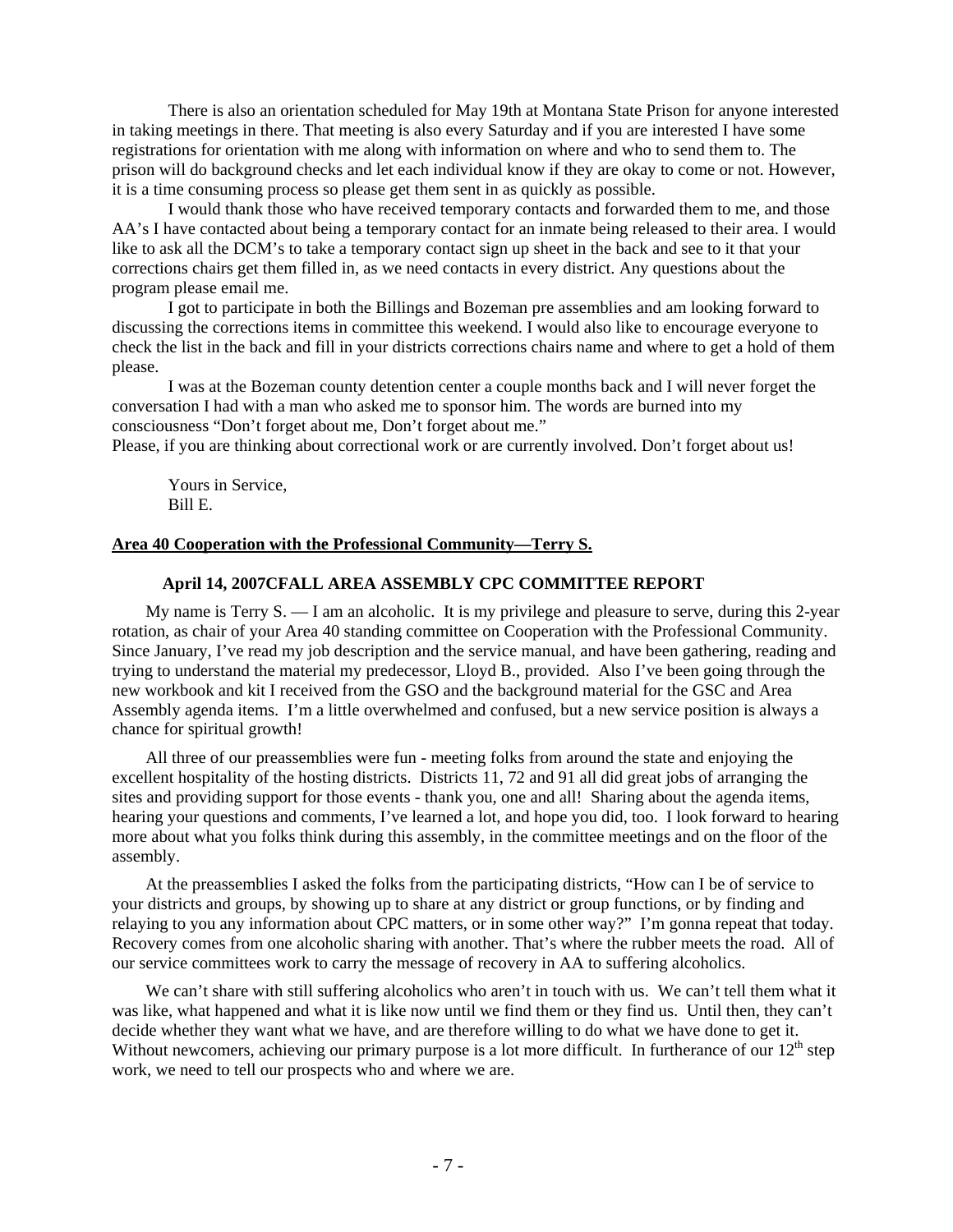Now, in CPC, we offer information about AA to professionals. Once they have that information, they can pass it on, when they think it=s appropriate, to the folks whose houses they build, whose health problems they treat, whose children they educate, whose prayers they lead, and so forth. Some of those professionals eventually find us for their own alcohol problems. Some send us coworkers with alcohol problems. That's great, that's gravy - those are newcomers, too. But we're telling professionals what we do and don't do, and telling them how to find us locally, so they can send us some of their clients, their patients, their supervisees, their customers, as our newcomers.

To that end, I'm hoping to hear from you folks this weekend - DCMs, GSRs, district CPC committee chairs, and the rest of the members of the Fellowship who are here: What are you doing in CPC? What is working in your groups and districts, and what you are having trouble with? What can I do to be of service to you? I want to know what you need, to able to help you with it, and I want to know what is working for you, to share that with others around the Area.

We've got two Area workshops coming up in May and June. Please help me to show up at those workshops with as much information as possible about what is happening in our Area in CPC at all levels — we can share that info in the workshops. We can "prime the pump" a little so that those workshops are filled with sharing about what we are doing and what more we could try to do in CPC and all other kinds of service.

So please talk to me. Catch me up here on breaks, or outside when I'm smoking cigarettes, or during meals, or any time you see me, and tell me what's happening. I'm new up here at the front table, and I really want to know how it's going back home for you folks, where the work of recovery is being done. While you're at it, tell me when I can come to your district and participate in what you are doing.

Life is far better sober, and I want to pass it on. Thanks for allowing me to serve.

Terry S., Area 40 CPC Committee Chair, 2007-2008

#### **Area 40 Grapevine—BilliJo D.**

Good Morning, My name is BilliJo D. and I am an alcoholic. By the Grace of God and the Fellowship of AA, I have been sober since July 23, 1989.

I'm excited to serve Area 40 as the Grapevine Chair. Three and a half months into this rotation and, oboy, the fun!

Last month I saw Dan H. from Whitehall, who nominated me for this position, and thanked him. He said, "You thanked me in September at the Assembly." I said, "I know. But that was before I started "You thanked me in September at the Assembly." playing in the position. Now that I've started to serve. . . I want to thank you again." And I want to thank Area 40 for the opportunity.

The background information I received was partially very clear and partially very confusing. God blessed me with the opportunity to ride with Andrew W.from Missoula to Kalispell for the first Pre-Assembly. Poor man. How exhausting to have someone to non-stop ask him questions. But thankfully he is kind and gracious, and answered all my questions. I now feel much more confident in this position.

I also attended the Pre-Assemblies held in Billings and Bozeman. It is gratifying to me to see so many people around the state with a deep appreciation and downright love for the Grapevine. That makes my job easier.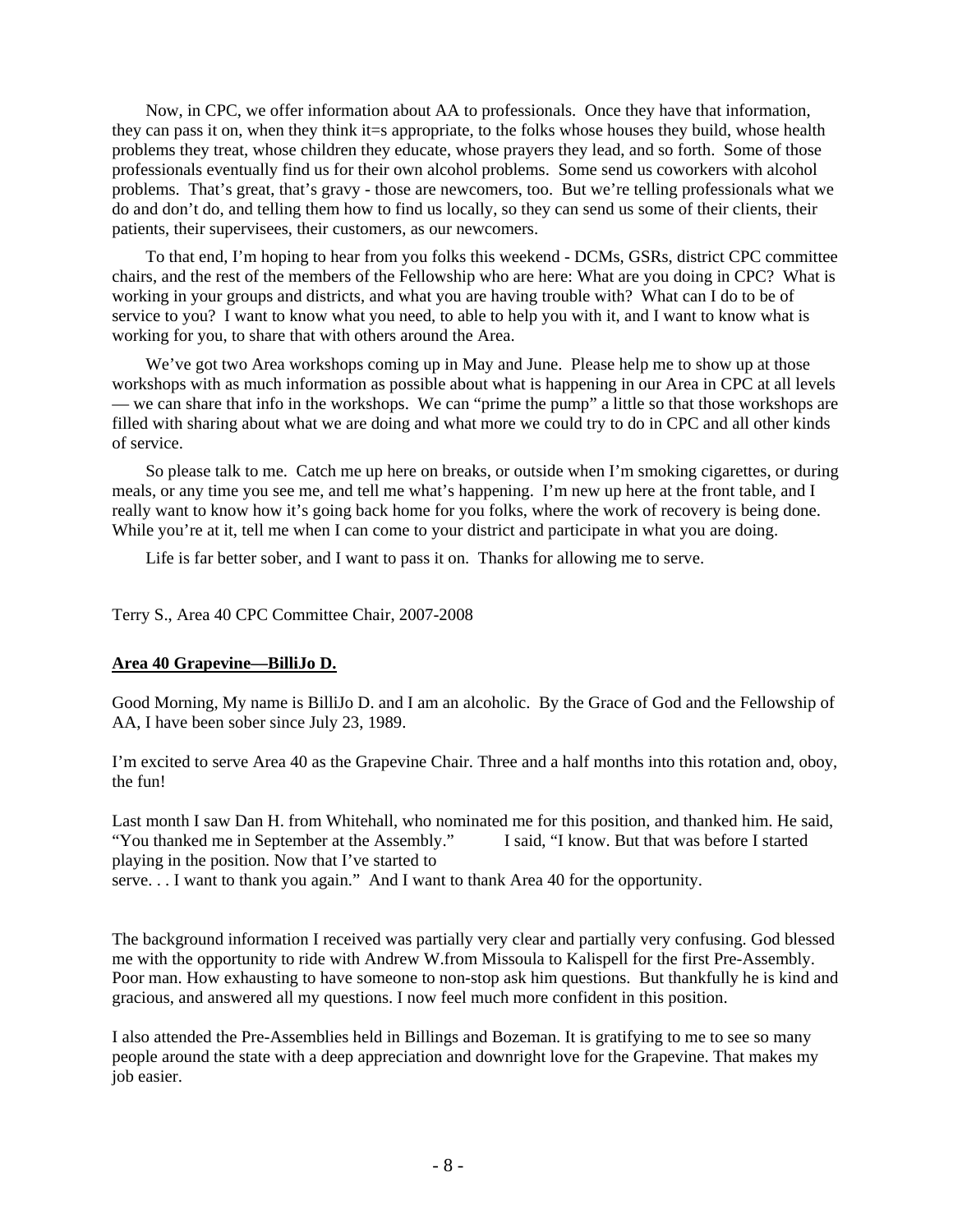The Grapevine Committee has five items to review this weekend. Three are in regards to the Grapevine and what could or should be published or printed. Two are in regards to Policy and Admissions, reviewing upcoming dates and reports.

I would welcome all who would like to join the committee in room 201.

I would also like to offer for wearing for an hour, my "Bunch of Grapes" shirt so lovingly suggested by Linda Black.

Thank you. BilliJo D. Area 40 Grapevine

#### **Area 40 Literature – Linda B.**

Literature Report

 Hello, my name is Linda B., and I am your Area 40 Literature Chair. I would like to welcome everyone to the Spring 2007 Area Assembly.

 We, of Alcoholics Anonymous, are more than one hundred men and women who have recovered from a seemingly hopeless state of mind and body. To show other alcoholics *precisely how we have recovered* is the main purpose of this book. So began the Forward of the First Edition of *Alcoholics Anonymous ,*  printed in April 1939, (sixty-eight years ago this month). This milestone marked A.A. becoming a Fellowship with its own basic text and program. Our Big Book continues to be the primary tool for carrying the A.A. message of hope to any alcoholic who wants to stop drinking.

 Today, as in the early days of AA., the message of recovery from alcoholism is carried by one alki talking to another. However, since the publication of the first edition of the Big Book, literature has played an important role in spreading the A.A. message and imparting information about A.A.'s diversity of services and shared experiences. A newcomer, walking into a meeting for the first time may be given a meeting list, basic recovery pamphlets, or the Big Book. When the newcomer walks over to the literature table or rack, what do they see? An inviting display of fresh A.A. Conference-approved books, pamphlets, and meeting lists, with a friendly member standing by to help? Or do they see ragged little piles of musty materials and nobody there to sort things out? How does your group look?

A growing regard for the importance of A.A. literature to the recovery of each and every member has given rise to a renewed emphasis on district and central office representatives. The results are indicated in the fact that the General Service Office is now in touch with over 440 active literature chairpersons. If you are a newly elected literature chairperson in your group, district, Intergroup, or area, GSO wants to hear from you. I have an information sheet that can be filled out and mailed to GSO. You then would be sent a welcoming letter from the Literature desk at GSO and other information on A.A. publications, news and notes, and periodic information on new items from the Publications Department. I also have paperwork for those who would like to have their events posted in the Box 4-5-9 Bulletin for upcoming events.

 Some of you may be new to this assembly and not have the benefit of knowing all the material that is available to you through the General Service Office. At the back of the room is a literature display. The books and tapes aren't for sale, but the pamphlets are available to anyone free of charge.

What is the difference is between Conference-approved literature and service material? Conferenceapproved describes written or audiovisual material approved by the Conference for publication by GSO. This process assures that everything in such literature is in accord with A.A. principles. Conferenceapproved material always deals with the recovery program of Alcoholics Anonymous or with information about the A.A. fellowship. Conference approval assures us that a piece of literature represents solid A.A. experience. Any Conference-approved booklet or pamphlet goes through the agenda process, during which a variety of A.A.'s from all over the US and Canada read and expresses opinions at every stage of development. All Conference-approved items comes to a vote at the General Service Conference after the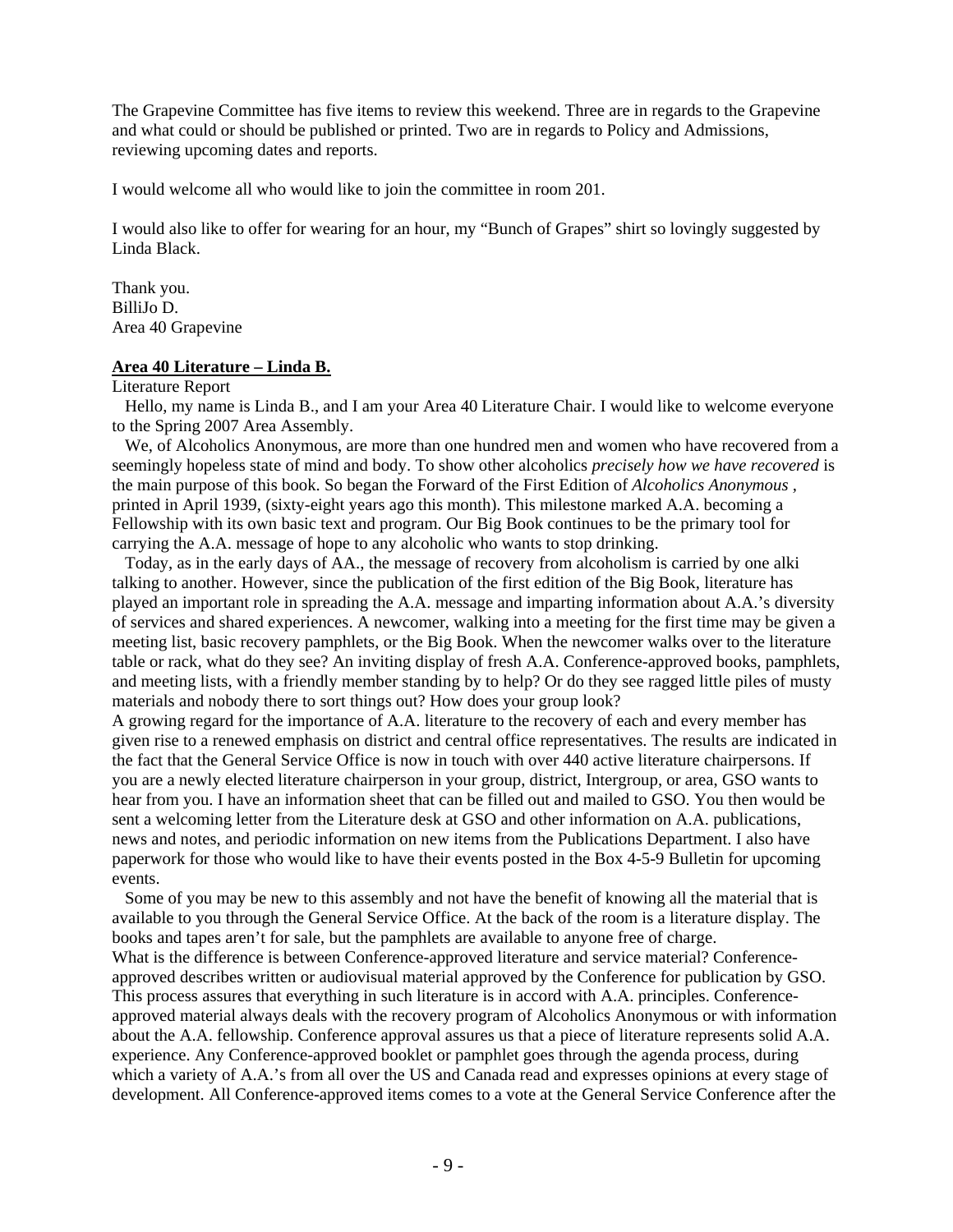Literature committee has discussed, reviewed, or made recommendations to the conference. Service material is available to A.A. members upon request. The A.A. Guidelines are an example of service material. A large portion of the material differs from Conference-approved literature in that is has not come about through Conference Advisory Action. It is produced when there is a need for readily available information on a specific subject or in a specific format. Service material reflects A.A. group experience as well as specific and timely information that is subject to change. Staff members at the General Service Office are able to make changes to a service piece, also. To obtain service material, contact the General Service Office or check out their website at www.aa.org

 Our purpose at this assembly is to go over the agenda items for the upcoming General Service Conference. Our committee will meet to discuss, review, and consider seven different agenda items. We will bring a report back from our committee on these items. Then, the whole of the assembly will discuss these. I have attended 2 out of 3 of Area 40's pre-assemblies. The general sharing was lively on some of the items and I'm sure we will be able to give our delegate, Andrew, a sense of Area 40's group conscience on these agenda items. One last thing, there are new Service Manuals for sale at the back of the room. There is a can for you to put the \$2.50 in. There are a few of the old manuals for sale for \$1. The additions to the new service manual can be noticed by a black line in the margin of the page the change was made on.

 Thank you for allowing me to be your Area 40 Literature Chair and for the opportunity to be of service. I will enjoy participating at the first Area Workshop, May 6th in Glasgow. I have a pretty open calendar and would love to be invited to your district to give a Literature workshop.

Yours in service, Linda B.

#### **Area 40 Public Information –Sean B.**

If the first few months of being your Public Information Chair are any indicator of things to come, the next two years should yield many lessons. It's been an exciting adventure so far organizing the Area 40 1- 800-number ad hoc committee, traveling to pre-assemblies and getting up to speed on Alcoholics Anonymous public information matters with GSO, Area 40 and many of the districts and inter-groups.

Before I proceed any further I want to thank our Delegate, Area Chair, former Delegates, Area DCMs, GSRs, Inter-group reps, members of Alcoholics Anonymous and the Area 40 appointed ad-hoc committee for all their assistance. This group spent the first month and a half of the new year working diligently on the 800-number to compile comparisons, contracts and concerns that crafted the agenda item that is before you this weekend. I especially want to thank Julie R. from Missoula, Doug M. from Havre for the many hours and late nights that went into this project. We hope that your questions and concerns can be addressed with all that has been included in the packet. If not, there are several newly trained answering service experts in our midst. The PI Committee is composed of Tim M. Helen DCM 61, Paula H. Missoula DCM 81, Brandon N. DR 11 Billings and another District Representative from District 21 Plentywood. The committee is more than willing to address any PI agenda questions or concerns.

After the 800-number decision is made it'll be time to get to work providing Districts PI Chairs with the information needed to reach the still suffering alcoholic. DCMs please let me know who is handling PI in your District so I can get in touch. If you would like to discuss the 800-number further, it is my hope that we can take a few small steps towards reducing the Area's travel budget by organizing conference calls instead of traveling cross state. The ad hoc committee found this strategy to be highly effective and productive.

Thank you for allowing me to be of service.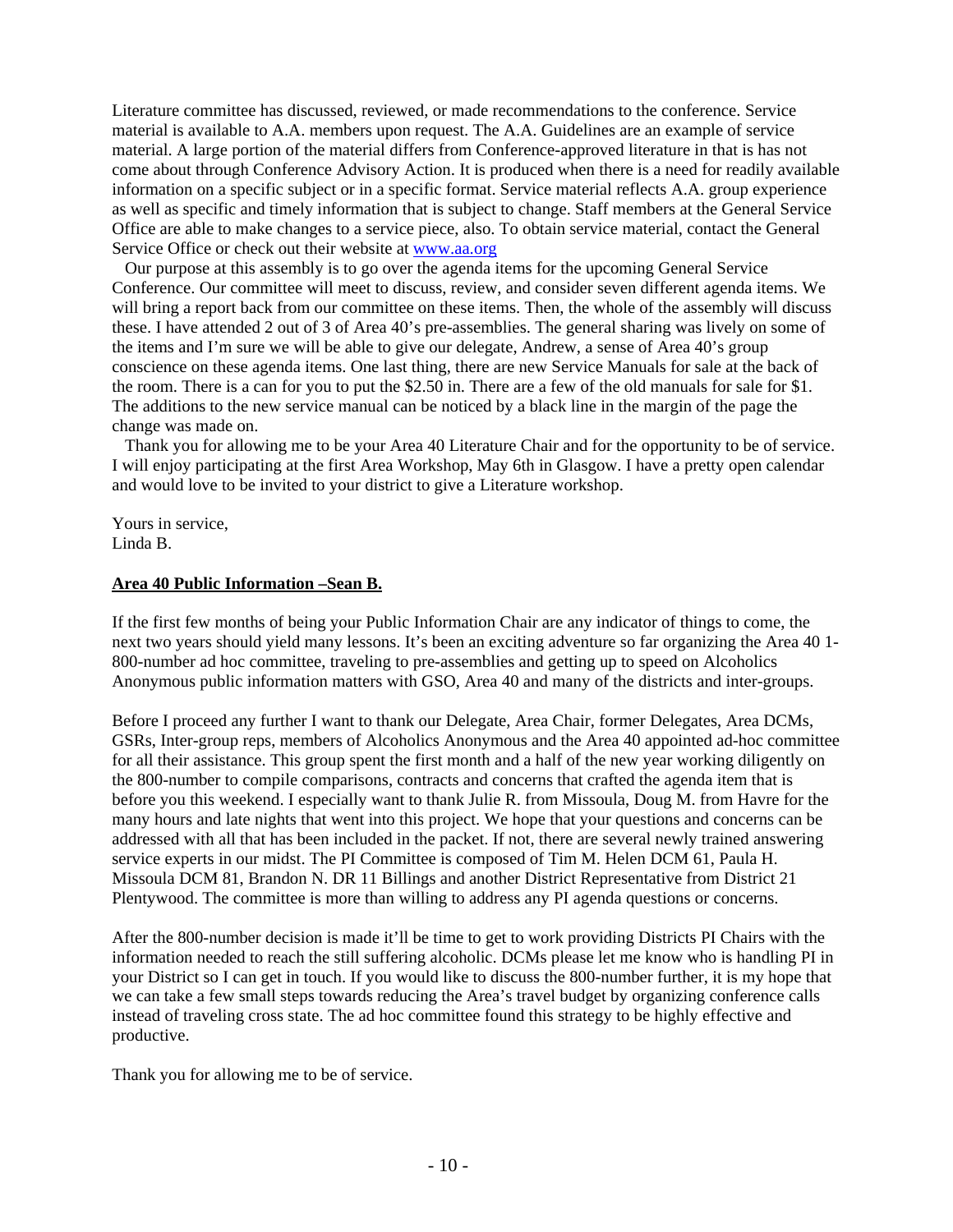# **Area 40 Treatment – Geoff D.**

## April 14, 2007

Since the fall assembly and as your in coming area 40 Treatment chair, my first task was to update the area 40 Treatment Chair contact list for all incoming district treatment chair positions. With the help of the districts DCM'S the contact list has been completed. Thanks to all the DCM's for all there help.

I will continue to maintain and updated list and pass it on. If there is a change in your district as to your treatment contact, please let me know as soon you can so we can continue to bridge the gap.

The Watch West meetings are going well. Districts 72 and 61 continue to help support District 71. The meetings are on Fridays at 7:00pm with a bridging the Gap presentation once a month on Wednesday.

Watch East continues to have meetings Fridays and Sundays at 7:00pm. Some AA's from Billings and Dickinson ND are helping to support District 23 to carry the message into the facility. Bob H continues to do the Bridging the Gap presentation.

MCDC has their meetings at 6:00pm on Saturdays. Bozeman, District 72 and Helena, District 61 help support District 71 by rotating Saturday meetings. The Bridging the Gap presentation got off somewhat of a

Slow start with one presentation being missed. I contacted Ted H., District 71 Treatment Chair. We contacted Steve King, Clinical Director for MCDC. I am happy to report we are back on track with the next BTG presentation being on April  $22^{nd}$ . The Bridging the Gap presentation is on the  $3^{rd}$  Sunday of every month.

Ted H has since resigned as District 71 Treatment Chair.

I talked with Richard P District 71 DCM and Craig R will be helping out as the Treatment contact for District 71.

We also talked with MCDC staff about having another orientation and they agreed that it was time for another one.

The orientation will be on Friday May  $18<sup>th</sup>$  the weekend of the Butte roundup from 4:00pm to 5:00pm at MCDC. For more information contact Richard P District 71 DCM.

I was able to attend two of the three pre- assemblies. In the Treatment breakouts there was a lot of really good sharing of experience strength and hope on the Treatment agenda Items. This process has helped me to not only be better prepared for the assembly; it has also helped me to better understand my responsibilities and duties as your area 40 Treatment Chair. Thank you to all who was able to attend.

I am looking forward to attending the two area workshops in Glasgow and Dillon Hope to see there.

Thanks for allowing me serve, Geoff D.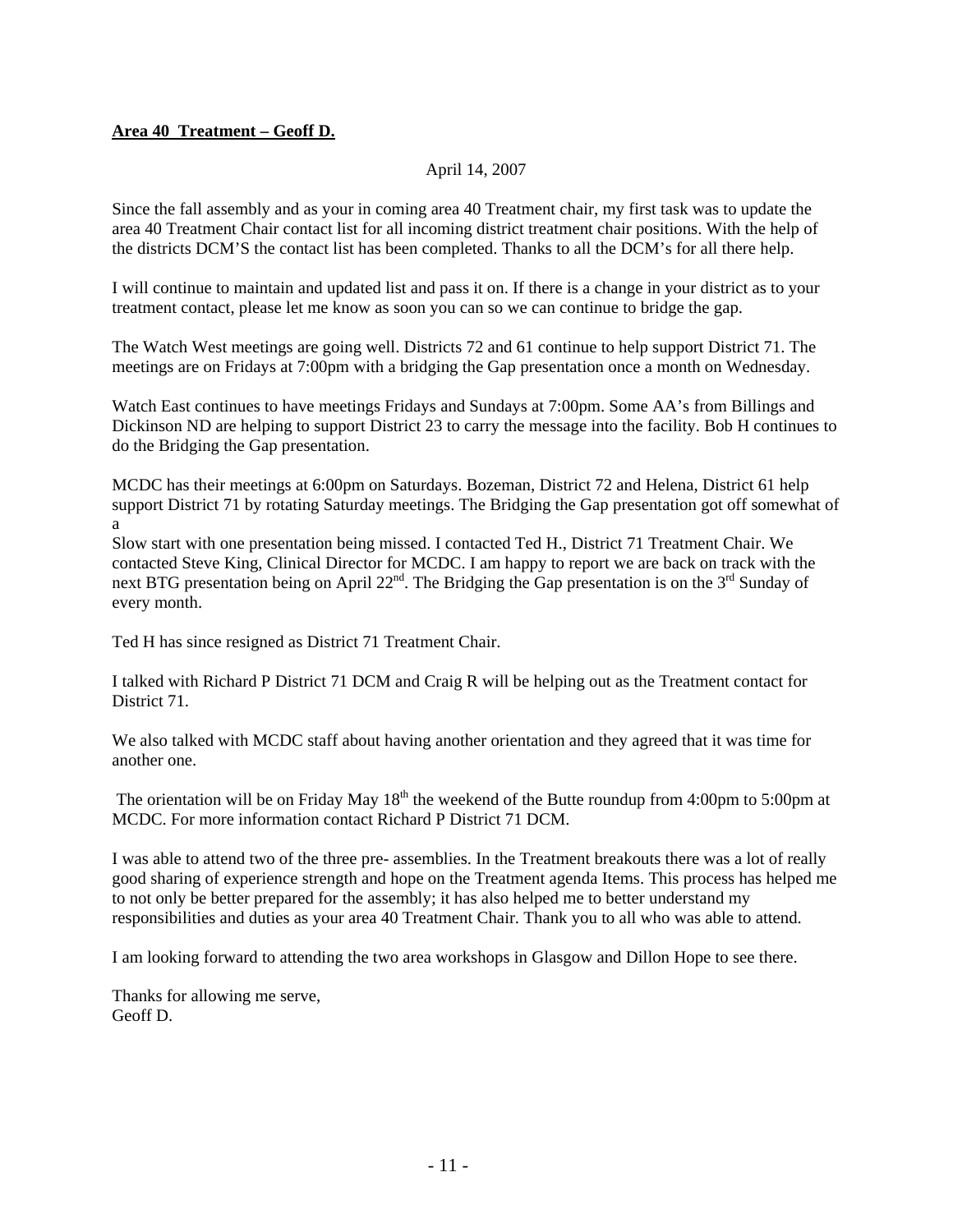# **DCM Reports**

# **District 11 --Rich K.**

District 11 consists of groups in the Billings area, including Hardin, Roundup, Lockwood, Lodge Grass, Pryor and Huntley having at least 132 regular meetings.

District 11 has all committee chairs filled and holds regular monthly meetings the second Saturday of each month at 10 a.m. in office space we rent from the local intergroup. New committee members have jumped into their roles and are enthusiastically began attempting to fulfill their service commitments. Some district committees are meeting regularly with encouraging results. We are actively engaged in cooperating with WATCH and MCDC, local treatment centers, mental health providers, counselors, and correctional facilities. Recently our District 11 Alternate DCM was among a strong contingent that attended the West Central Regional Service Conference and arrived home with renewed enthusiasm. Many groups are reporting increased attendance, and a new group is in the process of being formed in Roundup. We also hosted a preassembly on March 24th with a fantastic turnout and great discussion of upcoming issues. Upcoming events include a Founders Day on June 9th featuring a pot luck dinner and dancing at the Shrine Auditorium. Also a campout is planned at Cooney Reservoir on July 13th through the  $15<sup>th</sup>$ 

# **District 12—David T.**

 District 12 has 9 functioning groups with an estimated number of approximately 80 attendees. Seven groups regularly participate in the district. Three groups do not participate. We are anticipating a new Group from Broadview, MT. The district is financially sound and retains no debt. There are currently no district workshops planned.

Active and Non-participating Groups

- 1. Absarokee (8-12)
- 2. Big Timber (?) NP
- 3. Clarks Fork Group (3-4) Fromberg
- 4. Harlowton (8)
- 5. Joliet (14)
- 6. Laurel Home Group (24)
- 7. Red Lodge Groups
	- a. Rock Creek Group (12)
		- b. Principles Not Perfection Group (10) NP
- 8. Stillwater Group (10) Columbus
- 9. No Name Group (3) Columbus NP
- 10. Broadview may soon join the district.

The district is financially sound and continues with two annual social events:

- 1. The Midwinter Social (held at Joliet)
- 2. Firemans Point Campout (held just south of Columbus)

We currently have two committees;

- 1. A Grapevine Committee
- 2. A Corrections Committee

 We recently lost our Treatment Center Committee and our Secretary. Both of the individuals who were serving in these capacities, performed a wonderful service for our district and for AA as a whole.

 We thank all who serve within Our District and within the individual Groups for Their efforts. In Service,

David R. DCM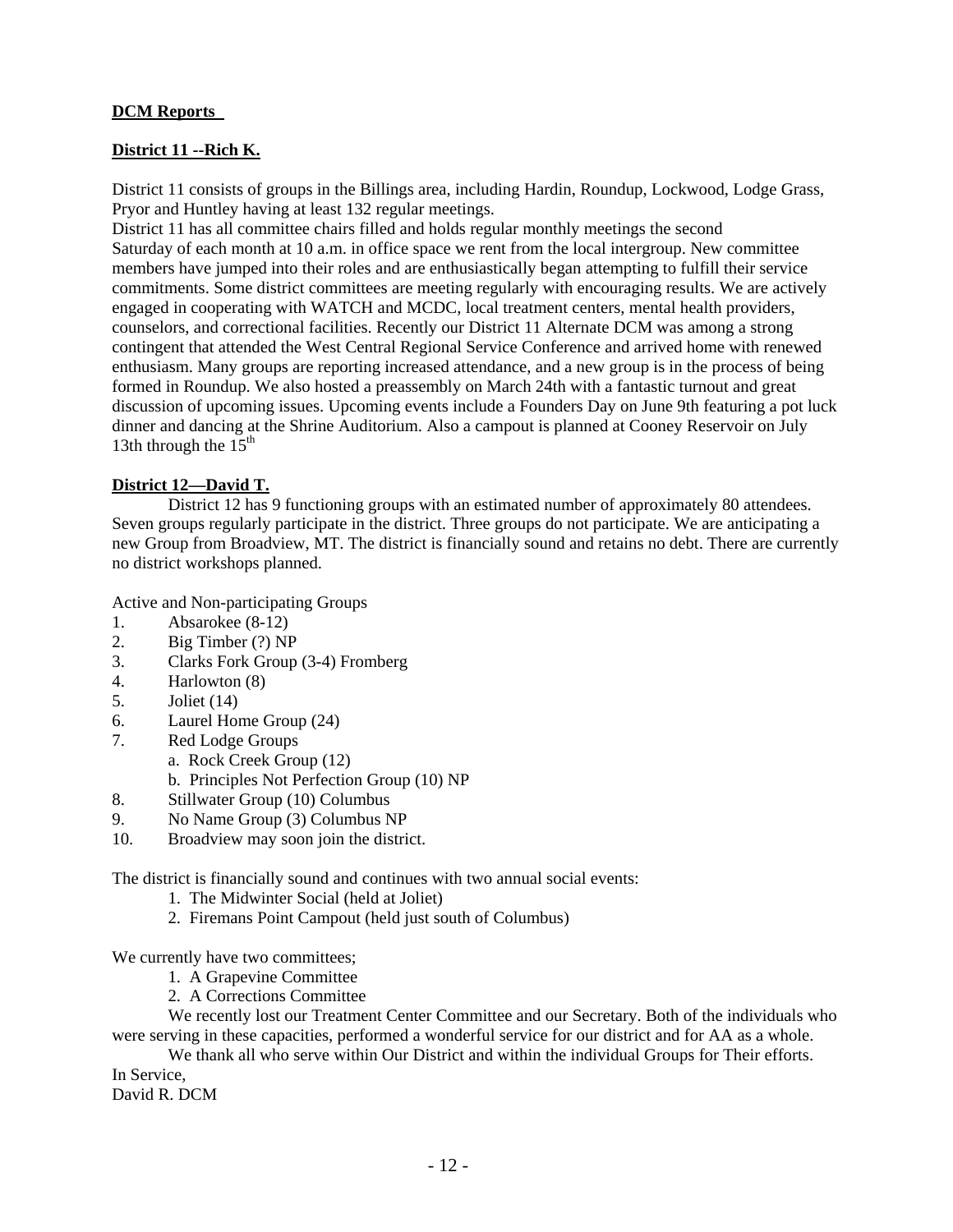# **District 21-- Dave G.**

No one present from District 21

#### **District 23-- Joe P.**

Greetings from District 23. We have only two registered Groups in our District. Makes my job pretty easy, especially since both Groups have active General Service Representatives.

On March 17th we held a not quite spring yet potluck and open call-up meeting. There was a good turnout, lots of good food and fellowship. After the call-up meeting we held a District meeting. We filled our Treasurer/Secretary position. We also discussed the Assembly Agenda items. The Area officers have done a wonderful job of keeping our District informed. It is nice to feel a little more prepared.

A new Group is forming in Savage. They will hold their first meeting May 2th at 7:30 p.m. in the Lutheran Church basement.

The Lower Yellowstone Soberfest will be held again the third weekend of August, the  $17<sup>th</sup>$ , 18th & 19th at the Lion's Youth Camp in Makoshika State Park at Glendive. Admission is  $7<sup>th</sup>$  Tradition. Hope to see a bunch of you turn out for a weekend of fun, fellowship, serenity and growth.

Our next District Meeting is scheduled for April 25th in the Lutheran Church Basement in Savage.

I would like to thank District 23 for this opportunity to serve and am looking forward to seeing old friends and making some new ones this weekend. Thank You.

## **District 31-- Neil T.**

We have two district meeting since the first of the year. Two more are scheduled prior to 2008. We meet in Miles City. Both meetings were well represented by Miles City Groups. Also in attendance were reps from Forsyth, Colstrip and Jordan. Our Treasurer indicated we had \$328.13 in our account as of January  $21<sup>st</sup>$ . Our main topic of discussion... the 800 number of course!

Visits to Baker indicated that one person holds meeting Thursday evenings at the Lutheran church, but it is best to call ahead (to the pastor).

The following currently have no representatives in District 31; Broadus, Ekalaka and Baker.

Carol B from Billings was a welcome visitor to our second meeting. She provided valuable information as well as clarification to issues at hand.

Inaccuracies or omissions to this report are strictly the fault of the author.

Sincerely yours, Neil T., DCM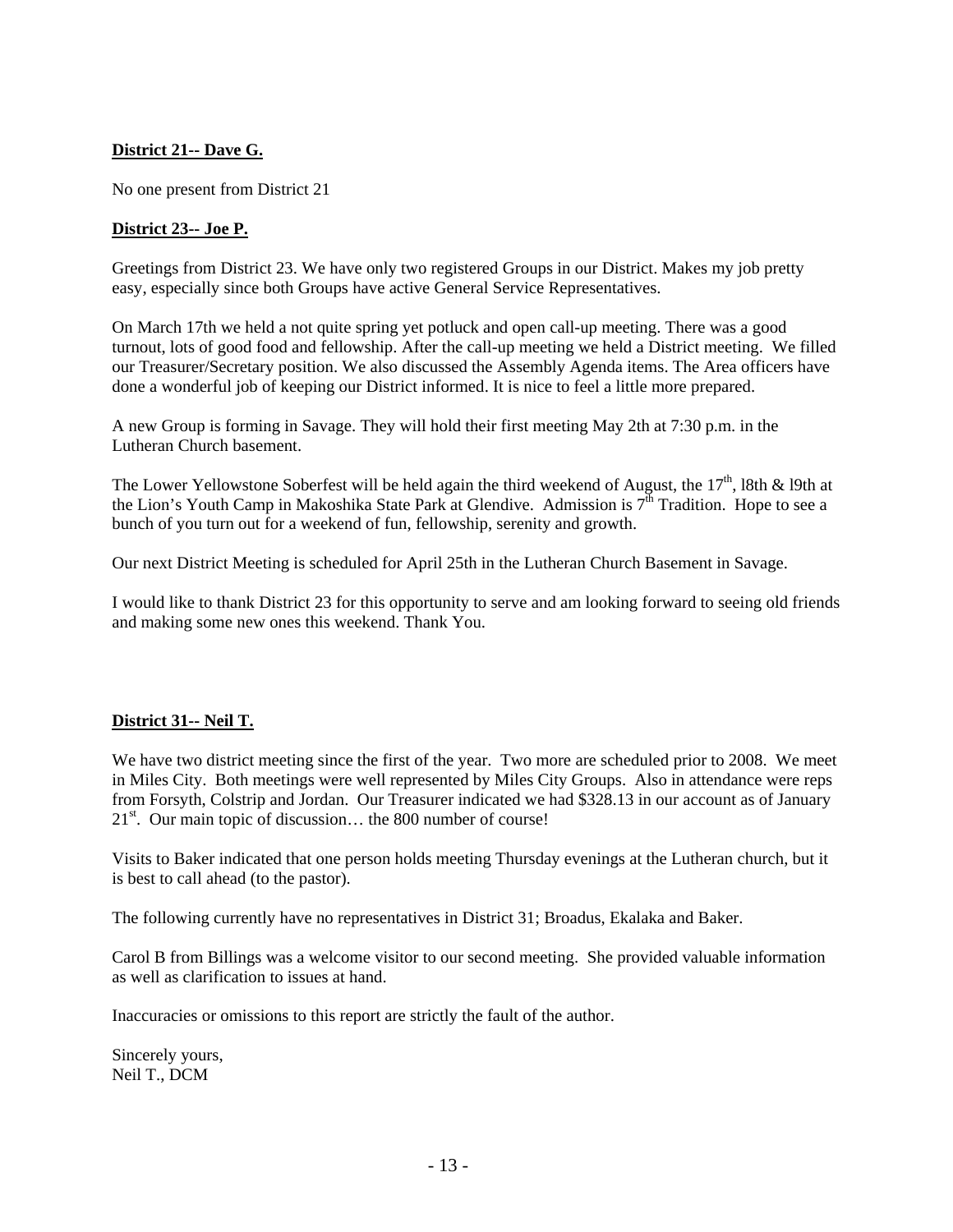# **District 41-- Mary S.**

Hello, my name is Mary and I am an alcoholic and DCM from district 41. I would like to welcome all the new faces from my district to Area Assembly, we are very happy that you are here.

Our district has been busy. We started off the New Year with a GSR school workshop, potluck and dance. Our Support your Services committee did a great job. It was well attended and we appreciate those from out of town who facilitated the workshop. At our district meetings we have filled all our positions except male hotline and many chairs have quite a few people on their committees planning and preparing for all the hard but fulfilling work ahead. Our Area committee chair Carol B. will be visiting our district meeting in May and we are also planning a Founders Day Picnic along with a delegates report coming up very soon.

My district sent me to the West Central Regional Service Conference in Omaha, Nebraska. It was a great experience to see AA work at another level, with people from all over our region. There was lively and not so lively discussions about the agenda items for our General Service Conference and I learned so much. We heard from Trustees alcoholic and non alcoholic as well as many other dedicated members, we have an incredible program of recovery.

Members of district 41 look forward to attending two great events, The Clancy 12 step Study in May and the 2007 Fall Round-Up in September. Come and join us and thanks for allowing me to serve, Mary S., DCM, District 41

## **District 42-- Michelle M.**

District 42 has 8 groups in 8 towns. 7 of the 8 groups participate in the District. Attendance has been fluctuating just a bit for each group. The last 3 weeks, the attendance at the Valier meeting has been great. Thanks to all the surrounding group members who have attended. Valier has changed their meeting time to 7:00 pm. & Shelby has changed all their meetings to 7:30 p.m.

Duane C. and Milan A. have been bringing meetings into the Crossroad Correctional Facility in Shelby. Patients of the Blackfeet Treatment center in Browning are able to attend meetings in Cut Bank.

All but two of our district chairs are filled.

Prior to our district meeting in March, we had a potluck with Joe and Jeanie H from Belt attending. Immediately afterwards, Joe put on a GSR school, which was well attended by the District. Thank you very much, again Joe.

Carole B. is planning on being at our district meeting in May to go over the agenda process. We are looking forward to seeing you there.

Darrell H will serve as the Archives Standing Committee member.

Valier will be having their roundup this year July 27-29 at the Lake Frances Pavilion in Valier. Hope to see you there. Fliers are on the table.

A big thank you goes to all the groups in the district that helped get Darrell and myself here.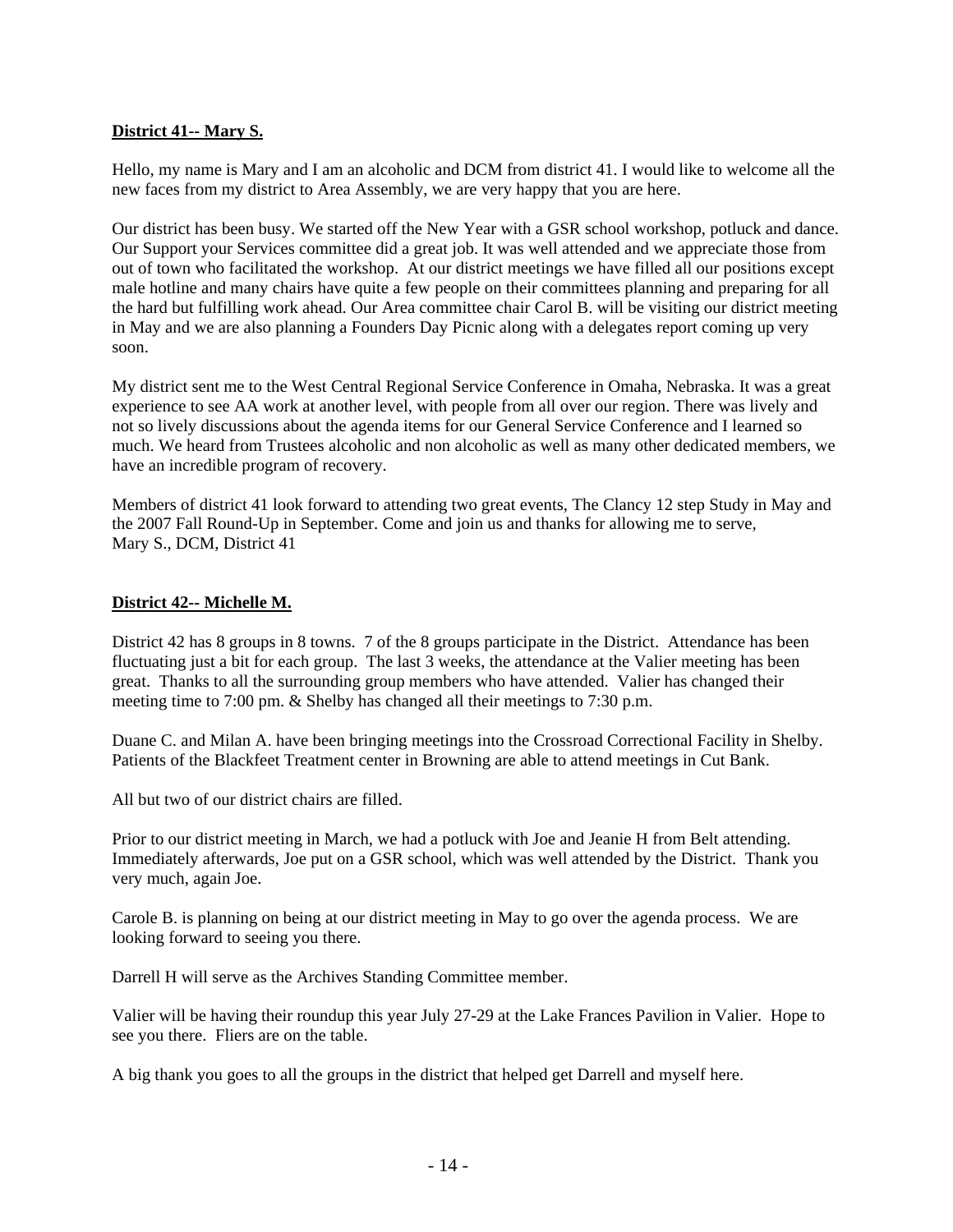Thanks District 42 for allowing me to serve

Michelle M., District 42 DCM

# **District 51-- Doug M.**

A big hello to the other fellowships, out there. We are still going strong with our regular meetings in Havre. Stiff Rocky boy is still struggling with attendance. There is a meeting in Hays that is showing promise. Fort Belknap is alive and doing well. Chinook still has their two regular meetings a week. They sponsored a potluck get-together with speakers on April Fools' Day. We fooled John Barleycorn with a large turnout. Guest speakers were Ted from AA and Nancy from Alanon.

The third step group has been having their regular third Sunday potluck and speaker meeting. We like to have out-of-town speakers so, if you're interested; please contact someone from that group. We have had speakers from Valier, Malta, Billings, and of course Havre. We love to hear others share their experience, strength, and hope. The meals have been wonderful. It's been a great time for the AA family group. Last fall's mini-conference was a success. Planning is now underway for the fall mini-conference for October 6th&7th. We are still working on a theme. If past success is any indication of the future it will be an enjoyable time for all.

On May 5, 2007 those in-service from Northeast Montana and central Montana and maybe eastern Montana will meet in Glasgow for workshops covering the areas of service in our districts. A big thanks to Scott W. for getting this arranged.

I would like to thank the other districts for sending their meeting minutes to us. I have been putting them in their respective folders at the Alano club. People actually read what others are doing.

Our cell phone, chairperson Mandy F. has done a terrific job in handling the phone and people who answer the phone. Her list of people who answer the phone is good for the next several months. Before I quit writing, I would like to thank all those in district 51 for their continued support. We had been averaging 8 at district meetings.

Sincerely in sobriety, Doug M, D. C. M. district 51

## **District 61-- Tim M.**

The theme of the 2007 West Central Regional Conference in Lincoln Nebraska was "Our  $12<sup>th</sup>$  Step Responsibility – Are We Going To Any Length". Well I can't speak for anyone else on this, but in District 61 the answer to this question is a strong - affirmative!

- District 61 encompasses the towns of Helena, Townsend, Boulder, White Sulfur Springs and Lincoln Montana. Within that area, there are approximately 100 meetings a week, at almost any time of the day, provided by twenty-six active groups.
- At the district level all but one of our district committee positions, the archive chair, is currently filled. At our monthly District meetings we have been averaging around 35 participants, fourteen GSR's, fourteen committee members and a handful of innocent bystanders and well-wishers.
- The literature committee maintains a district literature store that is open every Saturday from 11:30 until 1:30.
- On March 16<sup>th</sup> and 17th "It's In The Book" group sponsored The Eleven Annual Pockets of Enthusiasm with great speakers from out of state and around 250 participates.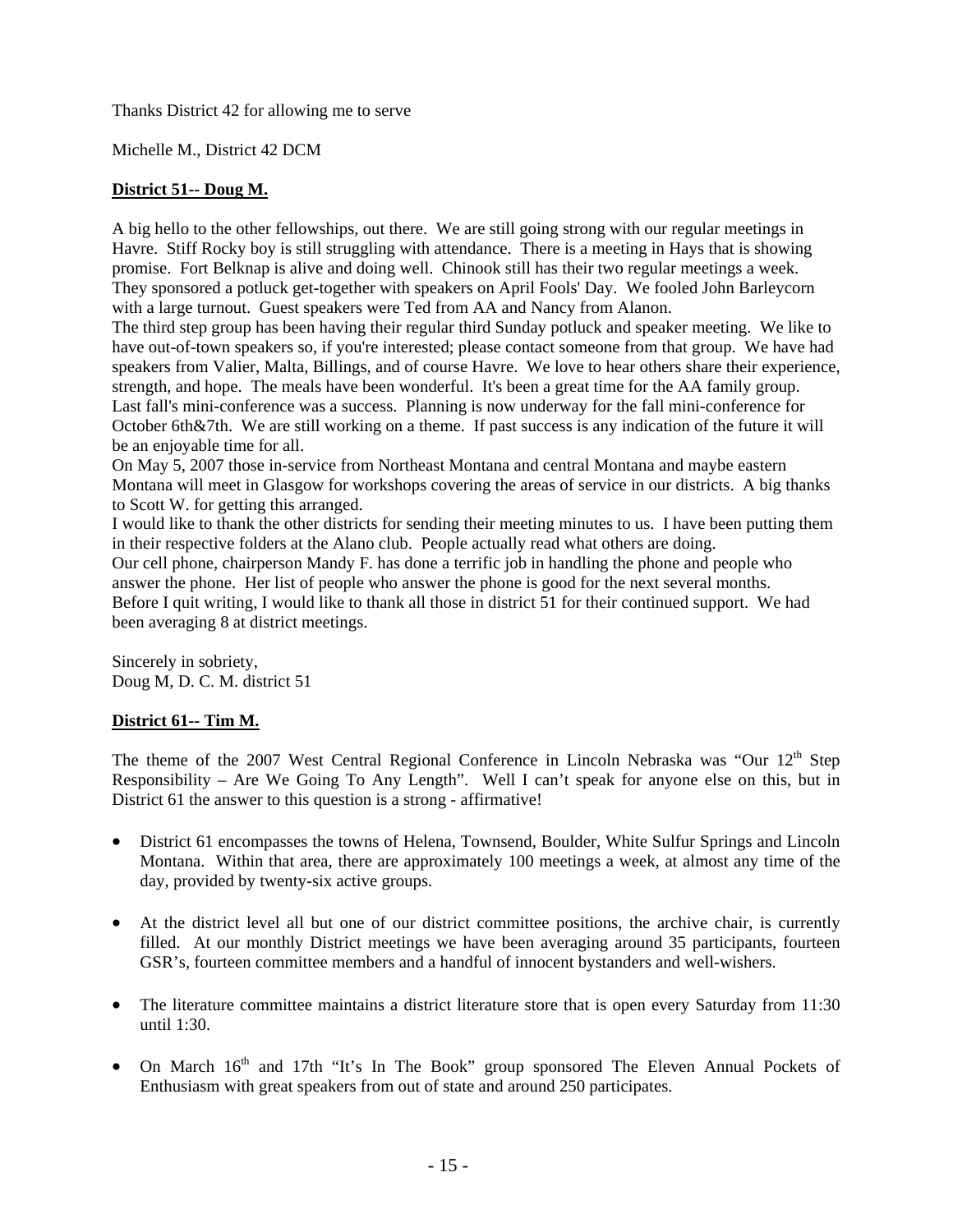- The Twenty-Eighth of this month we will be putting on a Corrections workshop that will be held at the Montana Club with a panel speaking both from AA and the Professional community. What is also great about this workshop is that it was a combined effort between four committees, Corrections, Public Information, Cooperation with Professional Community and the Workshop committee. What a demonstration of unity! Flyers are on the table.
- On June  $2<sup>nd</sup>$  we will be participating in the first Area 40 Sponsored Workshop in Dillon. On that same we will also be hosting the Nineteen Annual Grapefest in Helena at the Wilson House from 1:30 until 5:30 with BobiJo our Area Grapevine Rep and Andrew our Area 40 delegate. Flyers are also on the table for the Grapefest.
- The  $52<sup>nd</sup>$  Annual Attitude of Gratitude will be held on November  $17<sup>th</sup>$  at the Colonial Inn in Helena. We will be having our usual great meetings, speakers, and fellowship and the foods not to bad either. Flyers are on the table.
- The Spring 2008 Roundup will be in Helena. The committee is well under way already selecting the Theme, Location and all of the speakers. Flyers will be forthcoming on this.

Thank you again for this opportunity to serve. I am more and more, less and less, able to worry about me and judge others because of it, and for that added peace in my life. I am internally grateful!

T**im M.**  District 61 DCM

# **District 71-- Richard P.**

My name is Richard P. and I am an alcoholic! I am also your District 71 committee member.

Our district has been busy preparing for the upcoming 2007 Montana Spring Roundup, the theme is, Extravagant Promises, We Think Not. We are preparing for the Area 40 Service Workshop and our District Campout and Delegates Day Picnic.

The Montana Spring Roundup will be held May 18—20 at the Copper King Hotel and Convention Center in Butte. Registration forms are available here this weekend and you must pre-register by May 10 for meals. If you need any additional information, please call our chairperson, Marcy D. at 563-6714.

The 2nd of 2 annual Area 40 Service Workshop will be held in Dillon, June 2, at the Elks Lodge. There are four Area 40 districts involved. They are 71, 72, 61, and 93 Flyers are available here this weekend. I would like to personally thank our Area Adviser, Scott W. for all his help in getting this workshop off and running and for putting together our flyer. Scott has done a great job in getting all of the districts involved and keeping us well informed. It should be a fun and information filled day for all attendees.

Our District Campout/Delegates Day Picnic will be held June 2-3 following the workshop, at Barrett's Park just south of Dillon, on the banks of the historic Beaverhead River. We have the campground and pavilion reserved from noon Sat. thru Sunday. We will have a steak-fry/pot luck Sat. night followed by an open AA campfire meeting.

Camping is free and camp sites are on a first come first serve basis. The weather that time of the year can be unseasonable so come prepared for anything. Sunday June 3 at noon we will have a pot luck picnic. Hamburgers and hot dogs will be provided by district 71. At 2 pm our Area 40 Delegate, Andrew W. will give his General Service Conference report. Also, a cribbage and horseshoe tournament will take place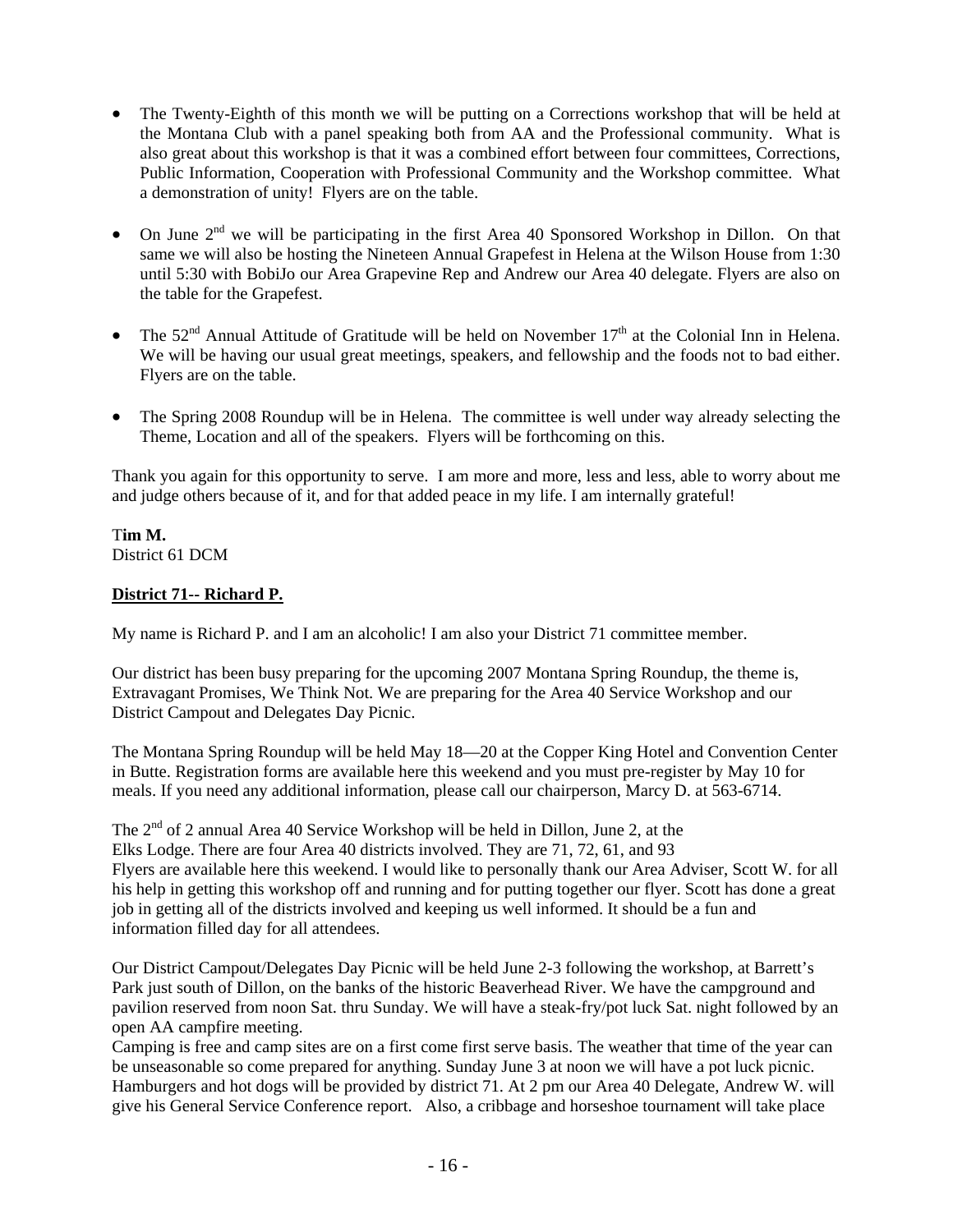during the weekend. If like to fish, float, swim or just lounge around, it's all available at this quiet/remote campground. All are welcome, so come join us for fun, fellowship and food. A flyer and more information will be available on the Area web site soon.

Our district also offers plenty of opportunities for AA service. We seem to have an abundance of detention and treatment facilities. We sponsor or help sponsor several meetings at these institutions. Every Saturday at 6 pm there is a closed facility meeting at MCDC in Butte. You must complete an orientation before attending these meetings. We tentatively have an orientation scheduled for Friday afternoon May 18 in Butte just before the Spring Roundup. Contact our AA facility coordinator, Craig R. at 723-4710 or our area treatment chair, Geoff D., at 861-3968 or the Area web site for more information.

The Montana State Prison at Deer lodge has an AA meeting on Saturdays at 10 am. Again you must attend an orientation and have a background check before attending. A prison orientation is scheduled for May 19th at Montana State Prison. If you are interested in being apart of AA in the institution you must fill out a registration form and return it to the prison as quickly as possible so they can do the background check and get back to each person individually before the May 19th date. Contact Gary 0. or Bill Eves, our Area Corrections chair for registration forms or you can find them on the area web site.

There are meetings at WATCH Wednesdays at 7 pm and a speaker meeting the Yd Wed. at 2:30 pm. There are meetings at Warm Springs on Tuesdays and Wednesdays and a new meeting at START, a detention center at the old Silver Bow County jail at Warm Springs. Those meetings are at 10 am on Saturdays. Call Gary 0. at 563-5789 for more information on these meetings. Connections Corrections Program in Butte has a meeting every Friday at 7 pm. Call Fred P. at 782-9250 for more information. I along with all of the District 71 committee would like to personally thank the surrounding Districts for their continued sponsorship, support and participation with these institutional meetings

I look forward to working with the Area 40 committee and the other DCM in the state over the next 2 years and hope to see you soon at one of our many upcoming AA functions and/or meetings. With the help of Alcoholics Anonymous, my Higher Power, and you members of this life saving program, I believe and trust that this opportunity to serve will remain manageable.

Yours in Service, Richard P., District 71 DCM

# **District 72-- Lori F.**

Greetings from District 72! My name is Lori F. and I'm an alcoholic.

District 72 is located in Southwest Montana with Bozeman as our "hub." We currently have 42 registered groups and approximately 5-6 unregistered groups that hold meetings. We have 82 meetings a week ranging far and wide in Belgrade, Big Sky, Bozeman, Emigrant, Ennis, Gallatin Gateway, Gardiner, Livingston, Manhattan, Paradise Valley, Pony, Three Forks, Virginia City, West Yellowstone and Wilsall.

Our District Meetings are the last Saturday of each month, except November and December when we meet once between the holidays, usually the second Saturday in December. Our May through September meetings are hosted by groups in cities outside Bozeman to encourage participation throughout the District. Our meetings have been well attended, averaging about 28 people. All of our 4 Officer and 9 Committee Chair positions are filled, and many of the chairs have assembled committees. Sadly, we will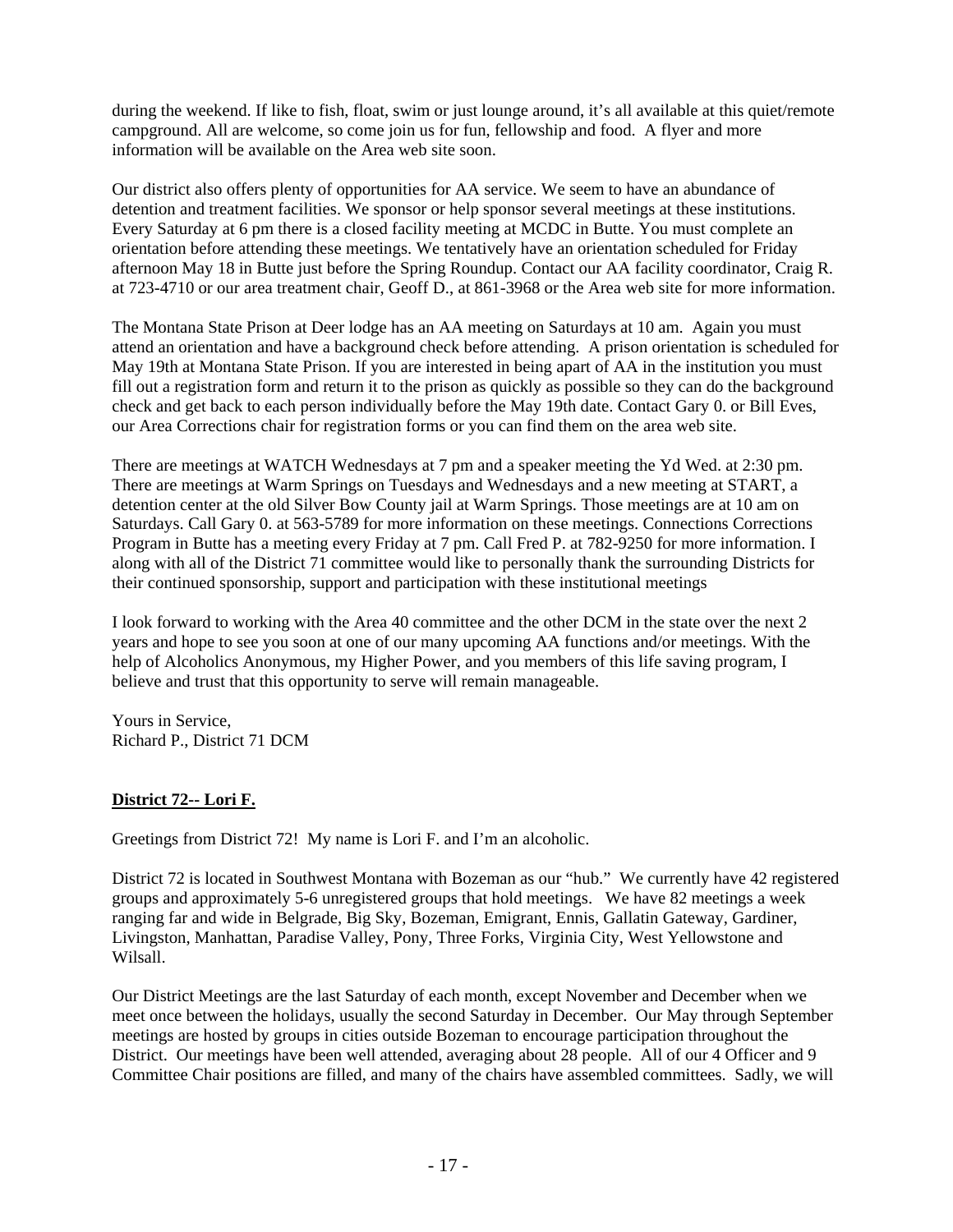soon have to elect a new Alternate DCM as Pete F. will resign effective April 28. I am confident that a willing soul will step up and fill this important service position.

District 72 offers many service opportunities, from being a Bridging the Gap contact, to being listed with the hotline, to taking meetings to correctional facilities and treatment centers. The District also publishes monthly meeting lists, assists groups in literature purchases and puts on an annual luncheon for professionals.

District 72 has had a busy first quarter, starting with our first ever GSR school held on January  $13<sup>th</sup>$ . On February 3<sup>rd</sup>, the Park County Intergroup invited our Literature Chair, our Alternate DCM and me (and our Area 40 Delegate, Andrew W.) to participate in a service workshop in Livingston. Thanks to the District, I was able to attend the March 2-4 West Central Regional AA Service Conference in Lincoln, NE. Then it was our turn to host the Pre-Assembly which rotates between Districts 41, 61, 71 and 72. It was held in Bozeman on Saturday, March 31, followed that evening by our District Meeting. All of these events were lots of fun as well as being informative and, at least for me, motivational.

We are eagerly looking forward to the Area 40 Workshop that our Area Advisor, Scott W., is helping to organize for Districts 61, 71, 72 and 93 to be held June 2, 2007 in Dillon, MT.

Yours in service, Lori F., District 72 DCM

## **District 81-- Paula H.**

I have to tell you that it was with fear and trepidation that I accepted the job of DCM for District 81. And it is just that, a part-time job.

We started the year with a GSR workshop at our first District meeting, January 20; co-hosting with District 93. Robbie S and Mark S came down from Kalispell for the presentation. We had a large turnout. Many thanks to them for their insightful information on how to do service work! I have heard many great comments on how useful it was.

I want to thank Carole B, Area 40 Chair, for her visit to our District in February at our second District meeting. She has done such a tremendous amount of work getting Area committees in order and preparing for Area Assembly, I couldn't believe she was already out-and-about visiting Districts. It was terrific having her inform us about how to address our concerns and suggestions to the General Service Conference.

March was a busy month. Besides trying to get the District Committee Contact List up-to-date, I attended the West Central Region Alcoholics Anonymous Service Conference in Lincoln, Nebraska the first weekend, the Pre-Assembly in Kalispell the second weekend and District meeting the third weekend. The Conference was a cross between a Regional Forum and an Area Assembly.

We are having a couple of challenges in District 81. One is filling all our Committee positions. We combined PI and CPC, but still have Literature and Archives to fill. Some of the groups are filling their own orders and sharing with other, smaller, groups. Maybe this is a better way to go as it fosters cooperation.

The other challenge is getting GSRs to come to District. I look forward to the GSR breakout to get some ideas about this.

Yours in love and service, Paula H., DCM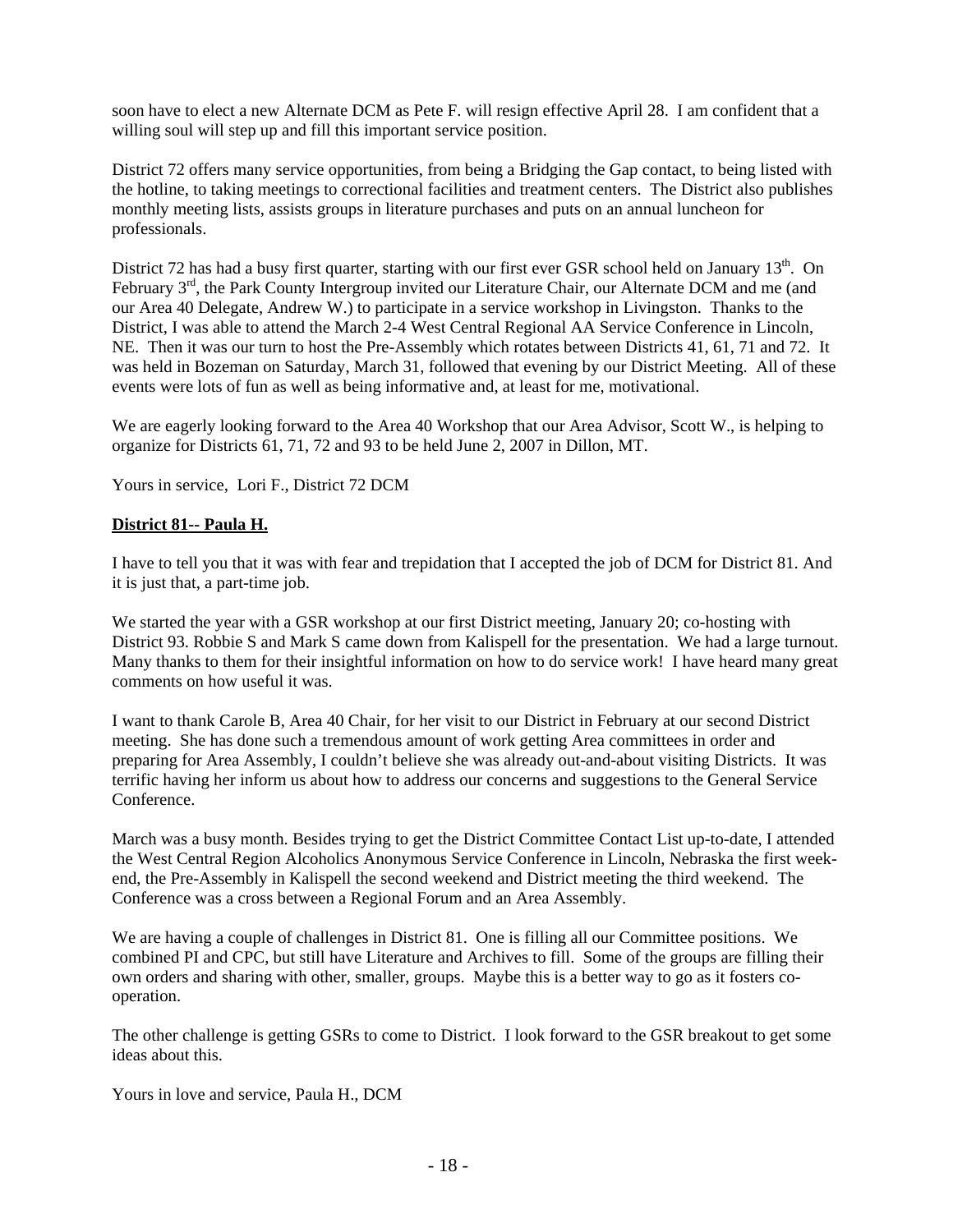# **District 91-- April A.**

District 91 is in northwestern Montana it is made up of approximately 18 groups. We normally meet the last Sunday of each month at 3PM. Our District meetings rotate throughout the district being hosted by a different group each month. This month we will be in Columbia Falls, hosted by the Canyon Group. The movement of our district meeting allows us the opportunity to see others' meeting places, gives us an opportunity to experience parts of our district that are remote but also very beautiful, but most importantly, the hosting groups' members often attend our district meeting, something they might not do otherwise. In district 91 we feel this is a win/win situation.

Since September we have elected all our chair positions. Due to some recent changes, however, we currently have one position open, Treatment Chair. Our non-voting Intergroup Liaison position recently vacated due to Rebecca S's move to Helena (our loss, Helena's fortunate gain) was filled by Steve M. Many of our current trusted servants are new to District service; this brings a new spark and enthusiasm to our district committees, which reinforces in my mind the need for rotation in service. Others of us have been around district service for a while which brings a consistency and knowledge of our District's history so that we might be able to offer insight as to why we made past decisions do things the way we do. We are attempting to revive and strengthen our flagging committee structure, that will be our focus this rotation.

District 91 sponsored the Christmas Alcathon at the Alano club in Kalispell for all those alcoholics in need of a meeting on Christmas. 24 hours of meetings is just right on Christmas.

We started off the new service rotation with what we call GSR School presented by Mark and Robbie S. This is really a service school for anyone new to general service and for those of us who need a refresher, not just for GSR's.

Our annual into Action weekend was a success and well attended. I must admit, I am not speaking from personal experience as I was home battling Bronchitis. For all I know they took the budget and had a big party-- well, that's kind of the same thing anyway. Carole B and Jim C were our speakers for the event. We also had a "Meet the Area Chair" breakfast on Saturday morning.

District 91 sent me to the WCRAASC in Nebraska. It was fun, informative and a lot of work.

District 91 had the pleasure of hosting this year's Pre-assembly event or Districts 81, 93, and 91. Most of the Area chairs did not have a conflict of schedules and were able to make the event. Overall attendance was good, although I would have liked to see a better turnout of GSR's from District 91. That can be a focus for the next pre-~assembly. As usual District 91 is gearing up for the summer months by having campout after campout. The first on the list is the annual Founders Day campout around June  $10<sup>th</sup>$ Followed by the Emery Bay campout and then Camp 32, ect, ect….

I will leave the rest of the year to happen and report upon the next time we meet this fall.

In Service, April A. District 91 DCM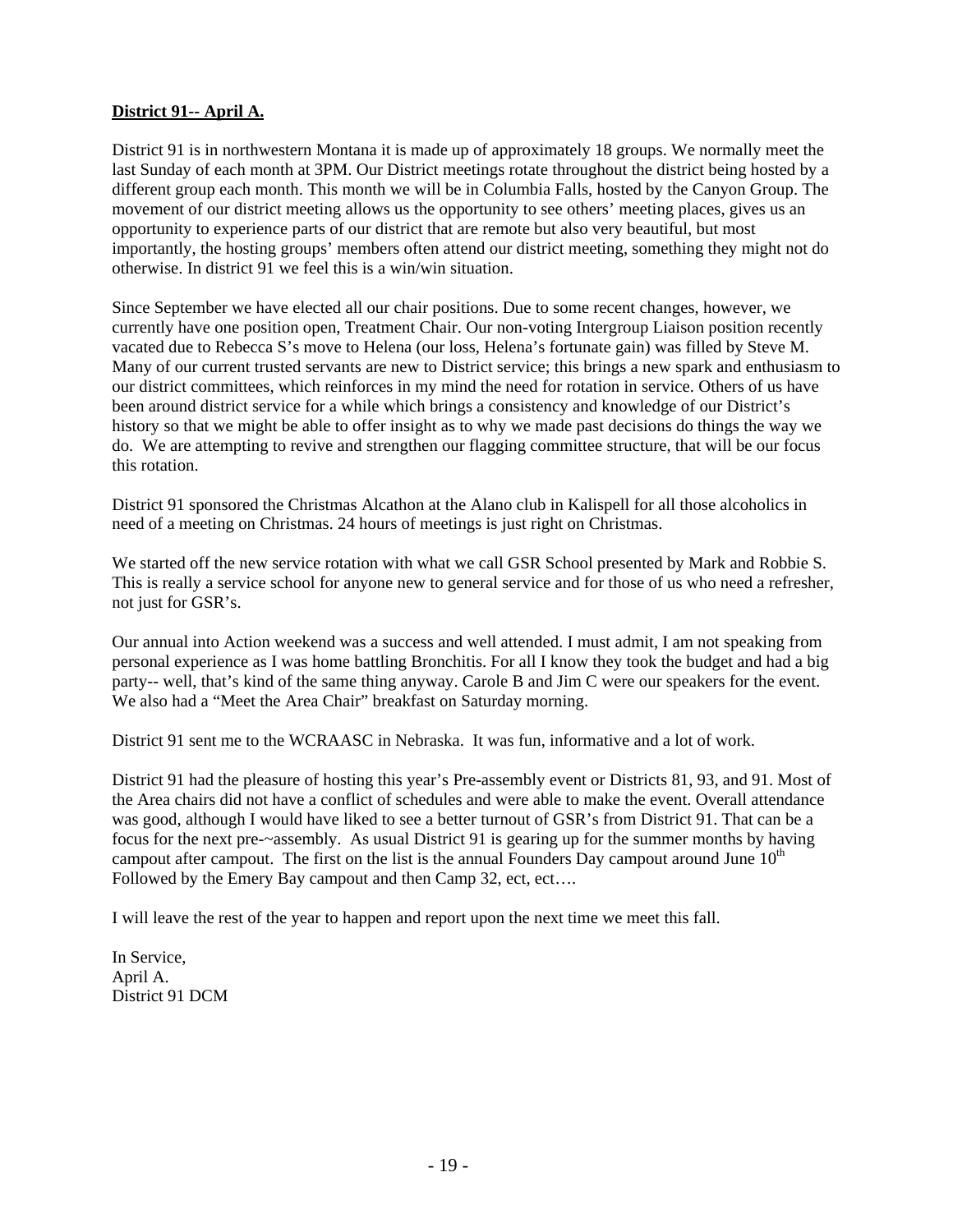# **District 93-- John V.**

My name is John and I am an alcoholic and DCM for District 93. There are 13 groups with 30 meetings a week in the Bitterroot Valley that carry the message of hope to the still suffering alcoholic.

District 93 sent me to the WCRAASC in Lincoln NE last month. As I found myself unemployed during March I took a Vacation and miss attending pre-assembly's.

In Jan District 81 & 93 put on a GSR workshop for the new GSR rotation and I would like to thank Mark and Robbie for the information they shared with us all.

District 93 is planning a campout at Painted Rocks again this year but being a new DCM it has slipped my mind at district and I'm sure it will be in July again.

Yours in service, John

## **Area 40 Advisor—Scott W.**

My name is Scott W, I am an alcoholic. Privileged to serve as the Area 40 Advisor. Thank you Madame Chair for the opportunity to give this report.

By past action of this Assembly, Area 40 will sponsor two Area Workshops in 2007 & 2008. The planning stages of the workshops started this past December with numerous emails and conference calls. Per the past action, the topics to be covered were determined by the participating Districts.

The first workshop will be held in Glasgow at the Club House on May 5. I want to thank the DCMs from the Districts for the help: Doug M from District 51, Dave G from District 21 and Joe P from District 23.

The second workshop will be held in Dillon at the Elk's Club on June 2. And again I want to thank the DCMs for their assistance: Richard P from District 71, Tim M from District 61, Lori F from District 72 and John V from District 93.

Both workshops will start at 10:30am and will have a potluck. Fliers for both events are available on the table in the back of the room. The Area Committee Chairs that have been invited were notified via email a few months ago and today received a packet of information for the workshops.

I do hope to see as many people as possible at the workshops. We are hoping to show how Area workshops carry the AA message of recovery through service and about service. I enthusiastically encourage you to attend one or both workshops.

Planning for next year's Area workshops will start this fall. The workshops for next year will be in the Southeast corner and Northwest corner of Area 40.

In Loving Service,

Scott W. Area 40 Advisor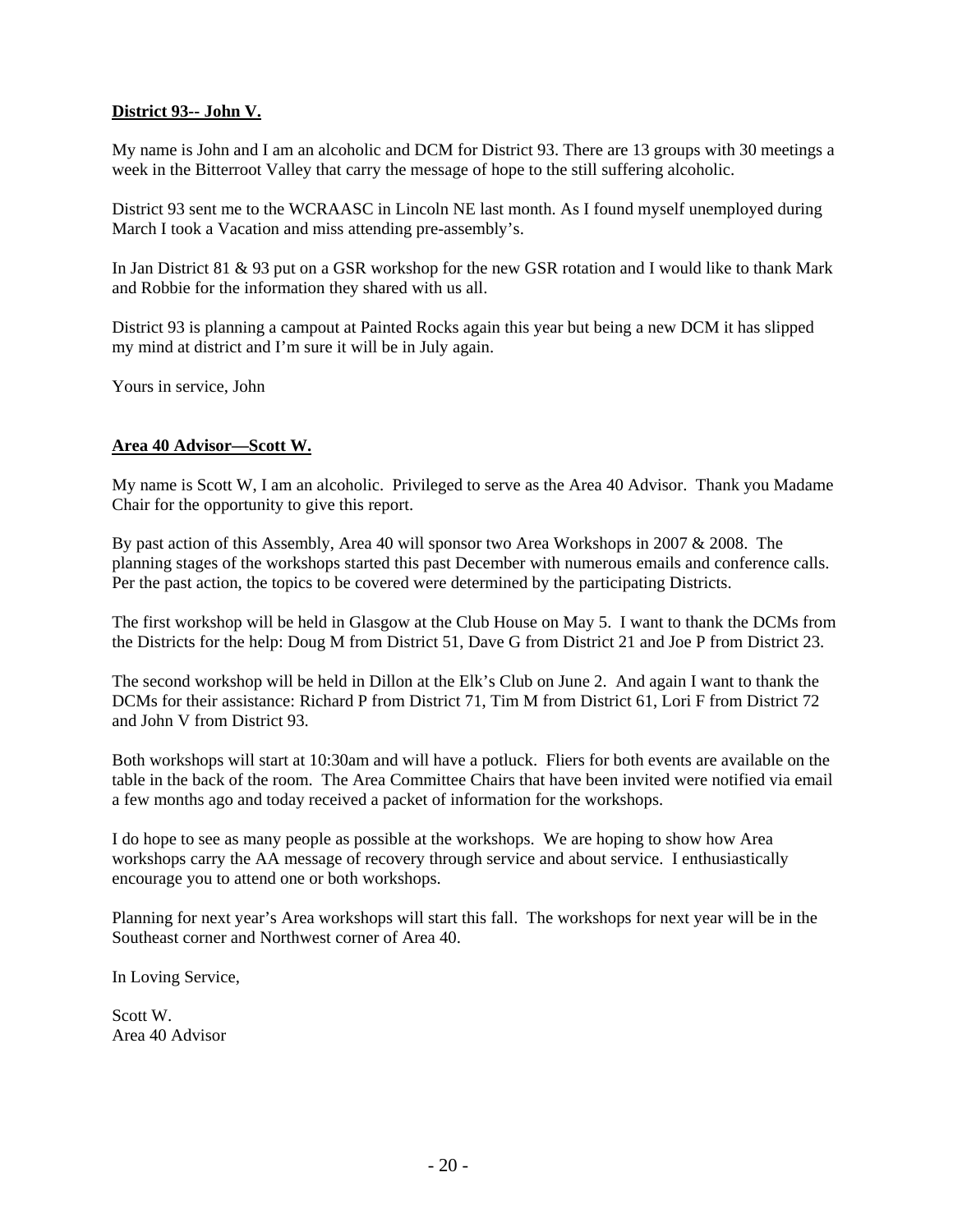#### **Area 40 Archivist—Gerry R.**

#### Area Archivist 2007 Spring Assembly Report

 Good morning my name is Gerry R. and I'm an alcoholic, and I have the privilege of serving Area 40 as its Archivist. Welcome to old friends, new friends and soon to be friends, especially those here for their first Area Assembly. To begin, let me say that this has been an exciting past six months for the Area 40 Archives. I don't know if the archives themselves are that excited about it — but I sure am!

 Last fall, Area 40 approved a move of the archival repository from Great Falls to a new location on Hibbard Way in Helena. After the Assembly I contacted the property manager of the new site to make final arrangements for our lease. Unfortunately, he wanted to make some major changes to our verbal agreement which prompted me to seek another site for the repository. Another site was located at 324 Fuller, about a block away from the first location. I then requested Andrew W., who at that time was the Area 40 Chairperson, to poll the Area Committee on whether or not they would authorize this change of location. The committee did approve the change, and on January 30th of this year the Archives were moved. While the Fuller location is not as ideal as the Hibbard Way site, it still provides adequate space and security for the same lease amount that was authorized by Area 40 last fall. The lease is for five (5) years and is very flexible in our favor, allowing us to cancel with two (2) months notice after the second year. There are modest increases beginning in the third year which will raise the monthly payment to \$350.00 by the fifth year. I have a copy of the lease with me this weekend, if anyone wishes to review it.

 The move itself was, like any AA move, a marvel to behold. I learned a long, long time ago that, due to their extensive experience with geographical cures, recovering alcoholics are the best movers in the world. For the record, and contrary to a few observations made by people who's anonymity I will protect, I never once doubted that this fellowship was capable of getting the job done. I did, however, doubt my own ability to coordinate the affair. Suffice it to say that I learned yet another lesson in "Together we can accomplish that which we cannot do alone." After weeks of worrying about the huge task that I was asking volunteers to do, it took only an hour, in Great Falls, to completely load a 26 foot rental truck to within a half-inch of its back door, and a half-hour, in Helena, to unload it. I tried to personally thank everyone involved in the move, and I must say a special thanks now to Lee T. who organized the Great Falls crew, and to past delegates Earl F. and Scott W. who both traveled great distances to help out on both ends of the move. Thanks to everyone's efforts, the collective experience strength and hope of the Area 40 Fellowship remains safe and secure.

 The material is all slowly finding a home at the new location, but sorting through and organizing an archival collection of this size is a long tedious process. I have been able to respond to some small requests for research on items, but have yet to fully explore a couple larger requests made by the current Delegate and Area Advisor. I hope to find more time for those after finishing preparations for a display for the Spring Roundup in Butte.

 Speaking of displays, if you notice, I have a small service oriented display behind me here today. Its intent is to provide everyone, especially those of you who are new to General Service work, an opportunity to get a sense of the history that you're involved in this weekend, as well as presenting some sources of help available to you in your service positions.

 Speaking of help, I need yours. Due to the ill health and eventual death of my predecessor Kevin N., as well as the transition between our terms in this position, there is a strong need for many records dealing with the last two service rotations. The Archives needs hard copies of some General Service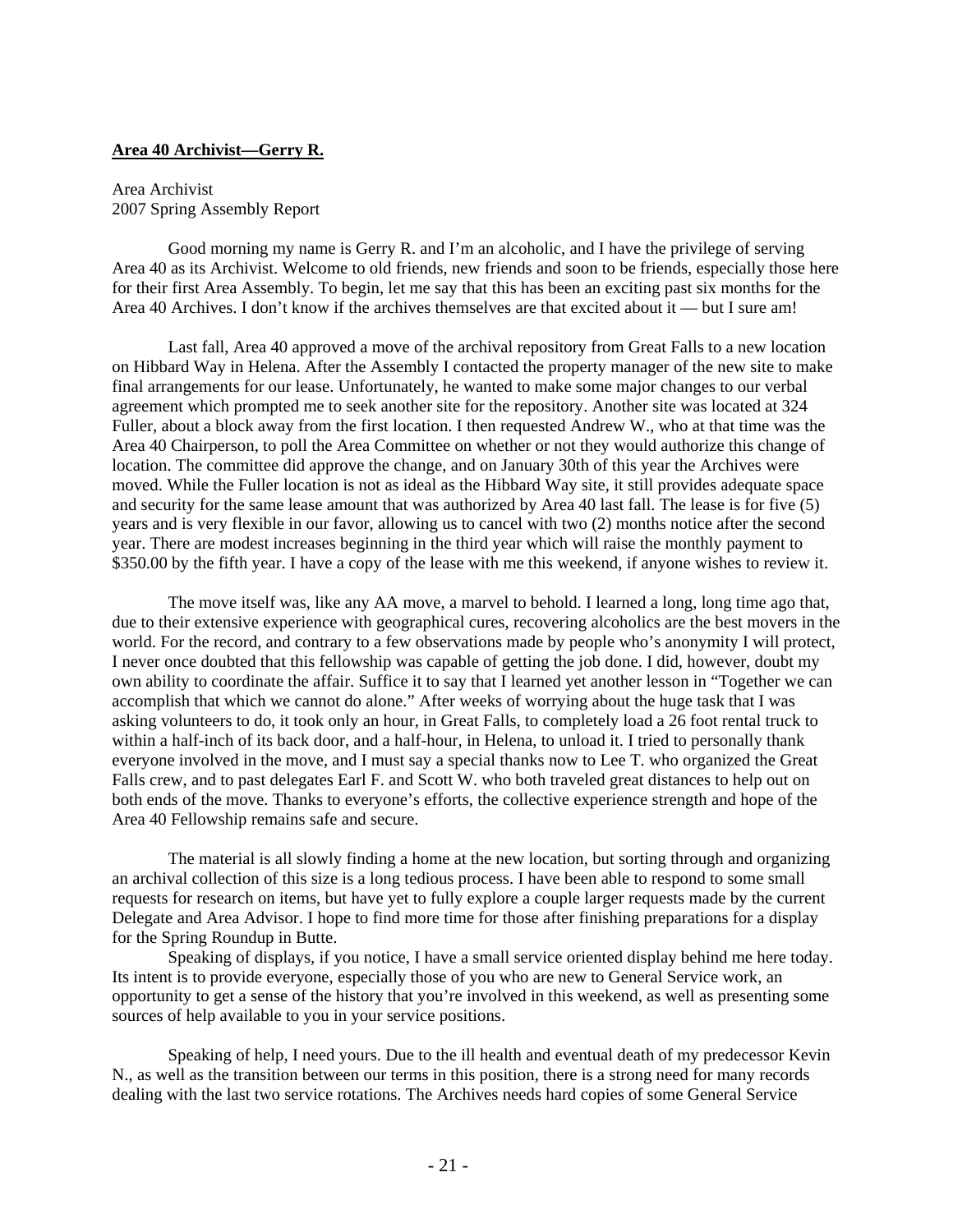Conference reports, Service Manuals, Triangles, and Grapevines, as well as District records for business meetings and event flyers. If you have any of this information yourself please see me this weekend, and if you know someone else who does, please refer them to me when you get the chance. It is very important that we obtain this material.

 Speaking of obtaining material, I was very excited last Fall to receive from Geoff D. our current Area 40 Treatment Chair, some original issues of what I'm sure is Montana's very first AA newsletter, entitled AA Musings, dating back to 1947 and 1948. Thank you again Geoff for this wonderful piece of AA history. After determining how to best protect and preserve these true treasures I hope to be able to display them at an upcoming event.

 Speaking of upcoming events, if you have one and would like an Archives display there, please contact me well in advance to ensure my availability and allow me time to prepare the display.

As always, thank you all for allowing me to be of service.

Gerry R. Area 40 Archivist

# **Area 40 Webmaster—Alex M.**

#### **Webmaster Report for the Spring Area Assembly 2007 http://www.aamontana.org**

As of my last report at the Fall Assembly, we have had over ¾ million hits on our website.

The main attraction to the site is still the list of online meetings accounting for over  $\frac{3}{4}$  of the traffic. I would like to thank the volunteers in each District that have made a commitment to update their respective meeting list. It is a huge service to the Area, your District and most importantly, the still suffering alcoholic in need of a meeting.

As usual the flyer downloads are very popular as well. The flyer for the Spring Roundup in Butte alone has seen over 650 visits since it was first put online back in October of last year. Copies of the Triangle, our Area Newsletter, have been in the top 15 document downloaded from the site.

I have spent some time updating the look and feel of the calendar and the area business sections to hopefully make them easier to use.

Don't forget that as the owners of the website each and everyone of you can suggest and make changes to the functionality of the website.

Concerning the 800 number agenda item, the PI committee wanted me to let you know that I do have the ability to create a layer of security or two, to allow each District the ability to manage the hotline volunteer list.

Catch me during the breaks if you would like a tour of the website. I would be glad to show you what is currently available.

Yours in service, Alex M.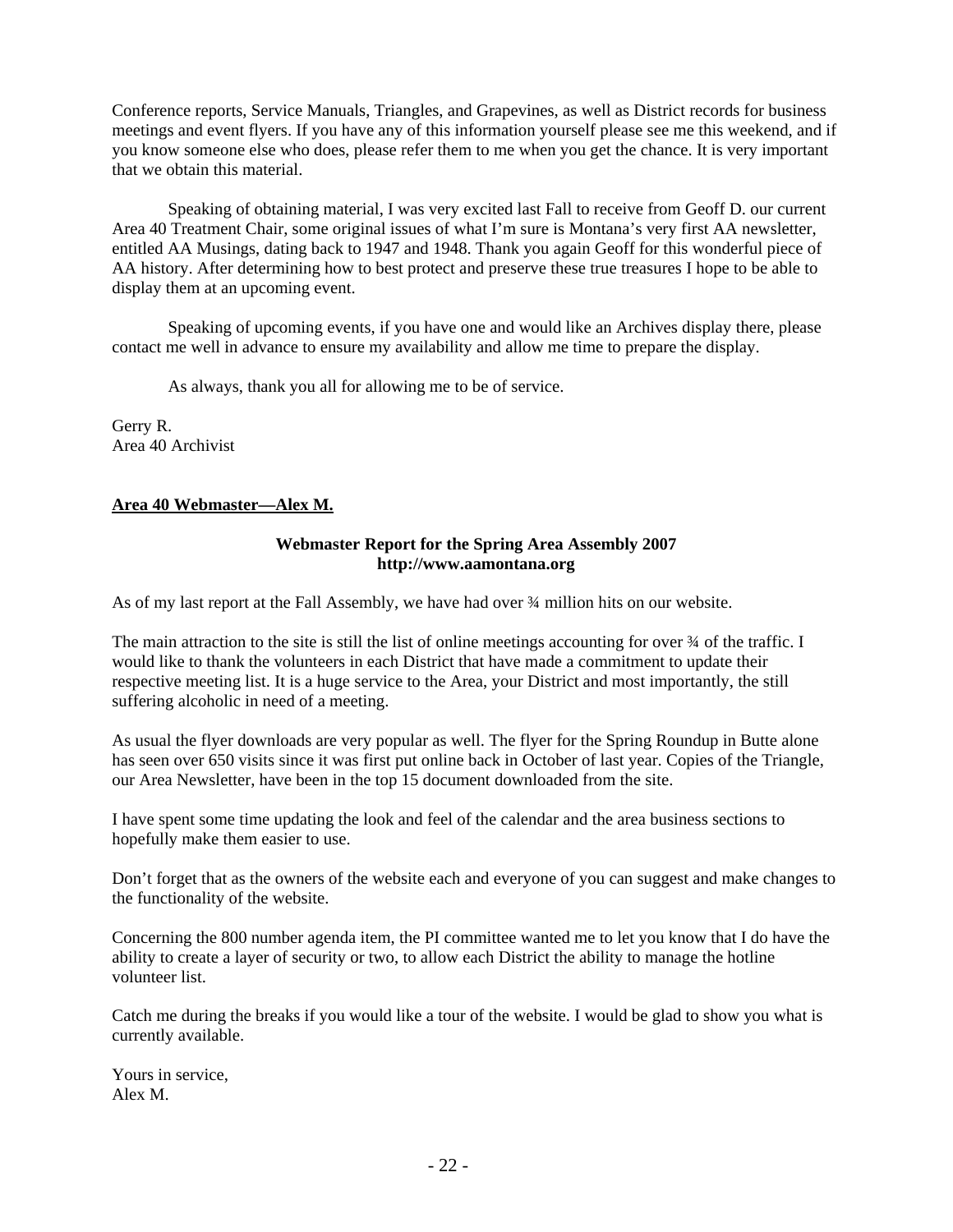# **Standing Committee Meetings**

# **Literature—Linda B.**

The Literature committee was represented by Michelle M., DCM-42, Thora C., DR-41, and Scott W., DR-23. There was no one present from District 21. I would like to thank Nick M. from District 61 for taking such wonderful notes. There were 12 fellow AA's that participated in our committee meeting with visitors from districts 11, 61,71,81,91, & 93. We started our committee meeting with the Serenity Prayer and got down to the discussion of the agenda items.

1. Review trustee's Literature Committee progress report on the "A.A. for the Native North American pamphlet. As of January 16, 2007, 36 stories have been submitted. Stories can still be submitted until June 30, 2007. The literature committee reviewed the report and acknowledges that the extension of the deadline for the stories will provide a greater opportunity for diversity of stories from the many tribes that are present in the U.S. and Canada. There are guidelines for anyone interested in submitting a story at the Literature table.

2. Consider a suggestion to add the following text from The A.A. Service Manual. Financial Support: Current experience indicates that many groups provide financial support to their general service representatives to attend service function" to "The A.A. Group" pamphlet and the "GS.R." pamphlet. It is the consensus of the committee that this addition seems appropriate to these pamphlets. Much of our literature is repeated in other service pieces and pamphlets. This addition does not have any cost factor involved with it

3. Discuss request to develop an intergroup/central office pamphlet. Much discussion was present upon this agenda item. The committee acknowledges that intergroups have a vital role in carrying the A.A. message. However, we feel that there is sufficient information available about intergroup/central offices in A.A. Conference-approved literature and service material. As the structure and function of these offices vary throughout the U.S. and Canada, it is the consensus that, where a need may exist for an intergroup/central office pamphlet, that need can best be met locally.

4. Consider a suggestions to change the title of the pamphlet "Can A.A. Help Me To?' subtitled "Black/African Americans Share Their Stories" to "A.A. and the Black/African American Alcoholic". The committee is in favor of this title change. It is in keeping all A.A. pamphlets with direct, straightforward titles. **Andrew, Area Delegate requested the sense of the Area and the sense of the Area agreed with the change.** 

5. Discuss a suggestion to revise the pamphlet "The A.A. Member-Medications and Other Drugs. This pamphlet was last revised 22 years ago. It is the consensus of the committee that it is time to look at revisions. **Andrew, Area Delegate requested the sense of the Area and the sense of the Area agreed with the revisions.** 

6. Review trustee's Literature Committee report on the Spanish-language Third Edition Big Book, Alcoholicos Anonimos. 173 stories submitted, 32 have been selected by the sub-committee. The review looks great.

7. Consider a request to produce a pamphlet to replace the discontinued "Letter to the Woman Alcoholic". It is the consensus of this committee that another pamphlet is not necessary. It might be more appropriate to look at new revisions to "A.A. for the Woman. There are many pamphlets that contain information for the woman alcoholic. **Andrew, Area Delegate, requested the sense of the Area and**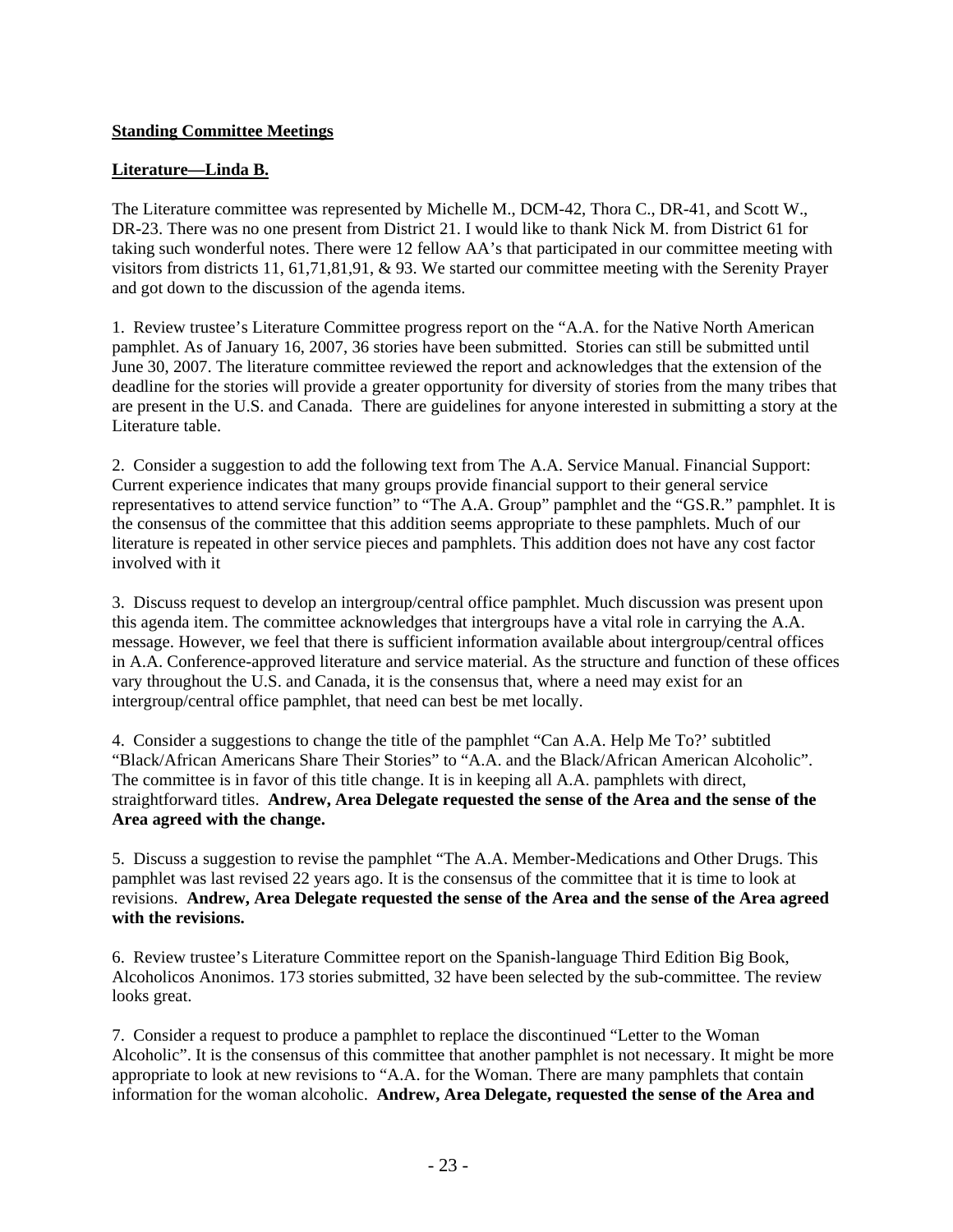**the Area felt it was not necessary to produce another pamphlet to replace "Letter to the Woman Alcoholic".** 

## **Grapevine/policy and admissions—BilliJo D.**

Grapevine Committee met in Room 201. We had four committee members and eight District GVR's and lovers of the Grapevine in attendance.

Our first item of business was to consider items for production in 2008 or later. The sense of the committee was affirmative for both the publication of "Old-Timers Corner" and Rule #62" anthologies.

The second item was whether or not to reinstate a section on the subject of alcoholism in the Grapevine, similar to the formerly published "Grey Pages." The sense of the committee was negative. **Andrew, Area Delegate, requested the sense of the Area and the Area felt that we should not reinstate the Grey Pages.** 

Third item was to review contents of the Grapevine Workbook. Lightly reviewed, the sense of the committee was "it looks good." No changes suggested.

Our next item was to review the dates for the 2010 General Service conference. We had two choices of weeks in April. The sense of the committee was to prefer the second choice of April 25-May 1 because the first week included a Jewish holiday and due to the fact, it also may conflict with AREA 40's traditional weekend for our Area Assembly.

Our last item was to review the final report of the General Service Board Regional composition and Structure Inventory Committee. We did not receive the final report to review. So, we did not do so. However, we did discuss the background material. We believe that this item is possibly of great importance to AREA 40. The 2006 report states in part, that "the committee accepted with appreciation the report from the General Service Board on the feasibility of more balanced composition/structure of regions. .. .the procedures are included in the "Suggested Guidelines for Changing Regional Boundaries" accepted by the 1996 General Service conference." We look forward to the possibility of reviewing the final report perhaps during the fall Assembly.

Business accomplished, we also discussed Subscriptions and Submissions. We brainstormed ideas of how to promote the Grapevine around the state; not only subscriptions of the magazine but also of the other materials that the Grapevine publishes. Please see the display.

We talked about distribution of old Grapevines.

We also discussed the upcoming (Grapefest held in Helena on June 2. I will conduct a Writer's Workshop. I and all GVR's are available to any and all meetings and district hosted events for such things as chairing Grape Meetings, displays, and/or presentations concerning what the Grapevine has to offer. We're here to serve. Use us.

Thank you. BilliJo D. AREA 40 Grapevine.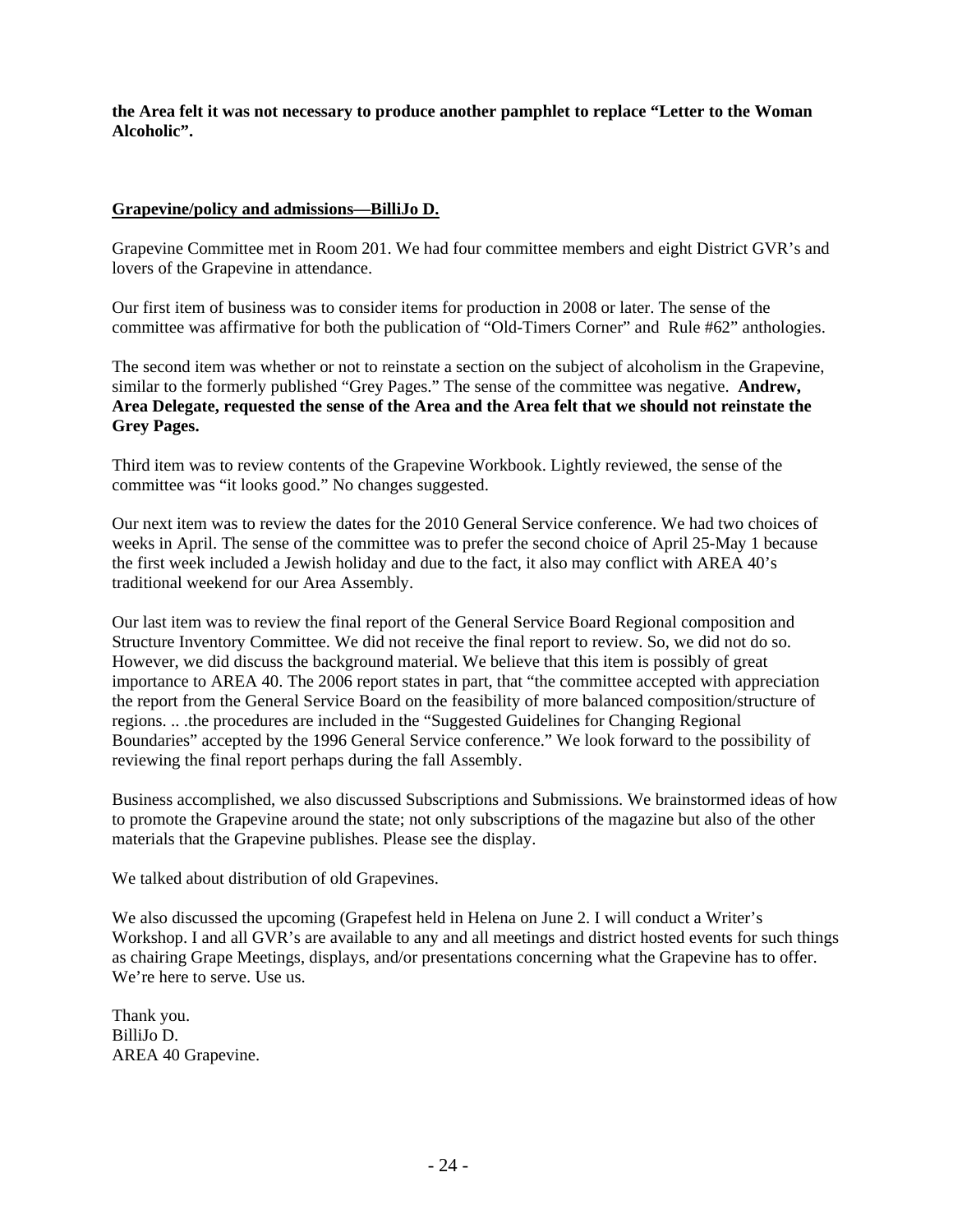# **Archives/structure—Conrad M.**

1. Review Workbook.

 Question on whether this is service material or conference approved Question on changes to Researchers card page 39 on its purpose Question can this material be adapted to the local level—yes. Comment on applicability of changes to anonymity protection statement being added to release

# form.

 Comments—Montana not mentioned enough. Notes on grammar errors page 7—Oral Histories Kit Comment on page 8 "Please excuse the intrusion of my Letter." Deed of Gift discussion—District 11 Example

2. Review the final report of the Subcommittee on Archives Recordings, and the "Sound and Video Access Policies."

Summation: Copyright restrictions do not allow sale & distribution of this material as recommended last fall, however listening stations and professional transcription services for a fee will be provided.

Risk Assessment—3 good points

- o Triangle of most & least risky alternatives for material access
- o Statements "Never intentionally go against the law…"
- o Explanation of "not for profit reproduction"

# **Finance—Curt K.**

Reviewed "statement of financial position"

 Looks like Group contributions are on slight decline and Area 40 is not flush like it has been the last few years.

Group contributions need to increase to meet this year's budget, but there is no reason to panic

## Agenda Items

1. Discuss a request to increase the maximum annual contribution (or a one time bequest) that the General Service Board can receive from an A.A. member from \$2,000 to \$3,000.

-Should maybe be increase to \$5000 to help AAWS be self-supporting

-Increased from \$1000 to \$2000 in 1999

-We seem to make this increase about every 8 years

-28 people contributed \$2000 last year

-Could be an opportunity for some people to show more gratitude

-Committee is in favor of the increase

**Floor discussion-** 

 **-Is this change for change sake? We con contribute through 7th tradition. Contributions are tax deductible.** 

# **Sense of Area was taken and agreed to the increase.**

2. Consider two suggestions to add text regarding reimbursement for G.S.R. (general service representative) travel expenses from group funds to the pamphlet "Self-Support: Where Money and Spirituality Mix."

-It's a good idea

-Committee is in favor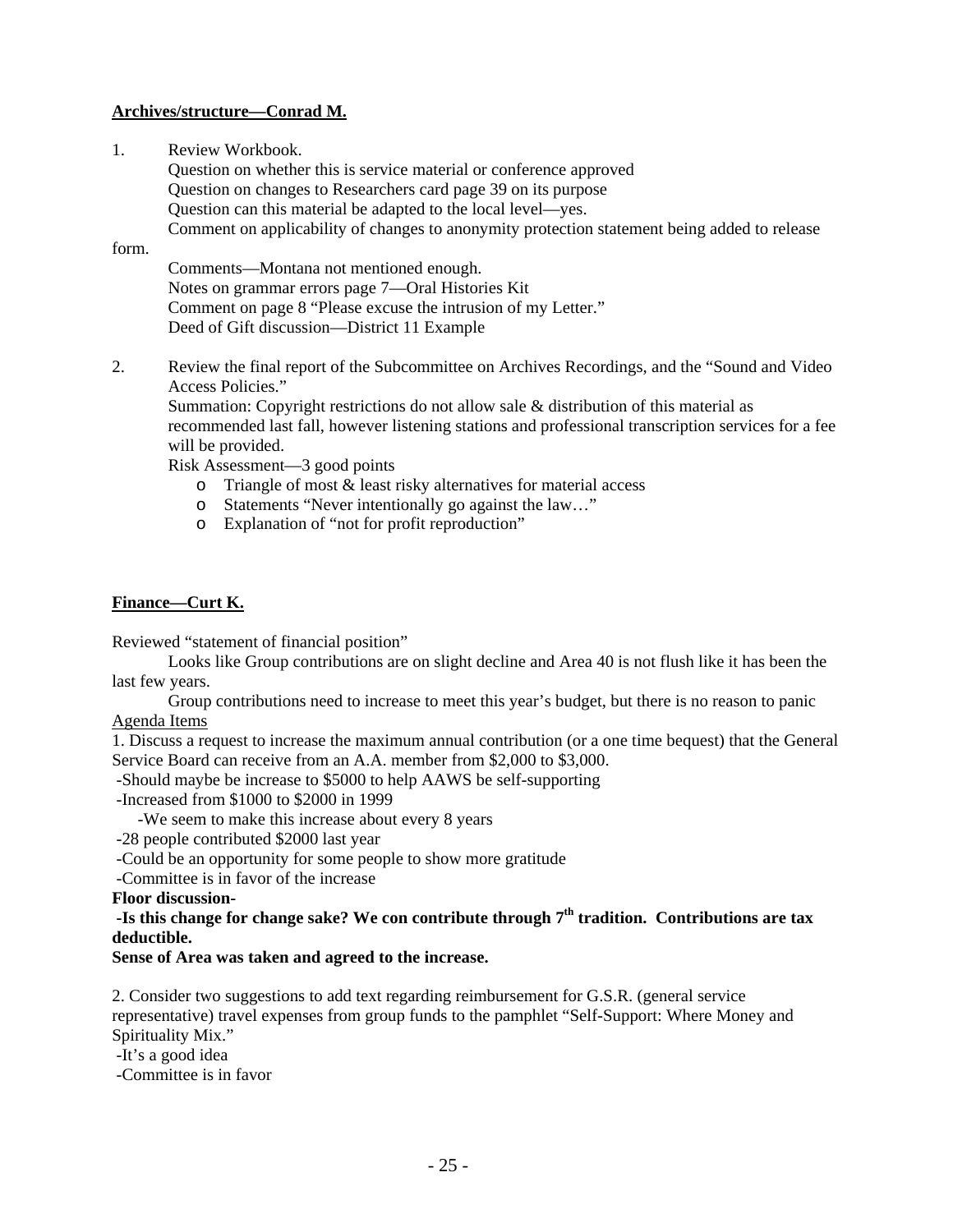# **Floor discussion: It might be a good idea to help get GSR's here and the group supports them. We can't make the groups send GSR's to Area. This is a suggestion not law. Sense of Area was taken and agreed with adding text.**

3. Discuss a request to "Develop a communication plan for the purpose of increasing the level of group participation and self-support within the Conference structure."

-Need a plan to be fully self-supporting

 -It's wrong to say AA is not currently self-supporting; we are self supporting through group contributions & literature profits –We (AA members) buy our own literature

 -We, as a fellowship, need to decide if we want to be self-supporting only by group contributions, if so, we can do it, one way or another.

-In Concept XII, Bill calls Literature profits, in effect, contributions

-If 100% of Groups contributed, it could be a disaster for tax status

-What would we do with all that money?

-It's more important that an AA meeting is there than whether that group is paying its fair share.

-There is already a plan; it's already laid out in the service manual & pamphlets.

-Yes, the information is already out there but it's not working so what do we do?

 -Mention it in format of Home Group meetings. Probably lots of groups out there that don't know what it means to be self-supporting at GSO, a plan would be good.

-We need to be clear on what is the intent of the plan, what is our ultimate goal.

-People don't want to talk about this in meetings.

-Sponsors can help pass on contribution info.

**Floor Discussion: This is an ongoing inventory that needs to be taken. A dollar has been the standard contribution since the beginning, perhaps we need to increase our contribution, maybe the**  cost of a beer? \$5.00 7<sup>th</sup> tradition is not unreasonable considering what sobriety has given me. A **group only needs to contribute \$131.00 per year to be self supporting for the mailings and support they receive from GSO.** 

**Sense of the Area agreed that a communication plan be developed** 

4. Discuss a request "to eliminate volume discounts on literature orders."

**&** 

5. Discuss a request "to incorporate shipping costs into literature pricing."

Items 4 & 5 discussed together:

-80% of orders are under \$250 and account for only 20% of revenue

-A vigorous "no" on both items, print the cheapest possible Big Book

-If we don't give discounts, we make more profits

-It's not fair that one person or group should have to pay more for the same service.

-We don't need to micromanage this.

-The intent is to make the Big Book price to \$7.00.

-We would lose money on individual orders but make money on large orders.

-This is how we buy everything else in the world

-10 for \$1 or 1 for \$1.25

-May be we should make responsibility locally, have large groups help out small groups.

 -People are more concerned with volume discounts than shipping—volume discounts are not fair. -Area 40 pink can program doesn't buy enough books to get volume discount.

| Item 4 vote: | committee          | yea 1 | nay 4 |
|--------------|--------------------|-------|-------|
|              | Entire group yea 2 |       | nay 8 |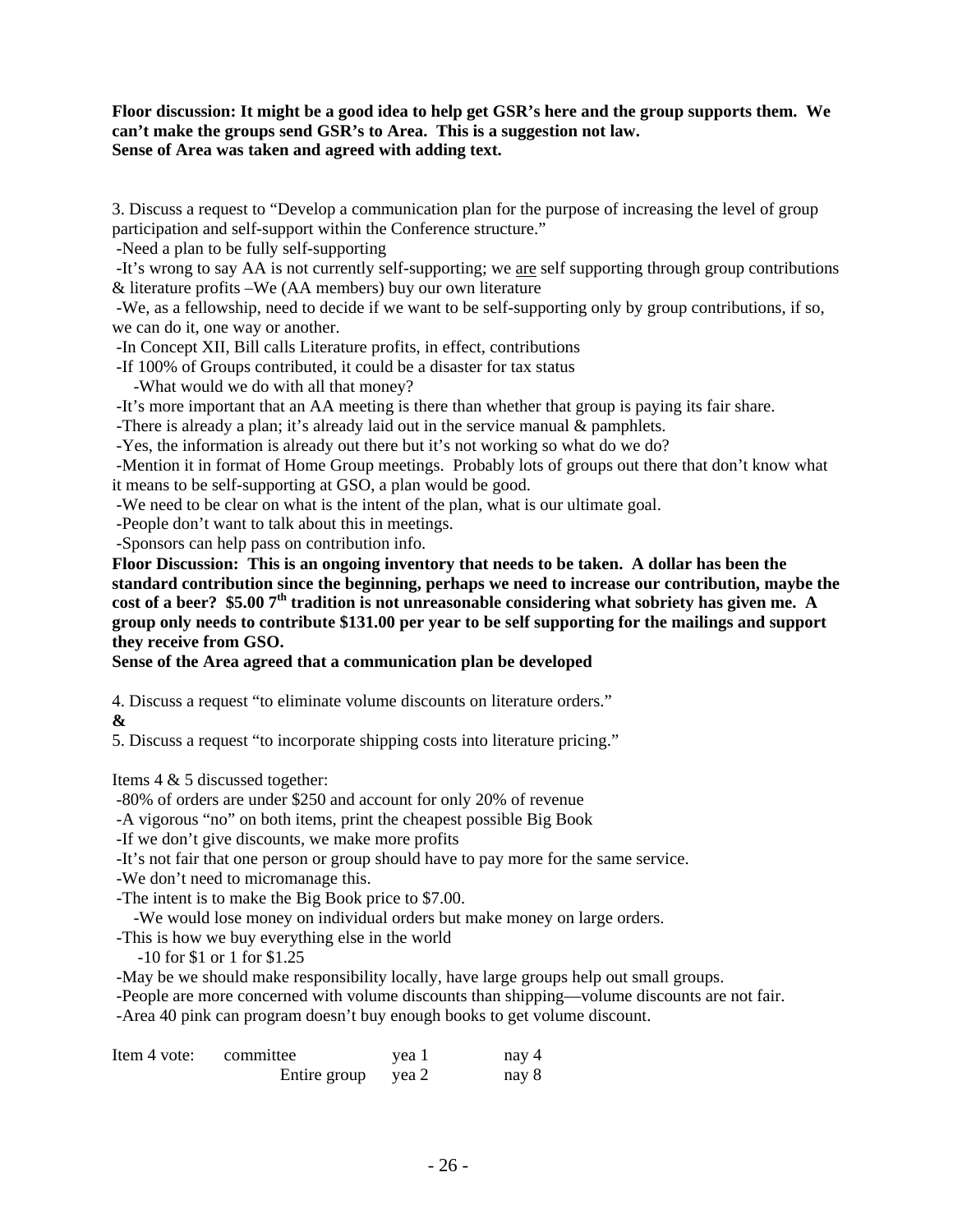| Item 5 vote | Committee    | yea 1 |       | nay 4 |
|-------------|--------------|-------|-------|-------|
|             | Entire group | vea 2 | nay 8 |       |

**Floor discussion:** 

 **-Gives inner group a discount** 

 **-Hazelton gets discounts and they charge more for the Big Book** 

 **-Making money is not the issue** 

 **-Charge every one shipping** 

**Sense of Area on items 4 & 5 was against both.** 

Area 40 Agenda Item for Finance

1. Discuss the consideration of amending the Area 40 budget to include \$1,500.00 for the Area 40 Treatment Chair to purchase Big Books for the needs of the area's treatment centers.

This item did not come out of Treatment Committee but the committee discussed the financial aspect of the 800 number.

-that would be a contractual agreement between Area 40 & Answering Service.

- Should there be contracts between Area 40 and Districts?

-Great Idea for smaller Districts.

-Good idea to cover entire state with a hotline

-it looks like the cost shouldn't be any more than what certain districts are already paying

-Should Area 40 provide an answering service that serves only small communities?

-Don't let the camel's nose in the tent!

-Many reservations about Area 40 being in this contractual obligation.

-Districts can be billed individually for \$7.50 each

-Cost to be  $$1,000 - $1,200$  per month =  $$14,000$  per year

-To offset cost maybe we could set up a 900 number

-Call your sponsor for \$1 per minute  $\odot$ 

-New prudent reserve would be \$22,000.00

-Is this crossing a line between Area & Groups?

-Is this something that should be left to local districts?

-Maybe we should try it for a year to see how it works.

-As Montana keeps growing cities like Billings may eventually drop out

#### **No floor discussion.**

## **Public Information/Report & Charter—Sean B.**

1. Consider the 2006 annual report from the trustees' Committee on Public Information regarding G.S.O.'s A.A. Web site. **No discussion** 

2. Consider that the 2007 A.A. Membership Survey be conducted by area on a random basis as was done in the 2004 A.A. Membership Survey. **No discussion** 

3. Public Service Announcements (P.S.A.s):

a. Consider approving the proposed television P.S.A. "A Force of Nature" developed by the trustees' Committee on Public Information. **No PSA to review**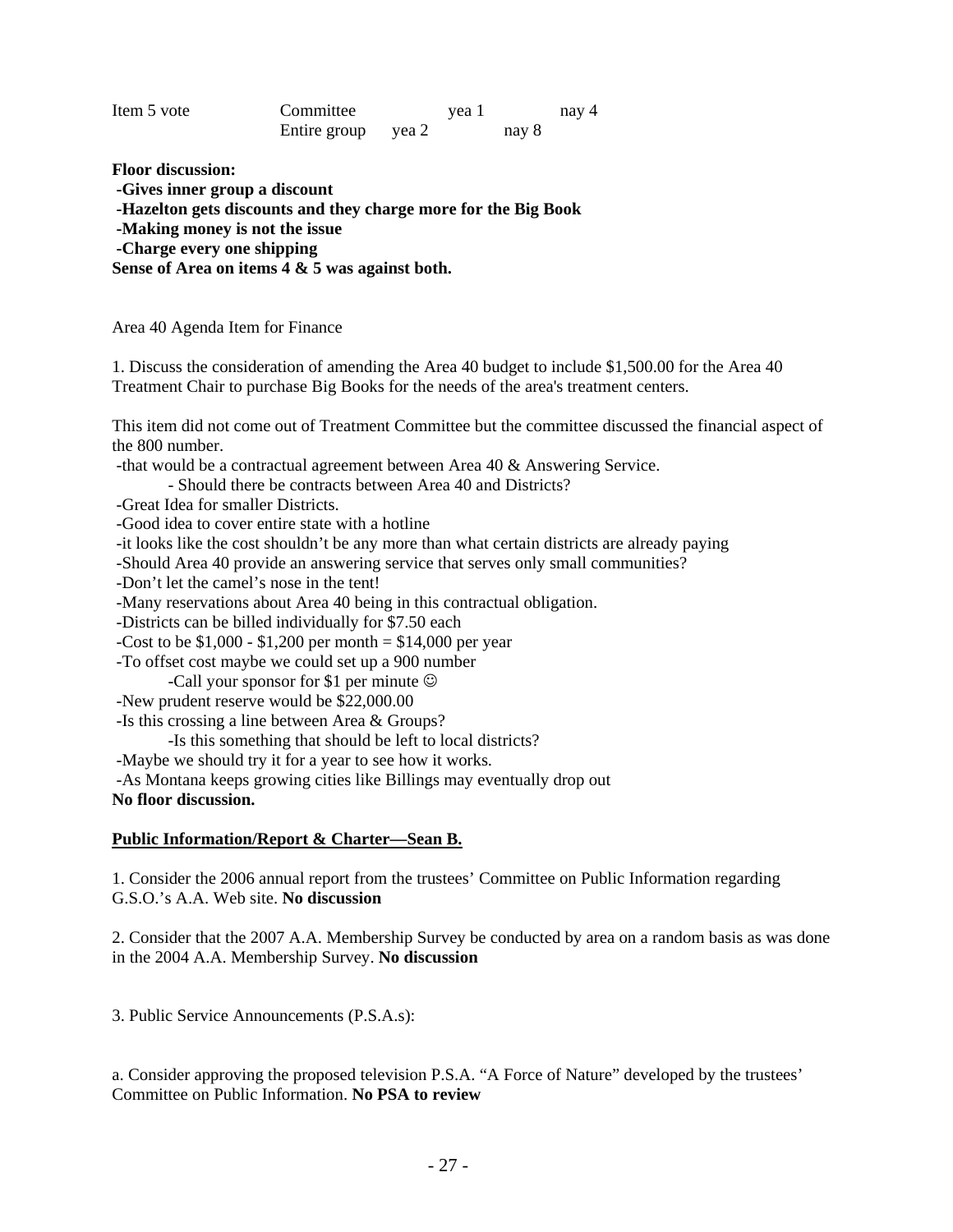b. Review information on centralized distribution, tracking and evaluation of the television P.S.A. "Testimonials." **No Discussion**

c. Consider centralized distribution, tracking and evaluation of the proposed television P.S.A. "A Force of Nature" at a cost not to exceed \$30,000, in addition to the work of local Public Information committees. **Committee agreed** 

d. Discuss the 2002 - 2006 Conference Advisory Actions regarding replacement and production of P.S.A.s. **No discussion** 

4. Consider a suggestion from the trustee's Committee on Public Information for the development of a video for young people.

Consideration-division on the issue-real issue. Young people video- clarifying what the video is- loosely defined 11-35 yrs, submissions will be new video. Committee was in favor of 4 to 0. **Floor discussion: What would the cost of producing the video? \$20,000.00. Sense of Area was to develop the video.** 

5. Consider a suggested list of early symptoms of alcoholism forwarded by the trustee's Committee on Public Information, and derived from A.A. literature, to replace the list of early symptoms in item 19 on page 17 in the pamphlet "Speaking at Non-A.A. Meetings."

Changes be made to the drinking symptoms (identifying). Question about the need for change. No literature available to show replacement text. **Floor discussion: Change language in the description of what is an alcoholic to match our literature rather than the National Center on Alcohol and Drug Addictions description. Sense of the Area agreed with the replacement of the list.** 

6. Consider a request to include "more information regarding the topic of anonymity of deceased members (posthumous anonymity)" in A.A. literature.

There is a letter from someone who is upset because of obituary statements. It is the family's choice. We can't dictate to the family. **Floor discussion: Sense of area did not agree with placing a statement in the literature.** 

7. Consider a request to change language in the flyer "A Message to Teenagers."

Needs updated. No discussion/no objections. **Floor Discussion: Sense of Area agreed with changing language.** 

8. Review contents of Kit and Workbook. **No Discussion** 

## **Area 40 Agenda Items for PI**

1. The Area 40 Ad Hoc Answering Service Committee asks the Assembly to consider rejecting, approving or amending the answering service structure and answering service vendor choices provided by the Ad Hoc Committee to be implemented by your Area Public Information Chair.

Fall 2006 Fall assembly failed to support the 800 number in Area 40. The Adhoc committee had conference calls which worked real well for contacting all the DCM's. 10-15 people were involved in the calls. The calls found that the participants of the conference calls didn't want design service but wanted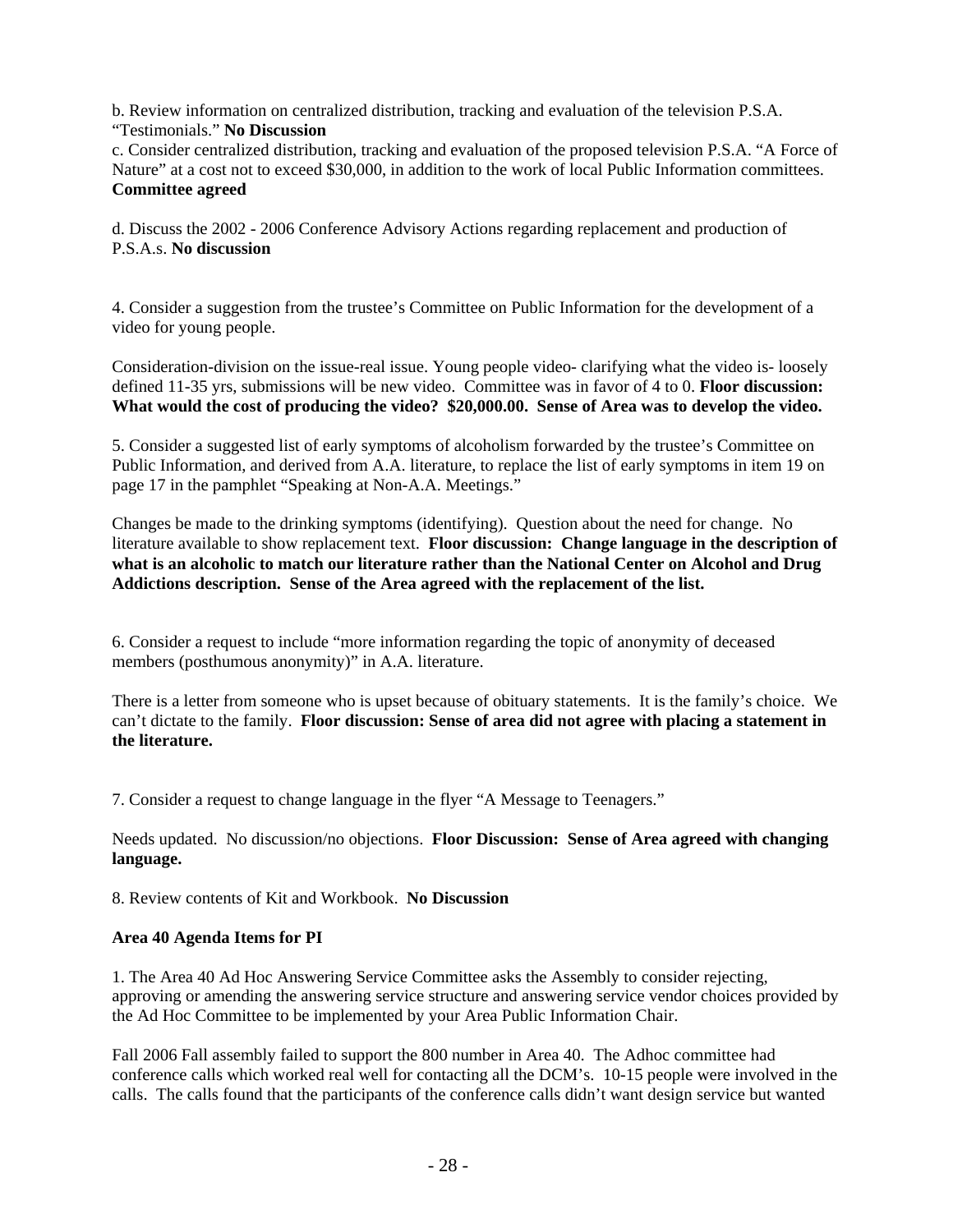Area to design the service. The recommendation was TCI-Handles many services, handles many services already, have contacted all providers, at an average takes 2 years with no negativity, small issues addressed. A concern stated was non-AA members doing service. 4 districts currently have Answernet, memo was issued, no minimum, no maximum, .50 per minute for existing, if it fails its easer for districts already in place.

How it works: Person calls in to a router press 1 for meetings information, press 2 for anything else. A trained Answering service Tech will handle the call. It can be confusing with so many hotlines, then the closest available person (alcoholic).

Billing: provide district self supporting responsibility, end of month district would be billed or be billed directly, Service ill put number in every book in Montana. Extra \$20.00 for a vanity number.

Issues: Keeping the call list current, local controls, finding meetings on the Web, Web list must be updated regularly.

Districts can keep their lines for and additional \$3.00.

A vote was taken in the committee to support Answernet as the provider and structure as presented in proposal. Committee unanimously voted on this.

**Floor Discussion:** 

**The Public Information Committee makes the following recommendation:** 

**Implement an Area 40 800 number, utilizing the services and contract from Answernet. To be implemented by The Area 40 Public Information Chair.** 

**Discussion;** 

 **-If district is not able to pay is the Area going to pay?** 

 **If Area decides this is the place we want to spend we can afford it.** 

 **-I there a contract? Yes, month to month.** 

 **-Adhoc committee talked to several areas throughout Canada and US and none of those who have the 800 # felt it was a mistake.** 

 **-The 800# can reach the smaller districts but is it self supporting?** 

 **-Concern that we need to have alcoholics answer the phones.** 

 **-Is this out sourced and answered in English?** 

 **-Law enforcement ect can be patched to the corresponding district chair? Sean wasn't sure how that works now.** 

 **-What is the start date? The recommendation needs to be clarified.** 

 **-What is Area's contractual obligations.** 

 **-Many districts cooperate with Alanon for their answering service also how will this affect them?** 

**\*\*\*It was determined that the committee would reconvene Sunday morning with a rewritten recommendation clarifying the recommendation.** 

**Sunday morning floor discussion:** 

**The Public Information Committee makes the following recommendation:** 

**Implement as soon as possible an Area 40 800 number, utilizing the services and contract from Answernet. Contract to be a month to month agreement, with a maximum, possible expenditure of \$1,000.00 per month to Area 40. The Area 40 Public Information Chair will make reports regarding utilization and expense at each Area Assembly.**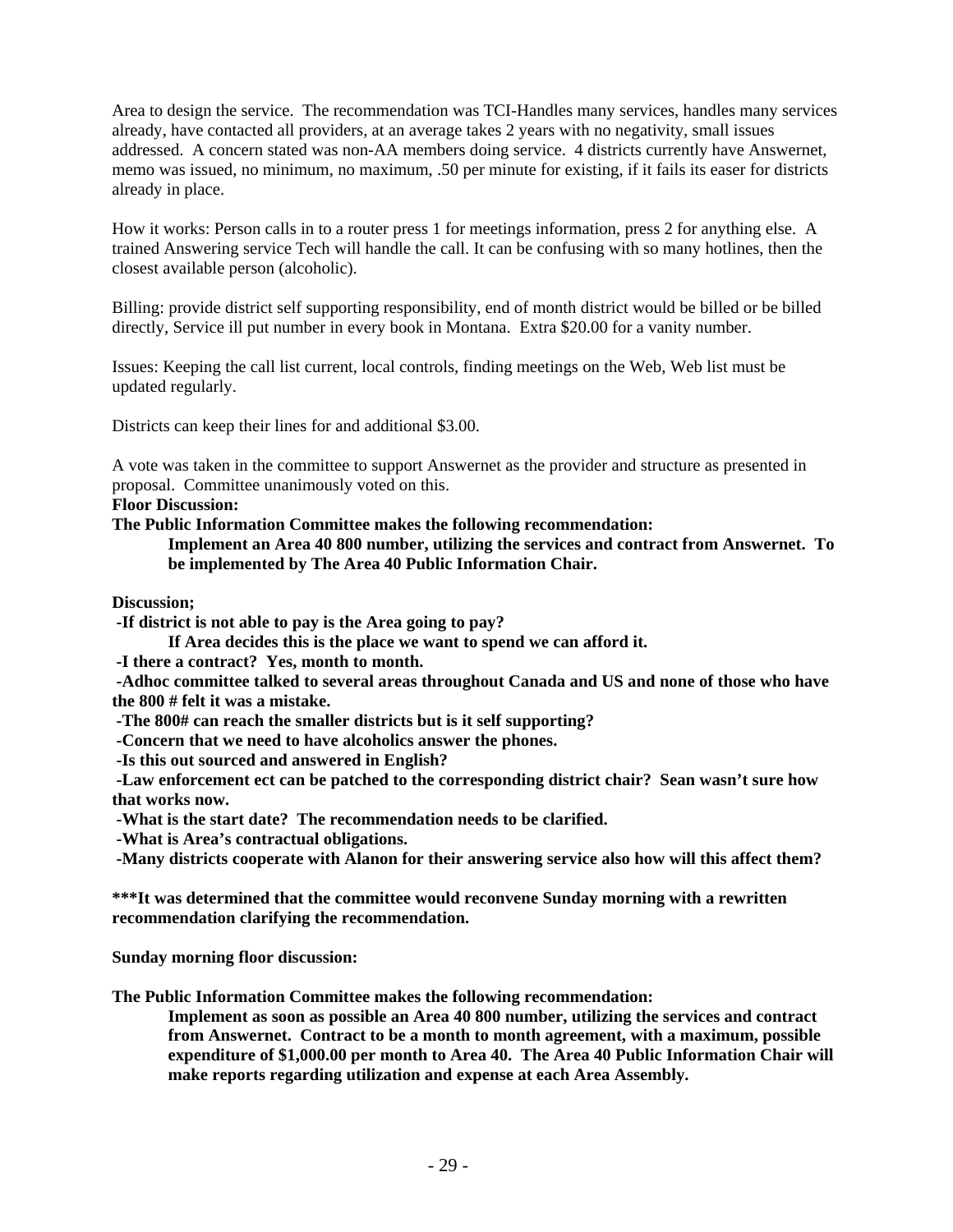-**Will district have to pay in advance? Payment by districts will be a "good faith". Area will not become a debt collector.** 

 **-Implementation will work with current answering services.** 

 **-PI Committee has done the home work on this. We must remember the most important thing with the Answering Service and Meetings is that we are the stockholders.** 

 **-Will the number be listed in the phone book and what about an acronym? Yes it will be listed and an acronym will cost an addition \$20.00 per month.** 

 **-How will districts pay the bill? For an additional \$7.00 a bill can be sent separately to each district.** 

 **-Can the bill be sent in real time? Yes** 

 **-Encouraged by the experience of other Area's with 800#** 

 **-District 12 is willing to pay.** 

 **-Suggested acronym – MTAA. Needs a total of 7 numbers.** 

**Vote was taken and the recommendation passed 96 for with 7 opposed. A minority opinion stating that "calling for question" happened when there were still people wanting to comment. This stopped discussion. A voting member for the recommendation got up and requested a reconsideration of the vote. A vote on whether to reconsider was taken and it failed with a 23 for reconsideration and 70 opposing reconsideration.** 

**Motion to implement and 800# passed.** 

Report & Charter

1. The A.A. Service Manual, 2006 - 2007 Edition:

a. Review a suggested list of duties of a district committee member chairperson (D.C.M.C.). Not relevant to Montana

# **No floor discussion**

b. Review a description of metropolitan districts that more accurately reflects the number of groups in such a district. No discussion

# **No Floor discussion**

c. Consider a recommendation from the General Service Board that the following text be added to Chapter Nine in The A.A. Service Manual, where appropriate: "The intent of forming regions was to create a vehicle by which regional trustees could be added to the General Service Board and a way to provide a cross section of people who would serve A.A. as a whole – not in a representative capacity. To allow for a balanced rotation, elections of regional trustees are staggered in order that there may be a relatively even flow of new trustees coming onto the board. It was not until 1962 that the formal naming of regions occurred and a redistribution; and, soon afterwards the formation of new regions."

-Not a representative of capacity

-This brought a lot of heat amendment by doing this we can't be individual regions.

**Floor discussion: Sense of area agreed with the consideration** 

d. Consider a recommendation from the General Service Board that the sentence, "Regional trustees bring to the board's discussions a regional point of view and experience that is invaluable," in Chapter Nine: The General Service Board, page S62 in The A.A. Service Manual, 2006-2007 Edition, be replaced so that the section reads: "While no trustee can be said to "represent" a geographical section – all trustees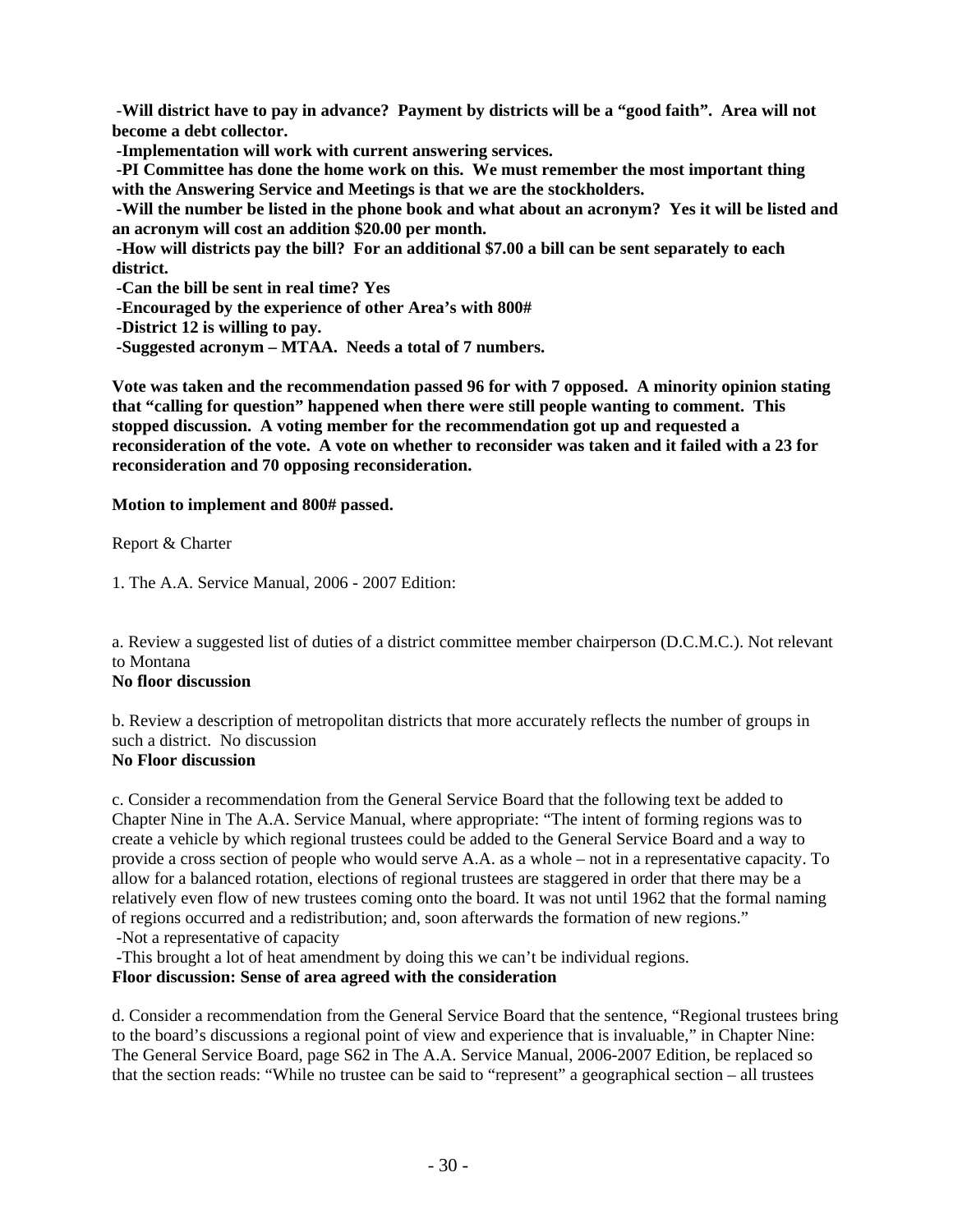represent only the Fellowship as a whole – regional trustees bring to the board's discussions a diversity of A.A. experience that is invaluable."

-Fellowship as a whole amendment

 -This was a change to the service manual being discussed by 3 groups policy & procedure- move to one group talked with Dorthy "was no conspiracy" try to clean this up

# **Floor discussion: Sense of area agreed with consideration**

e. Consider a suggestion to include the committee scope from each Conference Committee Composition Scope and Procedure document in the Standing Committee section in the Chapter on Conference Committees.

-Each time a scope from committee is printed they wan a scope included **Floor discussion: Sense of area agreed with consideration** 

f. Consider a suggestion that the last paragraph reading, "Any group or district of the Fellowship is free to use the symbol of a circle and triangle on newsletters, meeting schedules, or other A.A. material." be moved from S38 to S72 and inserted as a separate paragraph under "Trademarks, Logos, and Copyrights."

#### -Any group is free to use triangle **Floor discussion: Sense of area agreed with consideration**

g. Consider a request to add a paragraph titled "District Information," which includes references to the District Information Change Form (F-43) to Chapter Three. -District information change form

# **Floor discussion: Sense of area greed with consideration**

h. Consider a request to add an illustration of the "District information Change Form" (F-43) to Chapter Three.

-Illustration to change form

## **Floor discussion: Sense of area agreed with consideration**

i. Consider a list of suggested additional changes. -consider DCM sobriety be 4-5 years **Floor discussion: none** 

2. A.A. Directories: a. Consider a request to have A.A.W.S. discontinue publishing regional directories (Canada, Western U.S., and Eastern U.S.). -AA world directory discontinued out of date -by published its costly and wrong -cost about \$100,000 for directories -suggest to limit published amounts -will it kill intergroup -has used directory, no computer, its invaluable, groups should have one -has gone to a list and no meeting so it needs to be current -Is this falling under 1% of helping people **Floor discussion: -should be available -maybe charge for**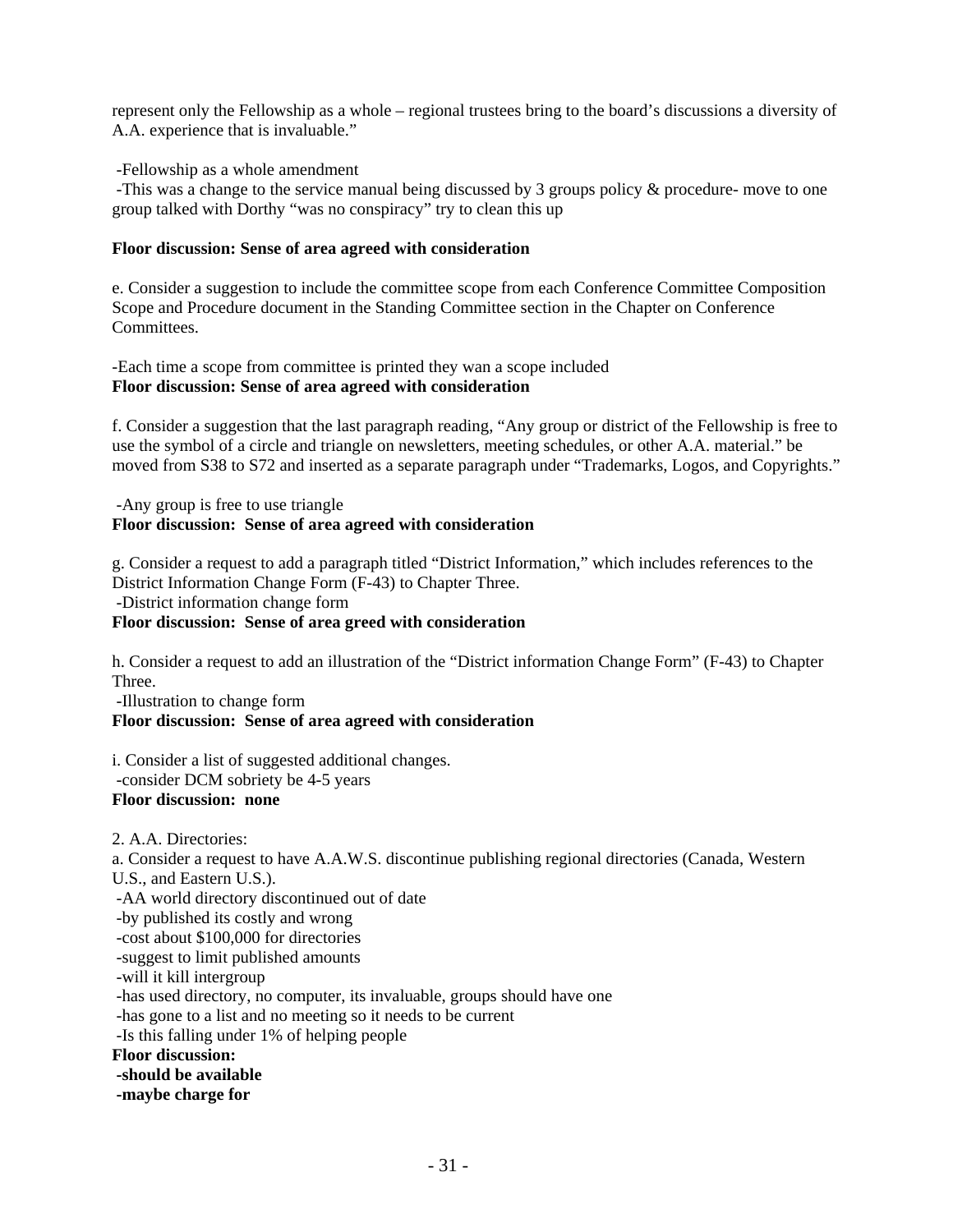## **-some concern that the directories are being used to scam people -directories are being used by treatment centers to refer people when they get out. -some of us don't have computers, this is how we can find a meeting Sense of Area was to keep the directory**

b. Consider a suggestion to add to the A.A. Directories (Canada, Western U.S., and Eastern U.S.) a separate subsection within the section "INTERNATIONAL CORRESPONDENCE MEETINGS" for listing "Online Intergroups" that request to be listed, and that online Intergroups thus listed provide an email and/or Web site address to be included in the directories.

-Internet is not a group

-could the directory tie to the 800 number

-intergroups requested to be in directory

#### **Floor Discussion:**

 **-Last item wanted to discontinue directory now they want to add the internet. Sense of Area was split on this item.** 

3. Discuss General Service Conference Final Report

# **CPC/Trustees—Terry S.**

Your Area Standing CPC committee met this morning, with 13 people in attendance. Thank you, Lori N., District 81, for taking notes. Thank you to the 4 other voting members of the Committee, Richard K., DCM D. 61, Brigid F. (pinch-hitting for the D. 51 representative), Richard P., DCM D. 71, and Tom D., D. 61 CPC Committee Chair, for your good work, preparation and participation. Thank you also to the other 7 participants, Mike, Bud, Fred, Wade, Mary, Joe and Kelly, who all participated, shared and helped get the agenda work finished.

## CPC Agenda 1:

We reviewed the progress and direction this project, which was previously approved, appears to be going. Some of the same concerns that previous assemblies expressed were mentioned,—but progress and direction seemed okay, as far as we could tell without seeing the segments already recorded. The videos are not intended to replace or compete with local CPC service work, but to pave the way for our local efforts.

CPC Agenda 2:

The conference committee members will have the changes, we did not. We had nothing to review. If you are a district CPC committee chair, your district should buy you the current workbook and kit (for \$12.00) if you don't have a current one. And I would really like to have your contact information when I leave here tomorrow.

## CPC Agenda 3:

We discussed it at some length, and our suggestions are:

1. Do something exciting, something eye-catching. Have luncheon for professionals, for example, and use your local AAers to meet, greet and visit with the professionals as well as having a short AA presentation. Include a panel of professionals familiar with AA as a resource for their customers or clients.

2. Hold AA meetings in the professionals' bailiwicks, to pique their interest.

3. Bring an informational panel about what we do and don't do to the professionals (health care office during lunch break, teachers' lounge, school board meeting was suggested, too)--bring it to them.

<sup>~</sup>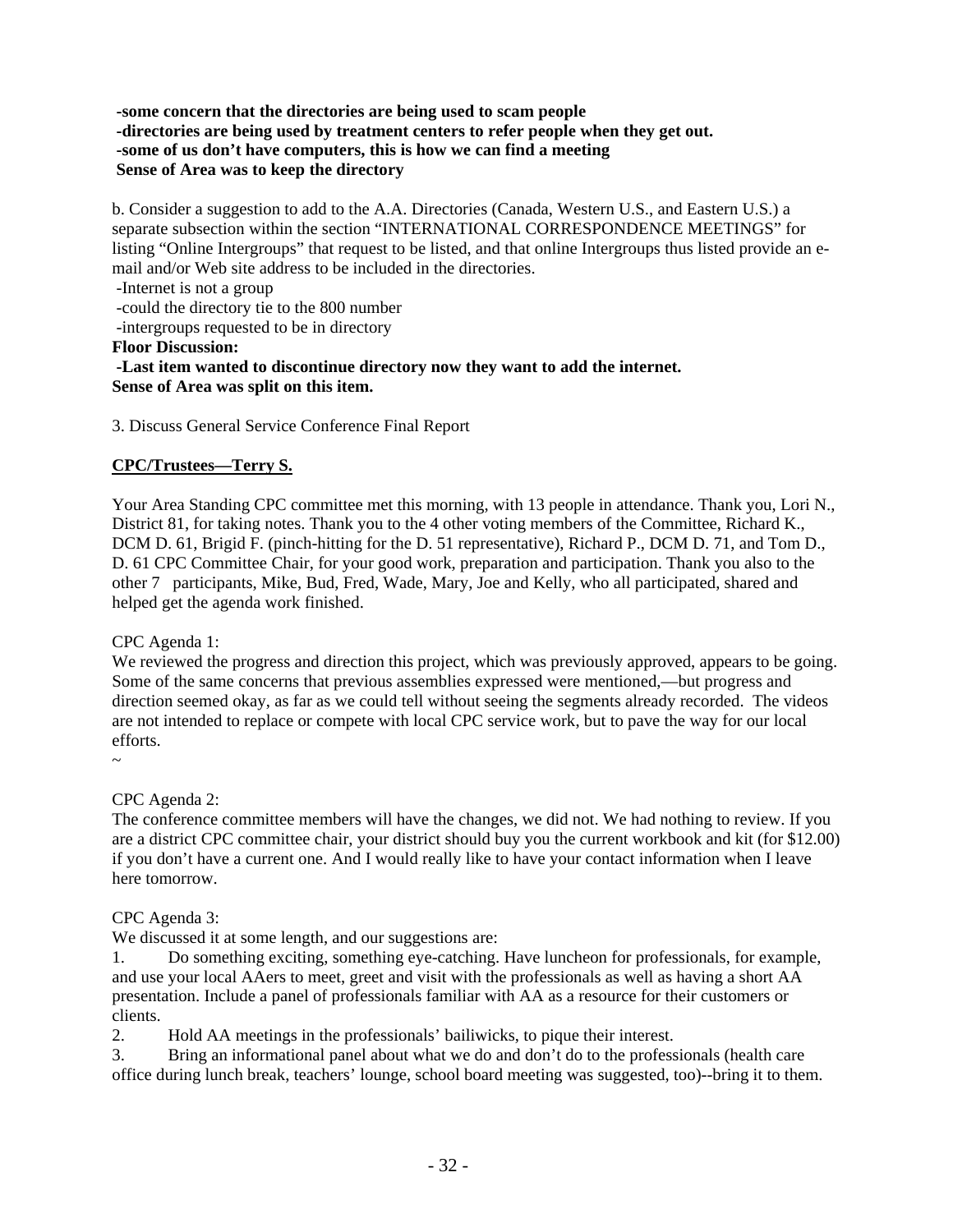4. Professional training—PDs, social workers, chamber of commerce seminar—most professionals now have organizations with annual meetings, workshops, etc. A panel on what we do and don't do can fit in—some professional organizations may even give the professionals who attend credit for continuing education.

5. P1 takes panels and other presentations to the customers-—the students in a school, from middle school to college, for example—CPC can offer information to the professionals who serve the customers—the teachers or professors, guidance counselors, administrators, to stay with the school example.

6. Recruit shamelessly within your groups. Make the committee meetings enthusiastic. Have more ideas for things to do than people to do them, so that any new attendee can be asked if they came because they have a service idea they wanted to try, and, if not, offer them at least one that they can start working on, to report back at the next meeting.

7. Use the Kit and Workbook—it is full of proven tools—it is a repository of our experience in this service area.

8. DPHHS (just as an example), is filled with social workers who deal with specific problems in our state that often have a connection to alcoholism—child and elder abuse, public aid problems, disabilities of all kinds—we can be a resource for them, and we can let them know.

9. Business leaders in the Montana communities are plugged into those communities, and can be remarkable resources for CPC, in spreading the word about who and where we are, identifying who we should be contacting to offer information about AA, and even supporting us in getting the attention of the potential professional contacts.

10. 12-step your own professionals, dentists, doctors, accountants, etc. The ones who don't provide services to their customers (that are traditional avenues to AA) often have employees and partners who might benefit from checking out AA.

11. HAVE FUN. If I am not enthusiastic and committed to the service work, I am not likely to get somebody else interested in joining in.

Trustee Agenda 1:

The folks voting for the trustee positions will have the resumes. We do not. Nothing to review.

Trustee Agenda 2:

Trustee Agenda 3:

Trustee Agenda 4:

We have the names, and no information with it, about the folks on the slates. If you are interested, the 2006 Final Report of the 56th Annual GSC, starting at p. 76, has a brief biographical paragraph about each of our trustees as of last year, and you can match the names on the slates to the bios.

## Trustee Agenda 5:

We spent some time on this, in case Andrew wanted a sense of the Area. This question was raised by Bill W. in 1962, and has been back repeatedly. Our thoughts, after reviewing the report, were as follows: we always could select an alcoholic trustee as chairperson of the GSB, but we never have, because we (the Board members, who act for us) have only actually considered non-alcoholic trustees. Everyone agrees we should have the best person for the job each time the job is open. 3 out of the 5 voting committee members and 9 out of the 13 of us (with one "not sure") think we should actively look at our eligible alcoholic trustees as well as our eligible non-alcoholic trustees, to select the best chairperson of the GSB. After 45 years of asking the question, "are we ready to take this responsibility," we are. The minority believes the current method is working very well, and we are still getting excellent chairs, who are assets to us in encouraging openness to AA in USA and Canada, so let's wait and not change what is working.

Trustee Agenda 6: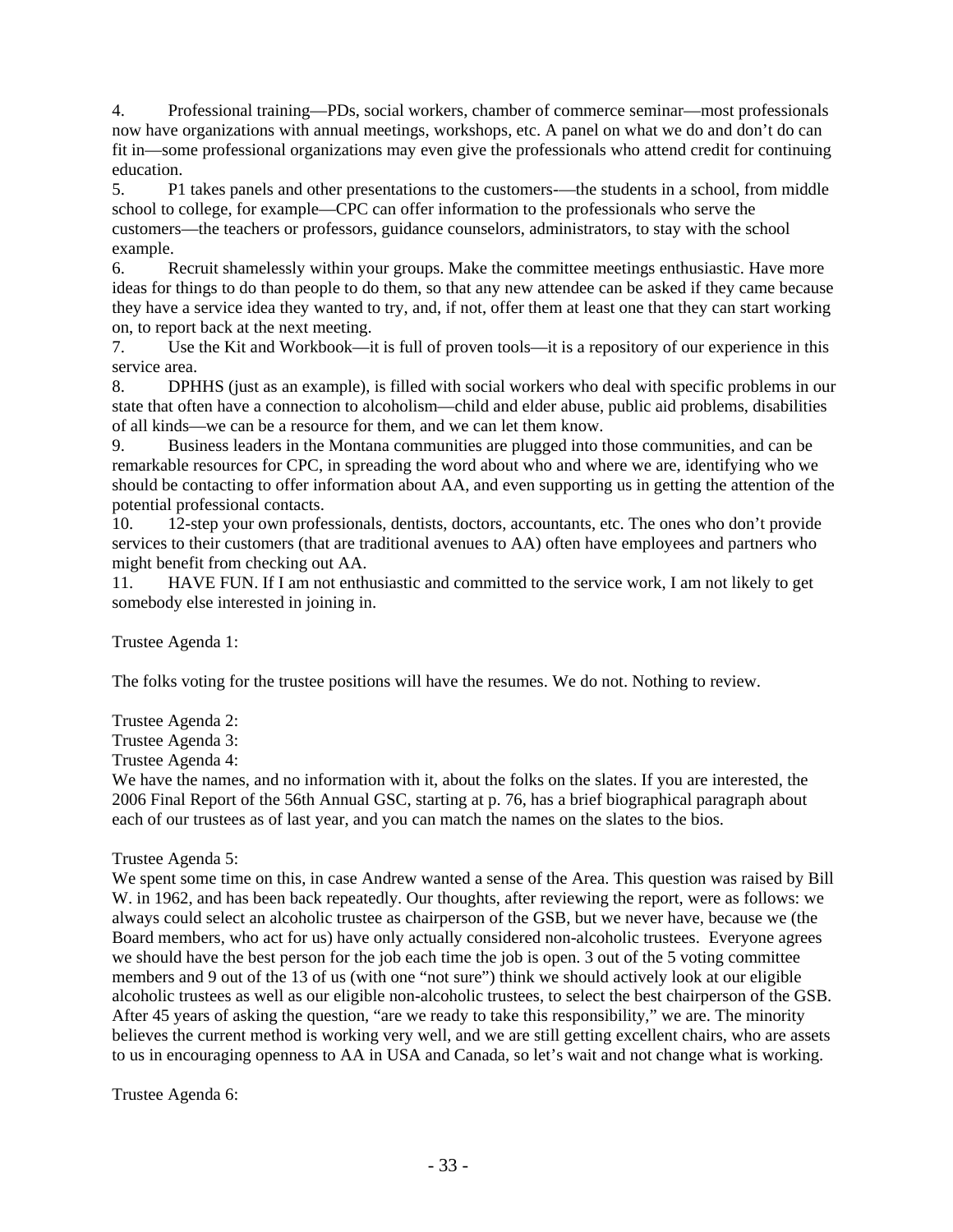# We discussed it. Looked okay to us.

## Trustee Agenda 7:

"Approve" is not among the usual verbs defining an agenda item. We thought that approve" included the possibility of disapproval, so we talked it over. We largely agreed on two things. First, Concept III clearly contemplates that our trusted servants should always vote their informed consciences about what is best for AA, even if the AA entity that selected them feels the other way. Second, whether the change is made or not, our regional alcoholic trustees will always reflect the people who selected them, and will express the regional views and opinions of those who selected them. We recognized the concern that regional views and opinions are important to those who hold them (like us), and that this item appears to be a reaction to our regional realignment suggestions last rotation, and the concerns of this region that under representation denies us having one of "our" alcoholic trusted servants selected as a trustee at large, the committee members unanimously favored approval of the amendment, and the rest of our participants were 7 in favor, 1 not sure, none opposed.

That's it.

# **Treatment/Agenda—Geoff D**

1. Review a summary of local sharing regarding use of the video Hope: Alcoholics Anonymous.

2. Review contents of Kit and Workbook.

3. Discuss ways of stimulating interest in treatment facility Twelfth Step work.

Area 40 Agenda Items for Treatment

1. Consider amending the Area 40 budget to include \$1,500.00 for the Area 40 Treatment Chair to purchase Big Books for the needs of the area's treatment centers. No action was taken by the committee.

## Agenda

1. Review suggestions for the theme of the 2008 General Service Conference. Five suggestions from the committee:

1.) Unity, Recovery and Service: Living Our Three Legacies Together

2.) "Keeping It Simple" How Best to Carry the Message

- 3) Our Great Reality Experience, Strength and Hope
- 4.) One Alcoholic Working with Another a Personal Responsibility
- 5.) Back to Basics Our Primary Purpose

2. Discuss presentation/discussion topic ideas for the 2008 General Service Conference. Five suggestions from the committee:

1.) Are We Losing Newcomers?

2.) Sponsorship

3.) Home Group: One of the Foundations of Our Sobriety

- 4.) Principles Before Personality
- 5.) Recovery and Hope for the Newcomer

3. Discuss workshop topic ideas for the 2008 General Service Conference.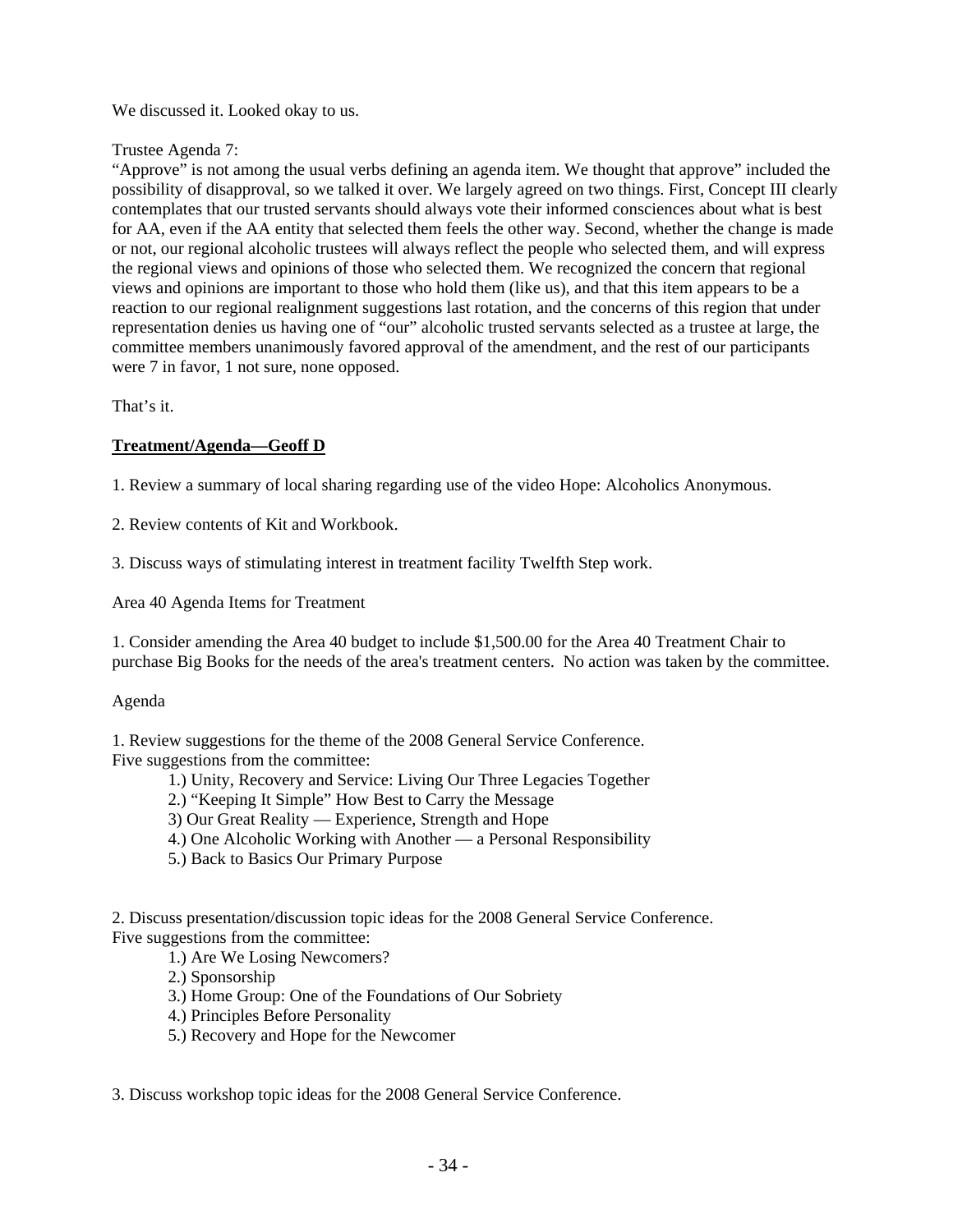Five suggestions from the committee:

- 1.) The Home Group Importance
- 2.) From Wet to Spin Dry How to Reach the Newcomer
- 3.) Our Primary Purpose
- 4.) Service: We Carry the Message
- 5.) Good Changes, Bad Changes
- 4. Review the General Service Conference Evaluation Form.

## **Corrections/international conventions/regional forums—Bill E.**

1. Consider the draft Informational Media Presentation Introducing A.A. to Training Academies and Inservice Training for Corrections Personnel.

## **See Exhibit A**

## **Floor discussion: Sense of Area agreed with the consideration**

2. Review contents of Kit and Workbook.

-suggested to add sponsorship pamphlet

3. Discuss ways of stimulating interest in Corrections Twelfth Step work. **No Floor Discussion** 

International Conventions-Regional Forums

1. Discuss and review 2020 International Convention Site-Selection Procedures **No Floor Discussion** 

2. Discuss concept and details of Local Forums as approved by the General Service Board. **No Floor Discussion** 

3. Discuss ways to encourage interest in Forums. **No Floor Discussion** 

## **DCM Breakout 2007 Spring Assembly**

- 1. How do you handle a person who is on the hotline that is robbing and using perversion toward incoming calls?
	- Tell the Answering Service to take the person's name off of the list.
	- A male was taking calls from newcomer women the District established a woman answering service co-chair and the man stopped.
	- Don't allow AA's to hide behind anonymity to use the answering service to be a predator.
	- Confront the person
	- Should have guidelines and screen who is taking calls
	- We don't punish in AA, alcohol does the punishing
	- If there is illegal behavior, seek legal advice.
	- Newcomers have to be the priority, the group has to step up and take action.
	- Ask GSO for shared experiences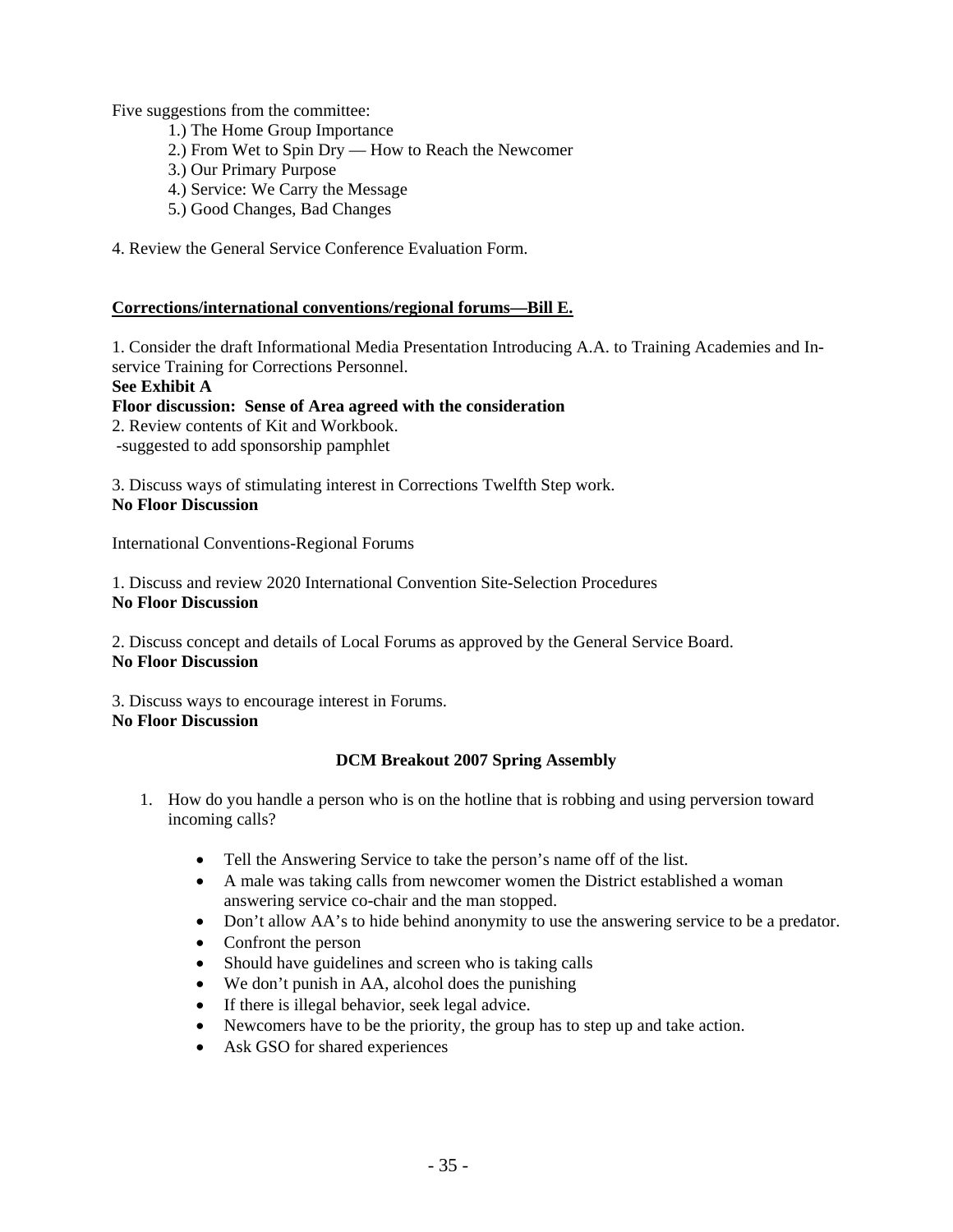- 2. How do you handle complaints that "one group is running the District" even when the complainers won't stand for office?
	- Principles over personalities
	- It doesn't work to try to tear down the active group
	- We should all be so active
	- Service people flock together so it's not surprising that they're all in one or two groups.
- 3. What do you do about a very strong group that is unwilling to participate in service and with financial support?
	- AA cannot enforce the traditions upon the groups
	- Each group is autonomous
	- GSO could enforce by striking the group from the group directory, or from being a registered group.
	- Have the DCM visit the group and ask if there is anything that the district can do for the group
	- Make district so attractive that they will want to participate.
	- Ask if they would be willing to host a district meeting
	- Tell them that district is going non-smoking
	- Bring one person from that group to assembly or district
- 4. A group kicked out a disruptive person for a year. Does a group have the right to do that?
	- The person was off topic a lot, lots of profanity, bragging about  $13<sup>th</sup>$  stepping
	- GSO has information about this
	- Another group did a similar thing had a business meeting an asked the person to leave for a year
	- Have other group members surround the person in the meetings
	- The group needs to be responsible
	- We are not kicking people out of AA, just not allowing them in a specific meeting for a period of time
	- Chairperson needs to keep the meeting on track
	- We need to restrain ourselves in controlling others
	- Read the book "AA horror Stories"
	- There are no hard and fast rules
- 5. Is there an Area 40 non-profit tax ID number for the groups to use?
	- No
	- Finance guidelines tell how to get one  $-$  it's a simple process
	- Having a tax ID Number does not make the group a non-profit entity
- 6. How do we strengthen committees at the district level and get more GSR participation?
	- Bribe with Doughnuts
	- Visit the groups
	- Tried to assign the GSR's to committees did not work but it did work in another district (District 51)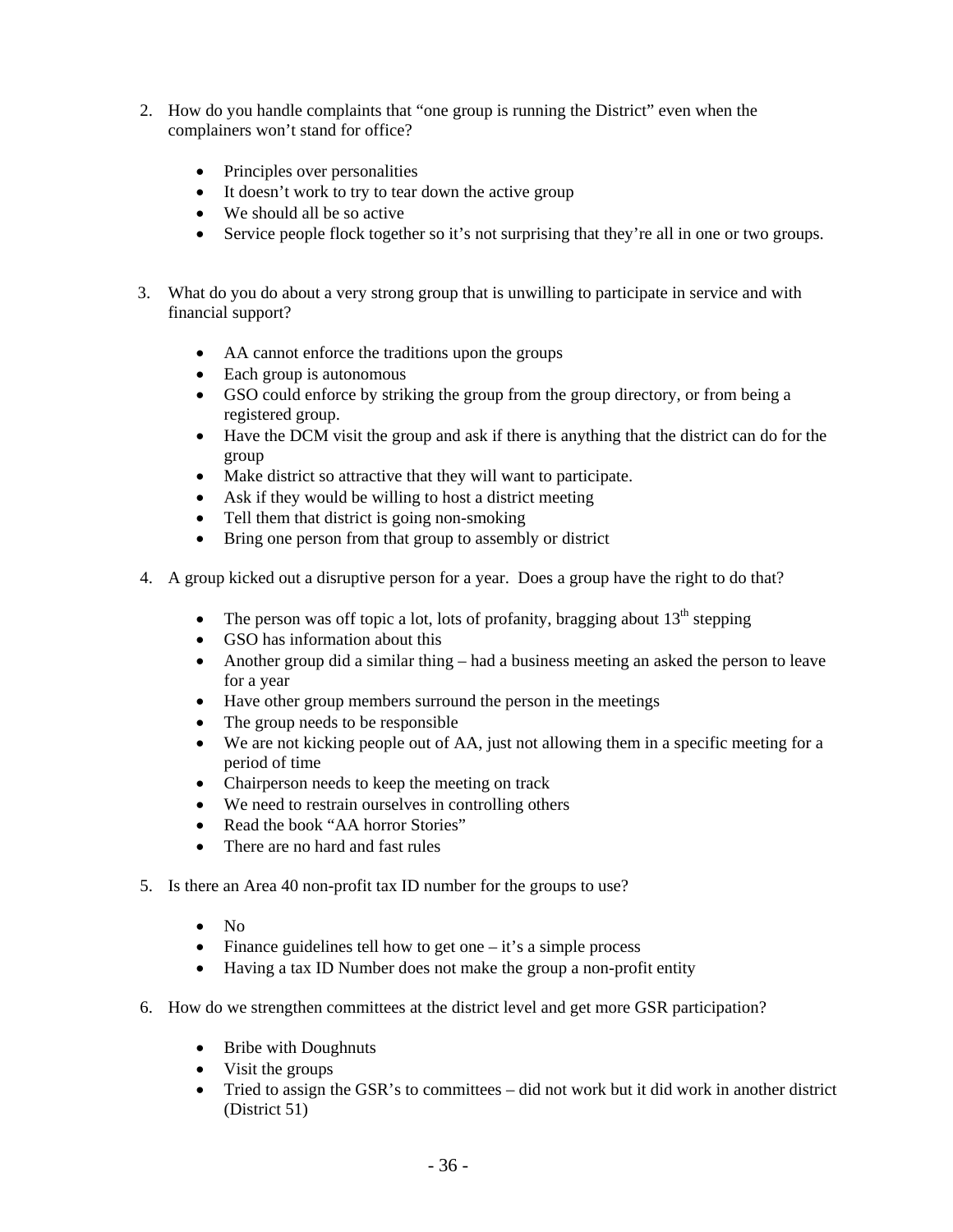- Asking for volunteers isn't working
- Make it an expectation
- Have non-GSR's serve on the committees
- Make sure the committee chairs are holding regular committee meetings
- Have the district committee chairs ask for help
- Have events, like "Grapefest", that the committees have to put on
- Have specific jobs for the committee members
- 7. Is there any experience writing job descriptions for committee chairs?
	- District 61 has them
	- District 81 has them
	- These make the DCM's job easier
	- District 61 had an ad-hoc committee do the work
	- Use Area 40 Policies and Procedures manual
	- Use the Service Manual

## **GSR Breakout**

Lead by Mark S. & Robbie S., Past Delegates

1) Is the Lord's Prayer used to close most meeting throughout US? Yes-a tradition that's carried forward

> Christy – We've used several prayers – now using the  $7<sup>th</sup>$  step prayer. Our group votes on it.

Larry-Most close with the Lord's Prayer. Our group deleted it. Lord's Prayer too controversial. We close with the Serenity prayer.

In Military- been around. Lord's Prayer mostly in Montana but other places use other prayers.

Larry –Seattle, New York, Salt Lake – my experience is it is not used

Fred – What I'm hearing is it's up to the group conscience. I do feel good with saying the Lord's Prayer

Bob – Our chair decides at each meeting what the prayer will be.

Robbie – Contact GSO with this or other questions and they will give you the shared experience. Call or email. GSO is not eh AA police, though. Staff members are assigned to each region. They are hired but rotate positions every two years. This is a service provided to you as a member of AA.

2) What is the suggested split to District/Area/GSO for a group's  $7<sup>th</sup>$  tradition?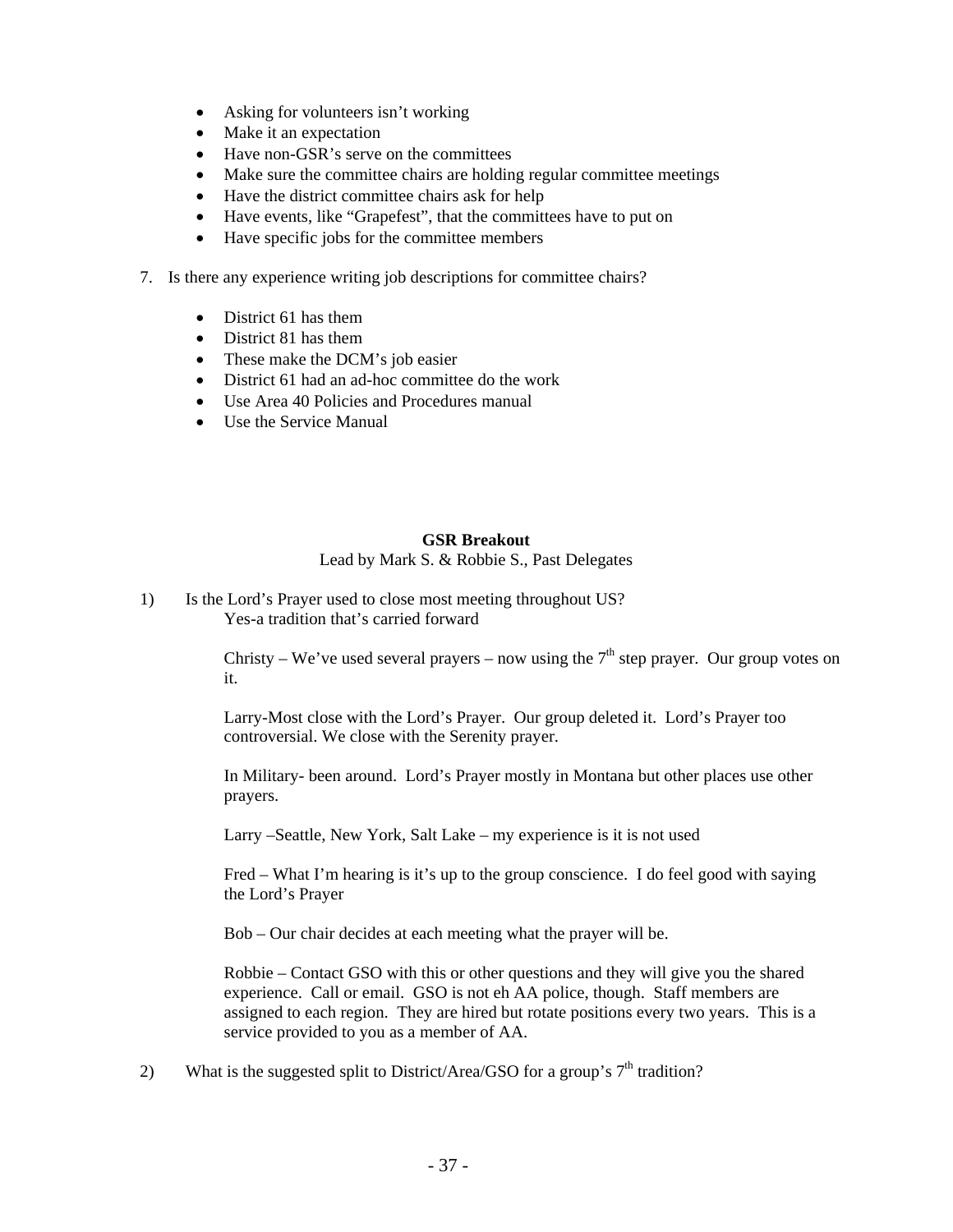Katrina – A large portion goes to District, then Area, then GSO

60% District, 30% Area, 10% GSO

Geoff – There's a pamphlet.

Mark – Pie Charts – his conference has someone recommend to remove the charts. Some people think the pie chart is mandated. It is only suggested. Pamphlet does talk about group conscience. Discuss it often.

Robbie – Splits are suggested because you always take care of your group expenses first like sending GSR to Area. District is the next layer out and there are fewer people doing the work. Area has more people & GSO too, so suggested split is less. Splits are suggested only – pay attention to which entity may need your funds. My group does not split on standards. We vote every time. We send money after a discussion. Power of the purse – tighten the purse if you don't agree with what an entity is doing – okay but let them know why you're doing it – other wise they may think you just forgot.

3) How can I get my group more interested in service? Larry – I lead by example. I do the work.

> Mark – sponsor my guys into service. I strongly suggest they do service work. Our members go to business meeting  $-$  it's not optional. It is not politics.

Alex – I got involved and asked the group to help. Used successes with the suggestion for more involvement. Recharges my batteries.

Clay – Explaining how service work keeps me sober relieves my fears & anxieties. Explaining it.

Pat – Someone asked me to help them out. I got some serious eye contact

Doug – Our district has lots of service opportunities. They ask who can do it. I volunteer my group.

Paul – Lead by example. When I started in corrections I sought volunteers for jail meeting myself. It kept me sober

Kelly – If we don't show up at business meetings twice, we lose the position.

Judd – We couldn't fill positions until we offered food. People have misconceptions  $\&$ fears about service jobs, so we explain jobs well. All our positions are filled now.

Eric – Birthday & bring it up as a topic – service

Mark – People who do service work stay sober. Avoid apathy by being involved.

Geoff – Have you ever meet someone in AA who has no idea about service? Its important to get the word out. Communicate. People have fears about going into jails, psych wards. Help them. I didn't know how to make coffee, someone showed me. He didn't tell me, he showed me. I'm not sure of the AA railroad. Workshops help.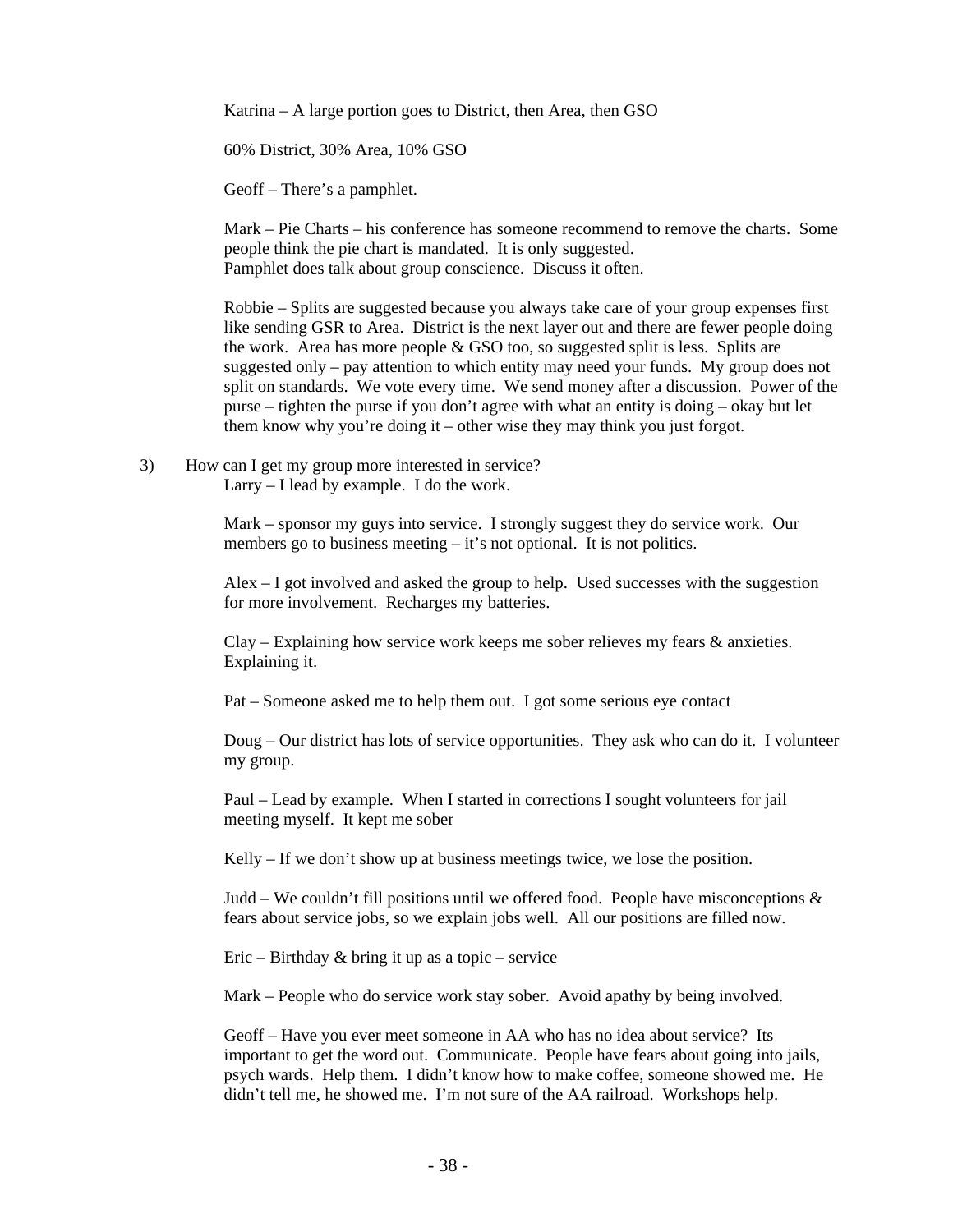Marilyn – Prison meeting, I had two years, thought I was a big shot. Others had 16 years. Someone took me to prison meeting  $&$  I was hooked. Also had sponsor take me on circuit speaking. Peg & chicken story You participate, I'm committed

Alan – long term person who didn't really do service. A guy I sponsored suggested I get into service. AA sets you free.

Robbie – Please remember there are many forms of service. This is general service. Not all people do general service, but they may do other types, setting up chairs, etc. There's service at other levels. Three legacies – recovery on bottom, flat line sobriety if that's all you have. In my group some people have only jobs within the group. It's all service. We need people doing all the jobs.

Sometimes we need to create jobs, like greeter, very important job. Jobs make people feel a part of. Washing cups is a great job for newcomers, they don't have to look at anyone (they may be afraid). Butt Picker is a good job.

- 4) Why is the  $7<sup>th</sup>$  tradition on Sunday instead of Saturday when everyone is here? Procedures thing Suggest to Area Chair. But many of us are committed to be here until it's over.
- 5) Doug How do we integrate the addict into our meetings? Every group's code is love & tolerance. NA in billings is week. Most addicts are alcoholics.

Robbie – Hot topic, custom of introducing oneself as an alcoholic is just a custom. Some places don't do it. Some people tell you what they've been told, like from treatment centers. Dual diagnosis "and a", spend time one-on-one with people.

Katrina – I'm an alcoholic but used meth. I can relate to any topic about being addicted

Judd – If you need a meeting, you need a meeting, a drug is a drug.

Robin – Our group is autonomous. We do a group inventory to get input about anything, singleness of purpose.

Libby  $-1$ 'm an addict and an alcoholic. I didn't know where to go but if I had been asked to leave an AA meeting, I don't know where I would have gone. Difference about being physically addicted. I used everything as an addict. I'm glad the alcoholics let me stay until I could figure out what I was.

Laurie – I first went to AA but hated it. Then went to NA, didn't use drugs but couldn't stop drinking. I got very passionate about singleness of purpose  $\&$  cut people off. I now try to help all people in meetings. I'm learning & growing.

Greg – Our meeting is closed  $\&$  we asked people to introduce themselves as an alcoholic. AA is the original program.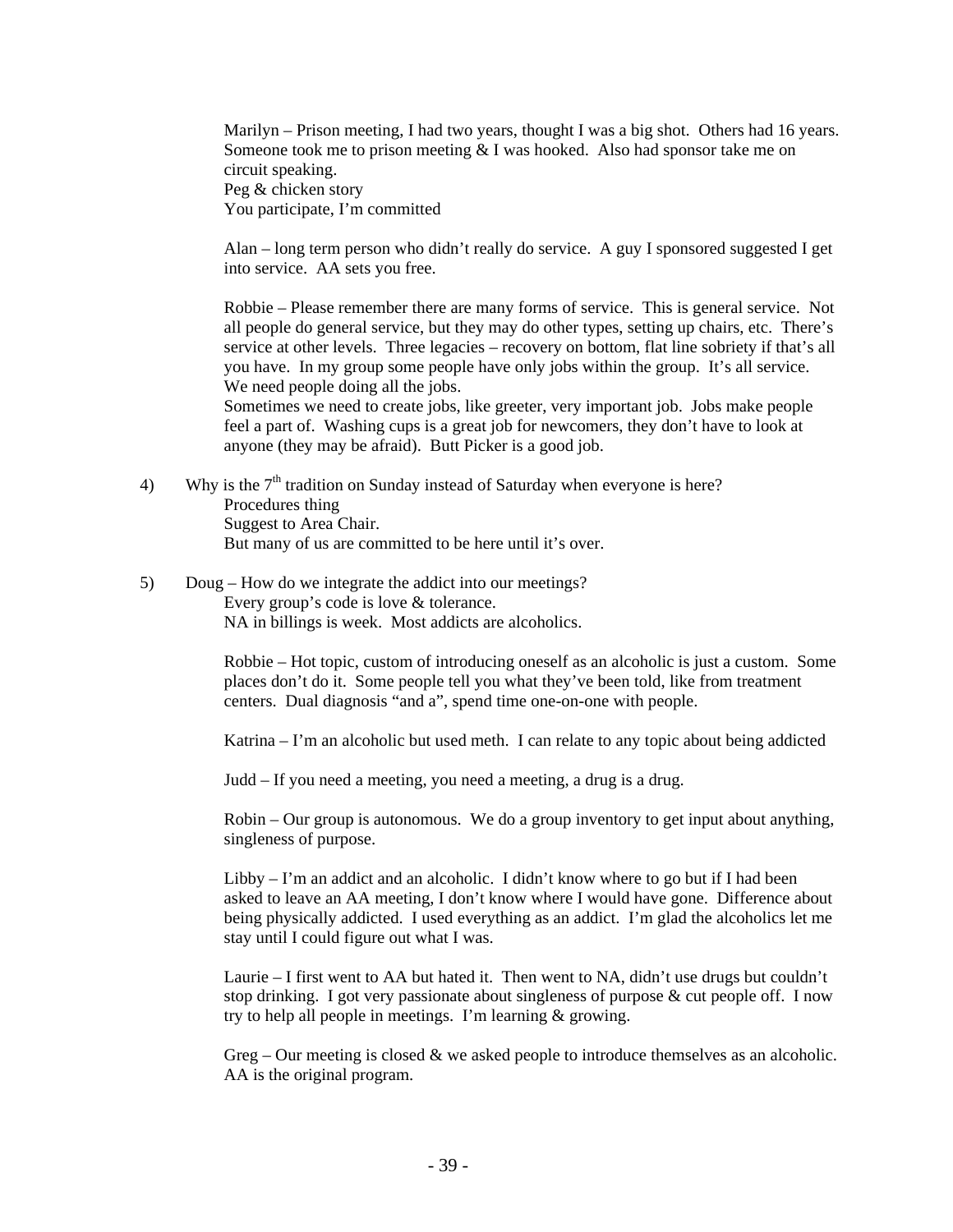Sam – I did a lot of drugs and I sponsor a lot of guys who do drugs, I refer some of them to NA. cooperation with NA.

Kelly – I went to both NA & AA & wanted to be unique. A guy who introduced himself at our group as an addict, wanted a job, other flipped out. He left AA. I thing it's important to make people feel welcome.

Jeff – It doesn't matter what else I have, I am an alcoholic. If you're not an alcoholic, AA is not for you. The Book of AA describes and alcoholic. Going through the book might help someone discover their alcoholism.

Pat – We all have the same problem

Blue card that explains requirements & discussion of alcohol.

 $C\text{lay} - \text{Alcohol} \& \text{dope work}$  the same for me. Gambling is now doing the same, sets up a craving. I've been to NA but found AA worked better for me. I found out I was an alcoholic after someone took me through the book.

Pat – I appreciate opinions but I'm an alcoholic & that's all I know about.

Johnny – there are people who are afraid of drug addicts. Drugs & alcohol are different. You can't help someone who you don't understand.

Larry – I didn't know what was wrong with me when I came to AA. My sponsor said we'd find out by going through the book.

Robbie – Thank you for sharing. Get numbers of other GSRs. Share experience, strength & hope.

Mark – Allow anyone to attend open meeting. If it's closed confine comment to alcoholism.

## **Roundup Reports**

#### **Fall 2006 Roundup Report--Billings**

The Fall 2006 Roundup was a success. We had a net Profit of 2005.97. The Committee decided to split the profit as follows:

Al-Anon \$381.13 Spring 2007 Roundup Seed money \$1200 Area 40 Archivist \$300 South Central Intergroup \$168.73 District 11 \$562.42 Area 40 \$196.84 GSO \$196.85

We decided to increase the seed money from the Traditional \$1000 to \$1200 due to the increasing cost to get the upcoming Roundup Committee's going. Hopefully this will be able to continue. Since the Roundup was successful without having a Saturday night Banquet, Maybe there is some smaller communities that would be able to hold these functions instead of the same locations having them all the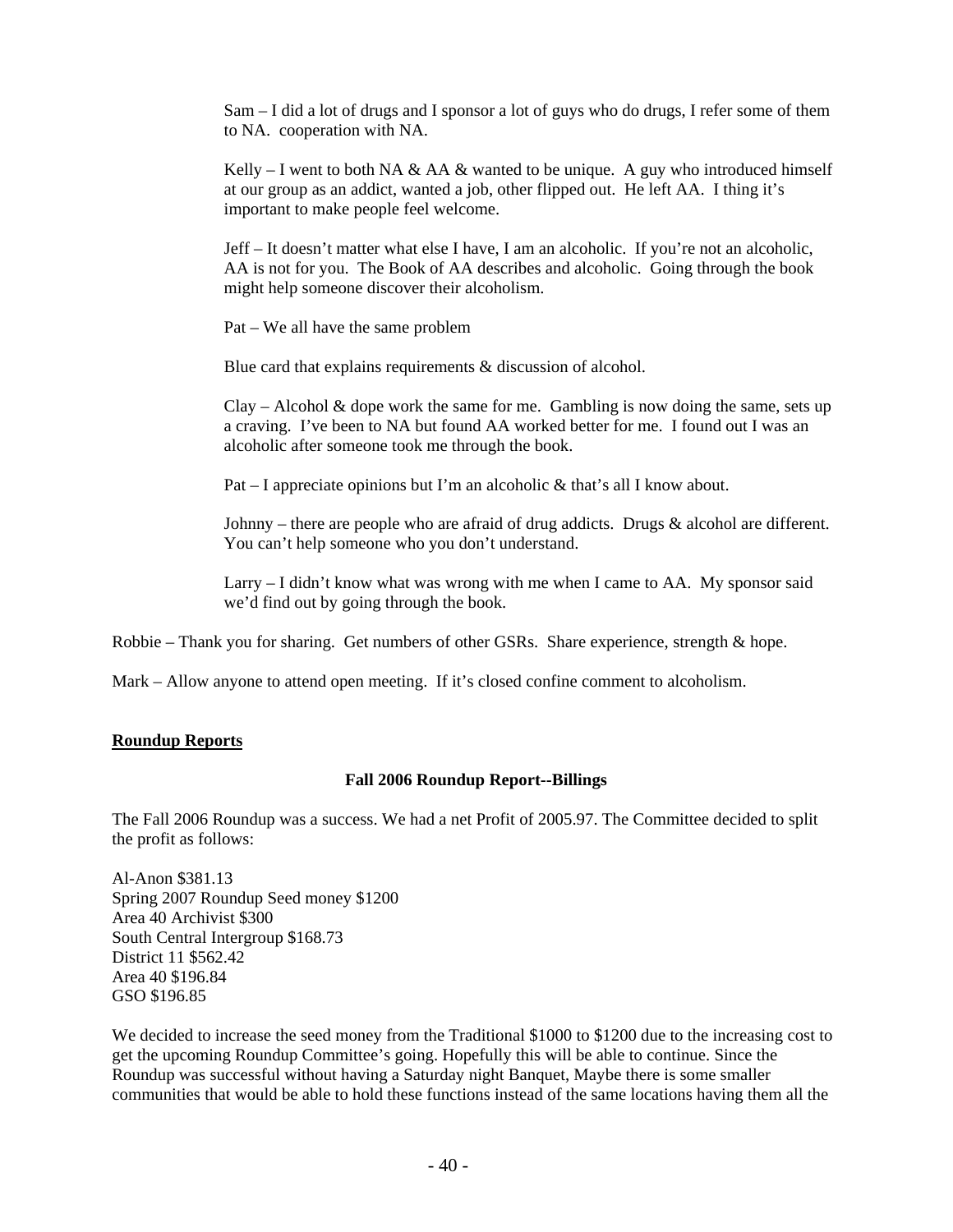time. I would like to thank the Committee for making this a Great Roundup and all the people that attended in Billings.

Thank you for this time Yours in Service Don B. Fall 2006 Roundup Chair

## **Spring 2007 Roundup Butte**

Butte roundup is ready to be held May  $18<sup>th</sup>$  thru  $20<sup>th</sup>$  at the Copper King Hotel & convention Center. "Extravagant Promisses??? We think not…" is the theme for the round up. We have a great line up of speakers beginning with Tom B. of Butte, Friday night AA speaker, Veronica W. of Butte, Alateen speaker, Larcine G. of Hawthorne, CA, Al-Anon speaker, Matthew G., Native American AA speaker, Beth G. of Ohio, Saturday night AA speaker, and finishing off with Sister Maurice of New York, Sunday morning AA speaker. This should be a great time for all. Cut off for a meal is May  $10^{th}$ , so get your registrations in soon. I will be happy to take any this week end if you need me to.

In Service Richard P. Dist 71 DCM

#### **Fall 2007 Roundup Great Falls**

"Trudging the Road of Happy Destiny" is the theme for the Fall Roundup in Great Fall. The event will take place September 28, 29, 30, 2007 at the Heritage Inn. We have great speakers this year with April A from Kalispell, Tim T of West Lake Oh and Bob D of Las Vegas. Highlights of the roundup will be the Old-timers meeting, Alanon skit, Delegates report, a dance with "Cold Hard Cash and lots of marathon meetings. Pre-register by September 1s for the reduced rate. Please see me if you have any questions or would like to register this weekend.

Yours in service Patty C.

#### **Intergroup Reports**

Flathead Valley Intergroup Report to Area Assembly — April 14. 2007 Greetings from Flathead Valley Intergroup;

Flathead Valley Intergroup represents the AA groups throughout District 91. Our monthly newsletter is mailed to group reps from Poison to Eureka and any others who request it including folks in District 14, northern Idaho and northwest Montana and one guy in Kansas who likes to know when we're having campouts in Montana.

We provide the answering service and district meetings list to help carry the message and let folks know where our meetings are and why we're here. The answering service handles 50-100 calls per month, either providing meeting information or connecting the caller with a recovering alcoholic. We update our meeting schedules every 4 to 6 months and are in the process of investigating a format change.

Our annual campout and pig roast was well attended last year, as usual. The campout this year will again be at Emery Bay on the east shore of Hungry Horse Reservoir the weekend of August 3-5. We've scheduled speakers Saturday night and Sunday morning and discussion meetings throughout the weekend.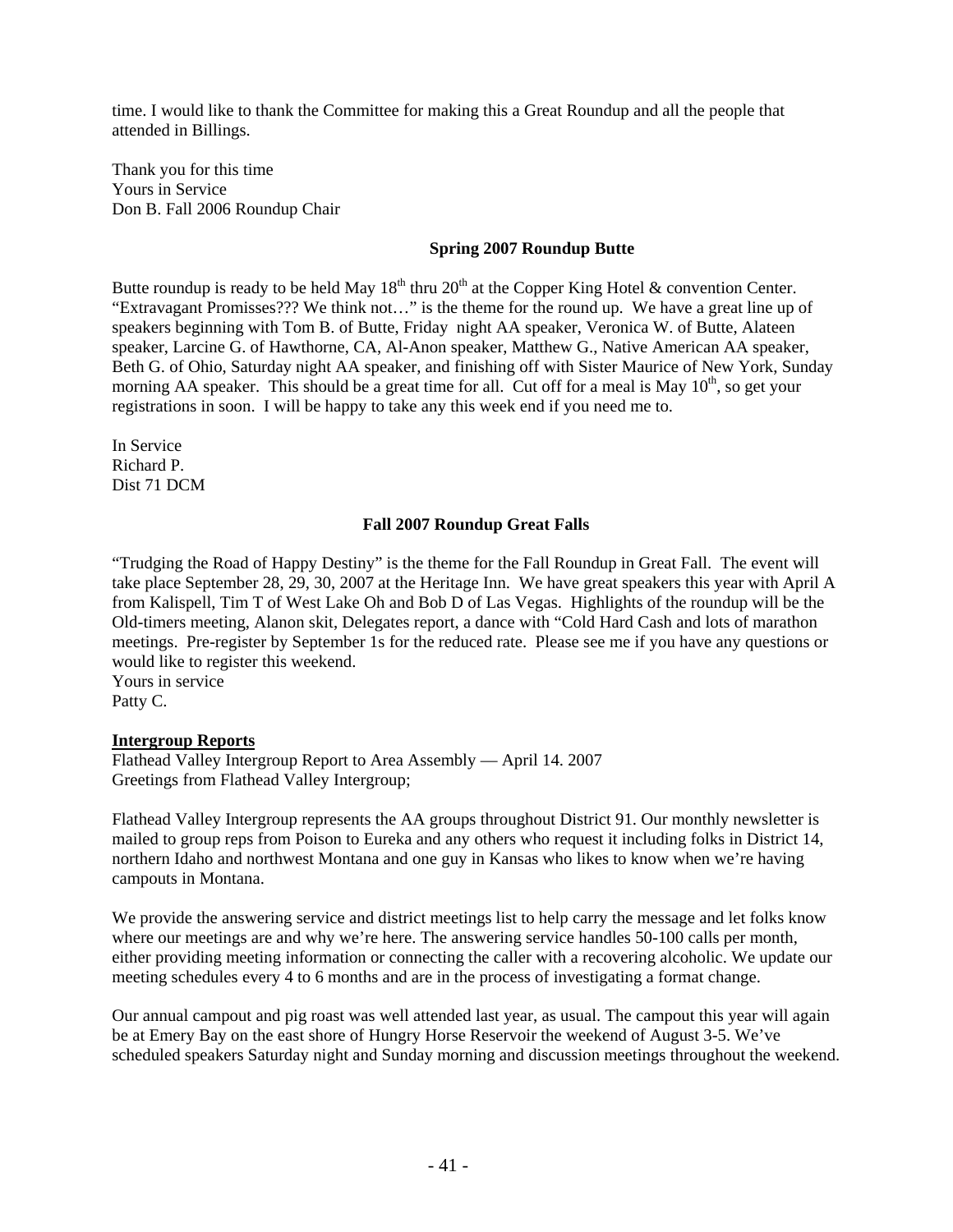Our Intergroup Newsletter provides a roster of campouts and activities as we know about them throughout the summer. If you have an activity, picnic or campout throughout the year that you'd like us to know about, send the information home with one of our folks or get our address from them and mail it later.

Our annual Thanksgiving feast; valley wide sobriety birthday party and dance night was a pretty big deal with lots of folks, lots of food and lots of fellowship. Our entertainment was Special K productions, the same guy who played for the 2005 Spring Round-up in Kalispell. That celebration will be happening again this year, the Saturday night after Thanksgiving, November 24th, probably at the LaSalle Grange Hall.

The 2007 New Year's Eve Alkathon was also well attended at the Alano Club in Kalispell.

We've had our meetings at the Veterans' Home in Columbia Falls off and on for somewhere in the neighborhood of the last 25 years. The April meeting, the 26th, will be our last meeting there, as they are going to do some remodeling on the Chapel and won't be having public meeting facilities following the remodel. We'll most likely be moving our meetings to the Alano Club in Kalispell, and will continue to meet the last Saturday night of the month…business meeting at 6:30, birthday celebration at 8:00 pm.

We continue to have representation at district meetings and at Area Assembly and some of us will be involved in helping with the 2008 roundup in Kalispell. Yours, In Service, Alida W., Chairman, Flathead Valley Intergroup Submitted by Peggie J., Secretary/Newsletter editor, Flathead Valley Intergroup

# **Report from The West Central Regional Alcoholics Anonymous Service Conference (WCRAASC) in Lincoln NE**

# **West Central Regional AA Service Conference Report 4/15/07**

The WCRAASC was hosted by Area 41 in Lincoln, NE this year. The weather was stormy and just about everyone in the Region had trouble traveling. Earl and I had our share of problems, starting with a phone call with a recorded message changing our plane reservations 12 hours before we were supposed to leave because of "anticipated bad weather." Being good alcoholics, we went to the airport Thursday morning anyway and our powers of persuasion succeeded in angering an airline employee so much that she ended up telling us that it was not possible to get to Lincoln that day. Never tell an alcoholic that he can't do something. Long story short, through five flight changes and perseverance, we flew to Minneapolis, caught a late flight to Omaha, rented a car, drove to Lincoln and arrived at the hotel, bleary-eyed and cranky, just before midnight. We showed her!

"The purpose of the WCRAASC, is to develop greater unity among members, groups, and areas of the West Central Region; to encourage the exchange of ideas and experiences, and to provide an opportunity for members to discuss pertinent aspects of Alcoholics Anonymous. Recovery, Unity and Service should always be the primary purpose for each conference. The thought of how we can better serve Alcoholics Anonymous should never be compromised."**\*** 

This was a weekend filled with sharing, "spirited" discussion, laughter and tears. This year's conference theme was "Our  $12<sup>th</sup>$  Step Responsibility – Are We going to Any Length?" Four general sharing sessions chaired by the Delegates from Area 24 (Iowa), 52 (North Dakota), 40 (Montana) and 36 (Southern Minnesota) were scattered throughout the weekend. The topics were "Inclusiveness in AA; Our 3<sup>rd</sup>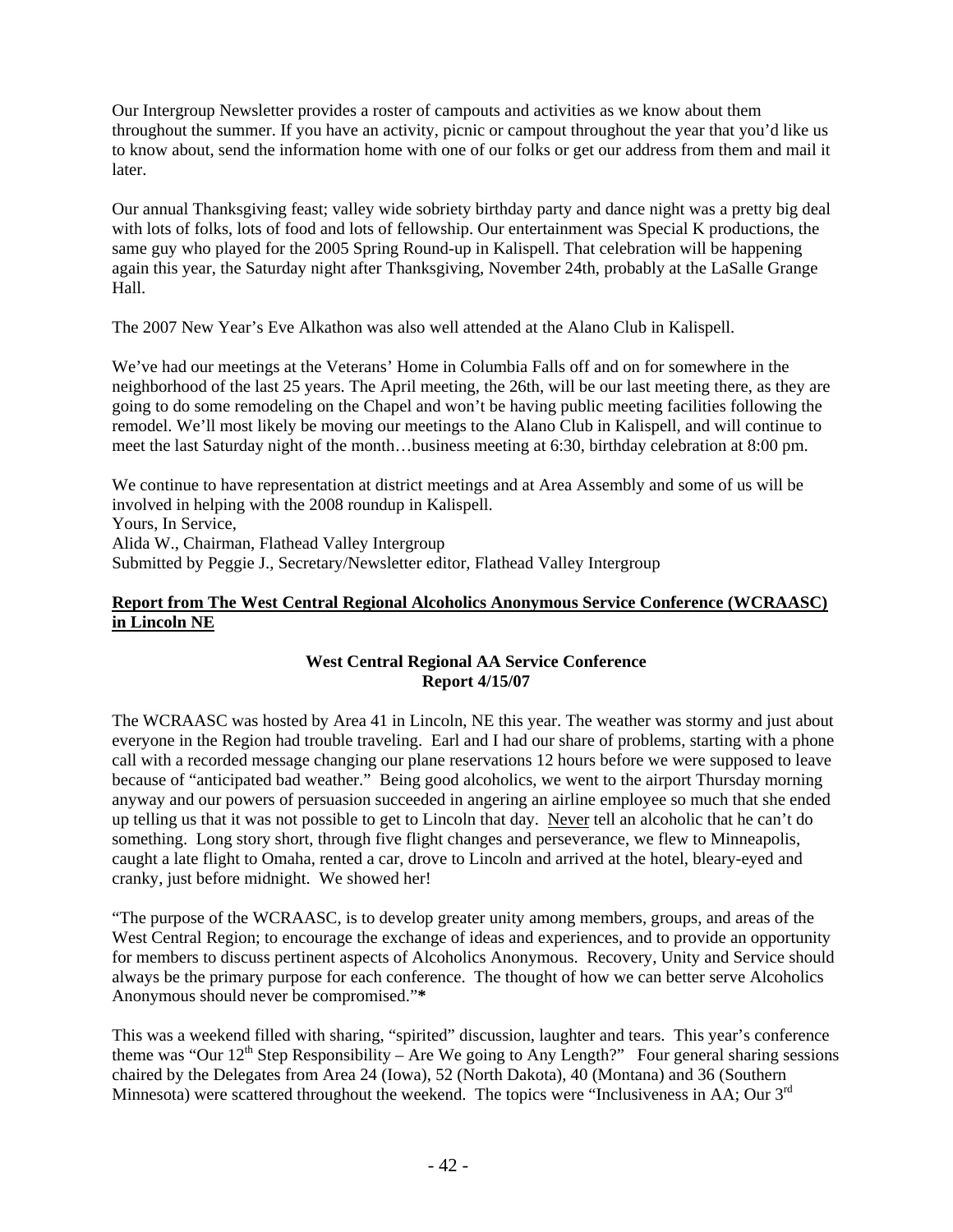Tradition," "Our Primary Purpose; Practicing these Principals in all of our Affairs," "Humility and Responsibility; Are We Resting on Our Laurels?" and "Spiritual Value of our AA Dollars." Because of travel difficulties, some presenters had to step in at the last minute and wing it, but all did a fine job.

As people trickled in during the weekend, from a Friday night total of 196 to a Sunday morning total of 254, we began our review and discussion of the 2007 General Service Conference agenda. There are no votes or decisions made at this conference; members were given the opportunity to share opinions on the agenda items just like we do at this assembly. Although there were often widely divergent opinions, and passions sometimes flared, the delegates from the eight areas in our region likely got a pretty good idea of the "sense of the region" on most items. In addition to Chuck B., our West Central Regional Trustee, we were fortunate to have Dorothy W., Trustee At Large, and Gary K., Southwest Regional Trustee, in attendance. They, along with the many past delegates there, had valuable input, helping to clarify some of the agenda items. A few of the agenda items which inspired the most discussion were the request to develop an intergroup/central office pamphlet, a suggestion for the development of a video for young people, and a recommendation to change existing wording in the Service Manual and the Bylaws of the General Service Board regarding the definition of regional trustees.

On Saturday afternoon we each had the opportunity to participate in two hour-long breakout sessions. The first four were DCM, Literature, PI/CPC, and Delegate/Trustee. The second break-out sessions were GSR, Archives, Grapevine, Corrections/Treatment, and Area Officers. Those attending each breakout chose four to six topics for discussion. I have examined notes from several Area 40 "reporters," and also the official minutes from each session. Without oversimplifying I can say that all of the topics at each session revolved around the central theme of "How can I (or we) do a better job in my position, and a better job of carrying the message to the still suffering alcoholic?" The following topics taken from the breakouts illustrate this: **Literature** "What is a good inventory?," **DCM** "How can I generate more participation at the District?" **Grapevine** "How can we increase Grapevine subscriptions?" and **PI/CPC**  "How does the Area provide info to districts and where do the districts go to ask for help?" I will be happy to make copies of the minutes of all the breakout sessions for anyone who would like to know more.

For the Saturday evening Open AA Speaker Meeting, it was our privilege to welcome Leonard Blumenthal, the Chairman of our General Service Board and Class A Trustee. His "story" about how he came to be involved in our fellowship was both humorous and moving. I found myself in awe of how dedicated a non-alcoholic can be to this fellowship, and I am grateful for people like Leonard and our other Class A Trustees who make astounding personal sacrifices of their time so that I, and others like me, can live. I heard a memorable quote worth sharing during Leonard's talk: "One of us is not smarter than all of us." I hope to remember this phrase every time I am tempted to let my ego get in the way in my service work. Questions and answers from the Ask-It-Basket followed the speaker meeting. I realized once again that problems and challenges in AA are not unique to my group or my district and that the experience shared at conferences like this is invaluable.

I'd like to thank all the people that helped me with this report - April A., Curt K., Paula H., Carole B., Bruce B., and Larry, and also Conrad M. who is just now finding out that I referred to his report from last year for ideas about what to include in mine. I would like to thank District 72 for sending me to the conference, Andrew W. for asking me to confront my fear and present a topic, Carole B. for helping me to continue to confront my fear by asking me to give this report, and all of you for allowing me to be of service.

Yours in service, Lori F.., DCM District 72

**\***From the 2007 WCRAASC program booklet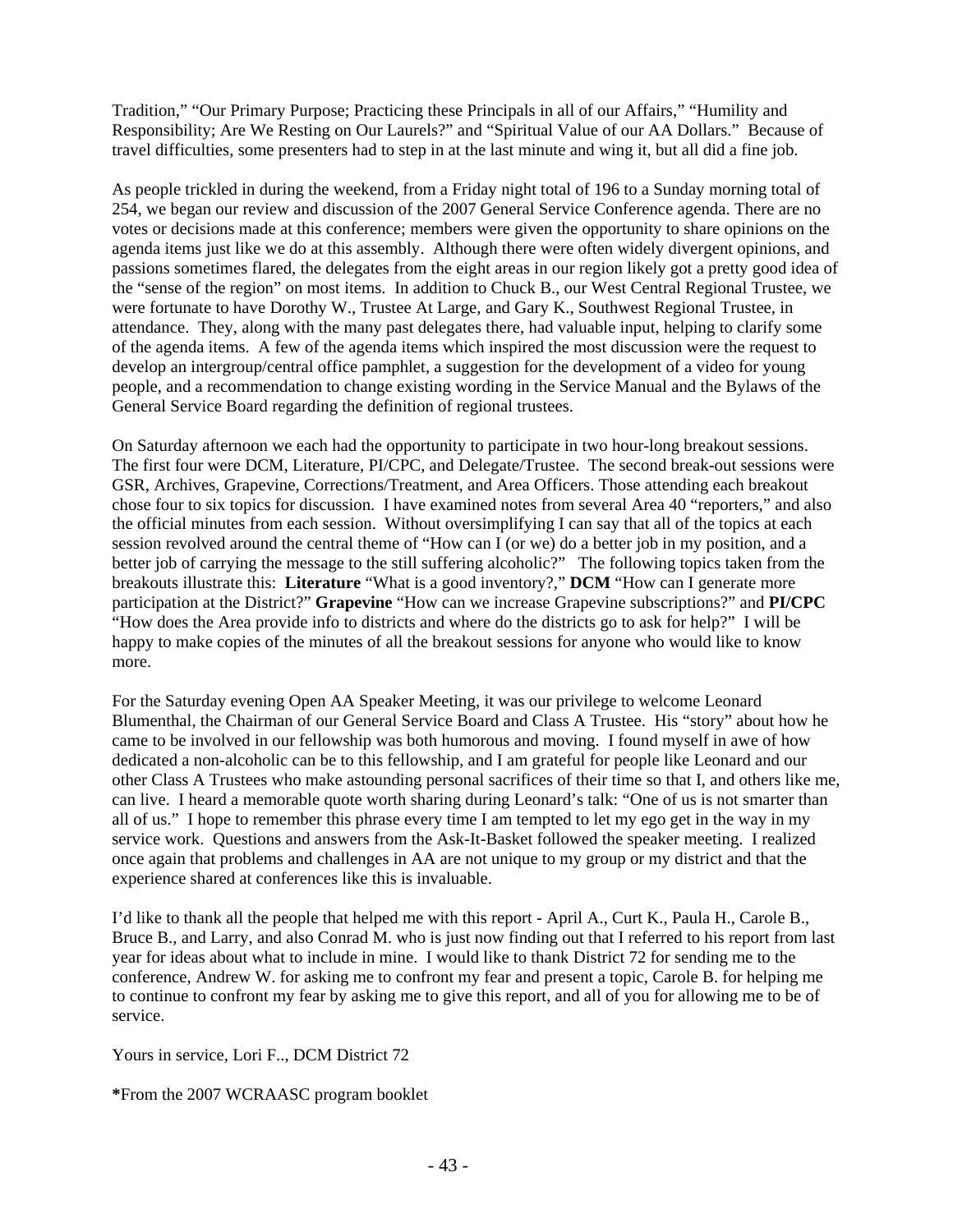## **Area 40 Ad-Hoc Committee on Area 40 800#**

Date: Thursday, February 01, 2007

To: Area 40 Membership, GSRs, Intergroup Reps, DCMs and Assembly

From: Area 40 800# Ad Hoc Committee

Re: Spring 2007 Assembly Answering Service Agenda Item

The following pages contain the summarized work of your Area 40 answering service ad hoc committee. This group was assigned to research and detail the creation, funding and maintenance of a potential statewide answering service.

Here is the specific motion that was passed at the 2006 Fall Assembly:

The Public Information Committee unanimously recommends to pursue implementing the 800# in Area 40, utilizing an Ad hoc Committee to obtain contract proposals with answering services throughout Montana for consideration at the 2007 Spring Assembly.

With an initial deadline of February 1, 2007 this group had to work quickly to collect all the information necessary to make an informed decision. The committee decided on three primary efforts: 1) contact as many Montana DCM's, intergroup reps and answering service chairs as possible to discuss their concerns, needs and desires, 2) contact other area-wide and large geography answering service chairs across the US to research how they are managed, paid for and utilized and 3) research and obtain contracts from answering service vendors across Montana and the US that can provide meeting information, patch calls to local AA contacts and do so in a professional, flexible, equitable manner for the Area, districts and groups.

Despite the detail oriented and conscientious efforts of this ad hoc body there will inevitably be a few unanswered questions from the Assembly floor. It is our hope that these materials will work as a foundation from which the 800# will be built. The Area 40 Assembly is encouraged to reject, approve or amend the following answering service structure and answering service vendor choice to be implemented by your Area 40 Public Information Chair.

Area 40 Answering Service Structure:

1) A caller would dial the Area 40 1-800-Number (or a local number that is forwarded to the 800#) into a digital answering service system that will welcome the caller to the Montana AA hotline and ask them to press 1 to speak to an AA member or 2 for meeting information or anything else (this prioritizes the prospective alcoholic call to be answered first).

2) The trained answering service representative would answer within 1 minute "Alcoholics Anonymous, how can I help you?" and find out where the caller is looking for a meeting and/or if the caller is looking for a person to speak to. In addition, the answering service will ask in what town the caller is located (this prevents mismatching a caller to the wrong city and a basis for tracking minutes used by districts). Here are the two main types of calls:

a. Looking for a meeting: Using the www.aa-montana.org website the answering service will look up the requested meeting information and use www.MapQwest.com to provide directions, if asked (meeting info is currently updated locally by individual districts).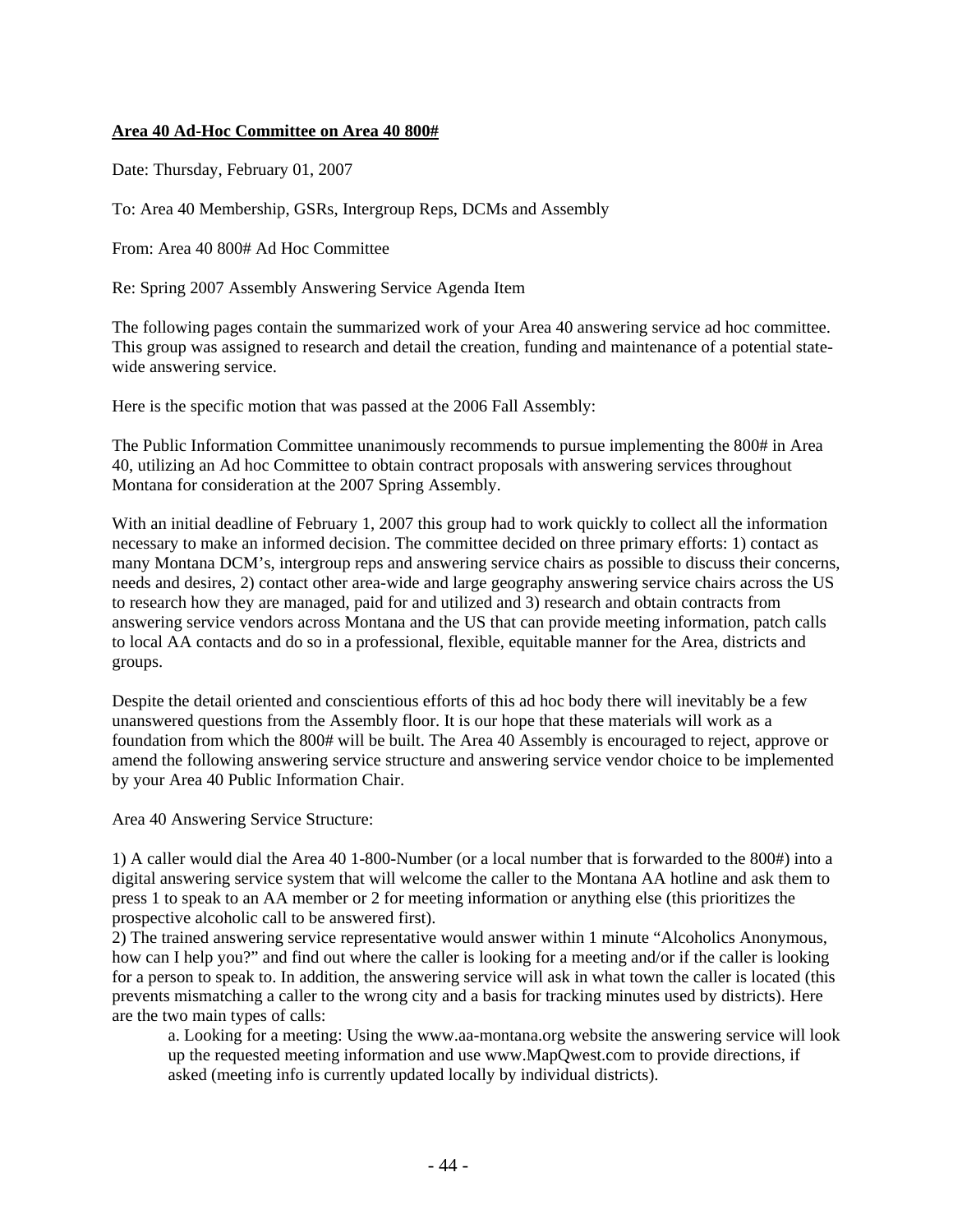b. Looking for a member of AA: Using a newly created, secure, encrypted page on the www.aamontana.org website the answering service will look for a contact that indicated they would be available at that specific time (AA contact info will be updated locally by individual districts).

i. If no scheduled contacts are available, the answering service will ring AA members in that town not scheduled to receive calls at that time.

ii. If an AA contact is still unavailable the answering service will begin calling AA members scheduled to receive calls at that time in the district (outside requested town). iii. If an AA contact is still unavailable the answering service will begin calling AA members unscheduled to receive calls at that time in the district (outside requested town). iv. If at this point if no one has answered the phone, the answering service is authorized to begin this process in an adjacent district or metro area.

3) The minutes used to complete the call will be tracked by district. The district that is first identified by the caller will be the district by which that call's minutes will be associated (in case the caller asks for info in different towns).

a. A few of the answering services have offered to upload real-time usage info by district to the Area website so that local answering service committee members can track their calls and minutes.

 b. All answering services can provide a vanity number for ~\$20 a month (i.e. 1-800- get-help). c. AnswerNet is willing to propagate the 800# and local numbers in every phonebook in the state at no cost.

4) At the end of the month a master bill will be sent to the Area 40 Treasurer. Local district usage will be billed to the districts who are able/willing to be self-supporting.

a. Districts that cannot afford to pay their portion of the answering service will be paid by Area 40.

 i. For a charge of \$7.50 each, separate bills can be mailed or e- mailed directly to each district instead of the Area Treasurer having to re-mail each invoice.

ii. At this time it is unclear how many of the districts are willing and able to support their share of the overall cost, although all of the districts and intergroups that were interviewed and participated in the conference calls were generally in support of this model.

iii. It is estimated that Bozeman, Helena, Missoula and Billings will pay about the same for their answering services and will make up one-half to three fifths of the total call volume.

b. The Area PI Chair will remain the principle contact to the answering service and the local district/inter-group answering service chairs.

i. The Area may at some time decide that this responsibility has grown to the point that it is necessary to have a dedicated Area 40 Answering Service Chair.

Answering Service Vendors:

The following pages contain the sample contracts requested by the Assembly. These can be signed as drafted or amended by the Area. This packet also contains estimated cost comparisons, copies of the ad hoc committee's minutes and summaries of current and projected answering service usage.

There are three answering services in Montana: AnswerNet, Matthews and Horizon. Two Matthews numbers were called: one was disconnected and another was an armored car service.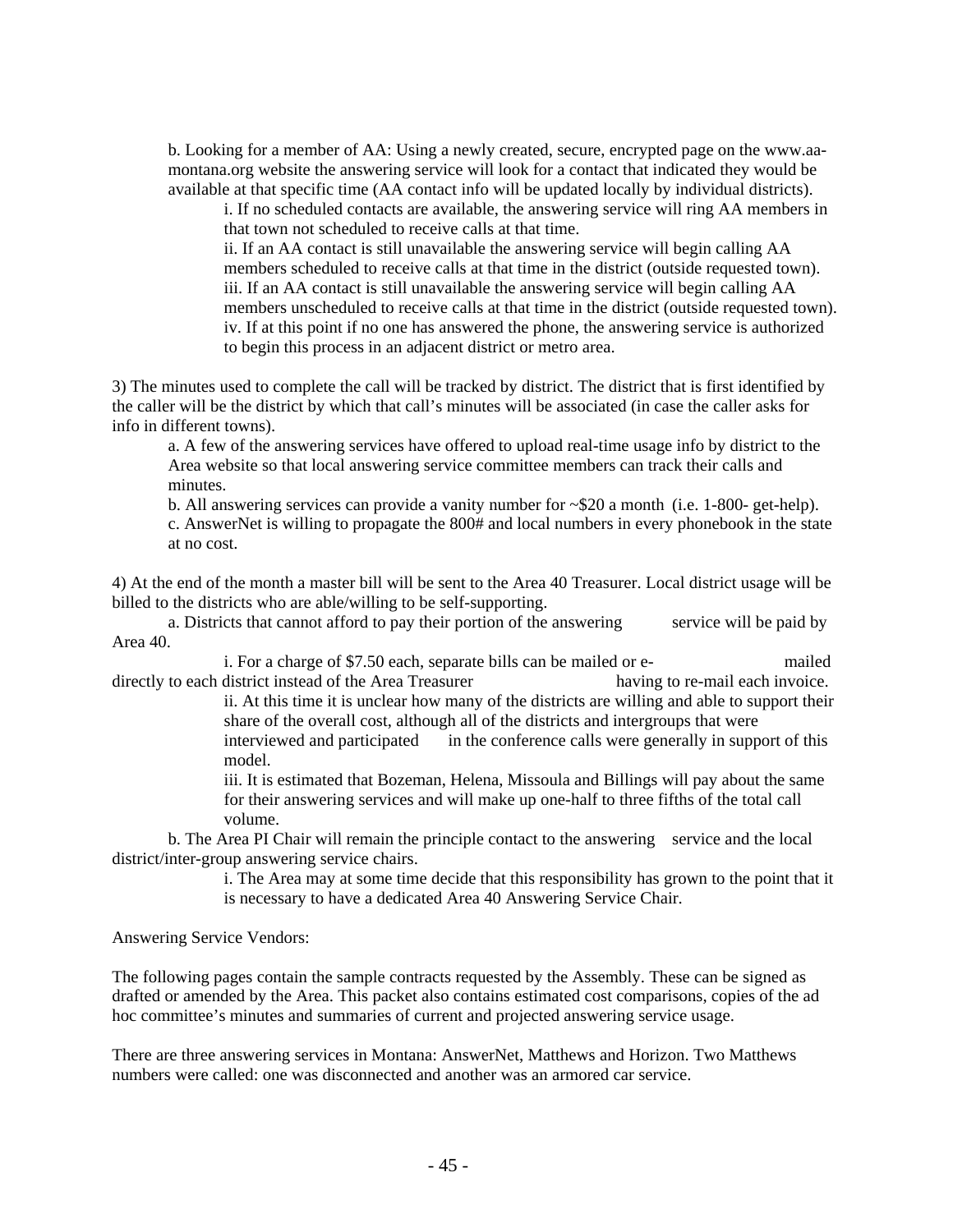Horizon had several various small fees and assessments that bumped up our cost of service to nearly twice AnswerNet, who is providing a no minimum, no maximum \$0.50 per minute flat rate. In addition, their emergency answering services were reported to regularly have long hold times due to understaffing and contain mistakes. This is important when considering the variety of tasks we are asking the service to perform (i.e. research meeting requests, map and provide directions, make multiple patch calls, be trained to complete an anonymous, respectful call and to 'read between the lines' of a caller's request so that they can be quickly connected to another alcoholic if they appear to be new or having a rough time).

 All five of the attached vendors were selected from dozens of inquiries and interviews. Two of the services appear to be our strongest prospects: AnswerNet and Total Quality Communications (TQC).

 TQC offers a low initial price of \$700 for the same service that AnswerNet has agreed to for \$1,000, although the fine print in the TQC contract allows for the account to be changed from a per call rate to a per minute rate of \$0.85 if the calls chronically exceed 3 minutes. This would put Area 40 in a difficult position as our max projected volume of 2,500 minutes would cost over \$2,000 a month. TQC has assured us this contract change is not likely, but they would not remove this clause from the contract (although it was negotiated from 2 to 3 minutes as our average call is currently 2.7 minutes). The AnswerNet bid is not a public rate plan and is only offered to AA Montana in order to retain AA as a client. AnswerNet commented that AA's calls are the most appreciated and that the staff is dedicated to their role in what we do.

The final results are in God's hands. Things change and every contract has renegotiation clauses that could, at some point, result in a financial hardship. That said, this process has made clear that there are equitable alternatives available and that a regular inventory of the services we provide will help ensure we are best managing AA's assets and most effectively helping the still suffering alcoholic.

Yours in service,

 Your Area 40 Answering Service Ad Hoc Committee Sean B., Bozeman Julie R., Missoula Doug M., Havre Heidi F., Billings

# **Area 40 Delegate's Report – Andrew W.**

My name is Andrew W. and I am an alcoholic I am both excited and privileged to serve as your Delegate for this rotation I am a Panel 57 delegate. The number 57 stands for the number of the General Service Conference (GSC) in my first year as delegate. Thus, this year's GSC will be the 57th one. That means there are a lot of delegates who have gone before me.

This is my first delegate's report and I have been warned by a past delegate that this maybe the most difficult to write. We have only just begun this rotation and I am excited about what lies ahead. I have a lot of eager anticipation about the upcoming General Service Conference and presenting my delegate's report on the GSC around Area 40. Sometimes my head gets in the way when I start being fearful about the possibility of not meeting my responsibilities as delegate. I just have to remember this is not about me.

General service in A.A. is about what we do together to help carry the message to the still suffering alcoholic.

Upon learning that I was a newly elected delegate last fall, my sponsor gave me a reading assignment. This was to re-read "A.A. Comes of Age" and the Service Manual, including the Conference Charter and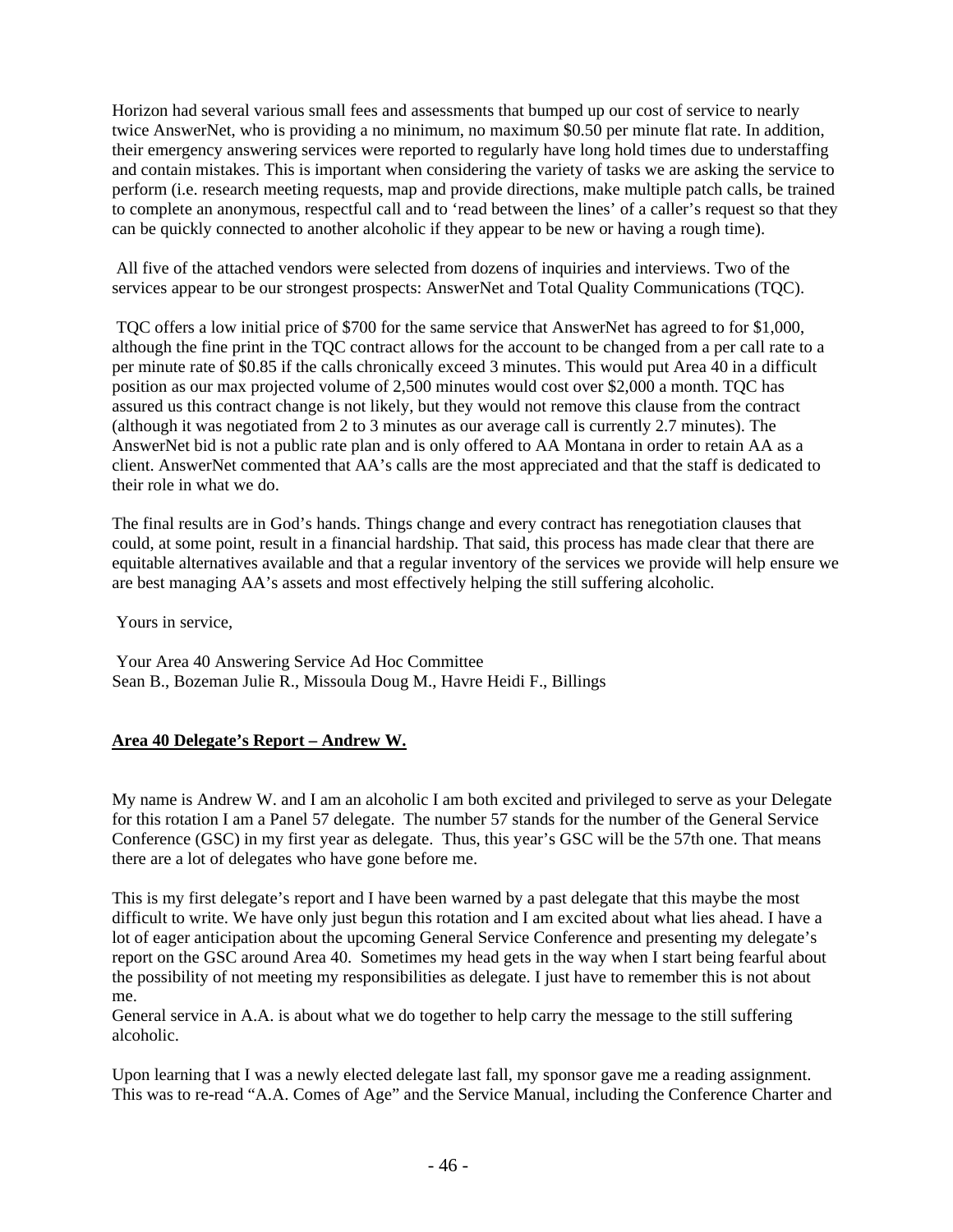Bill's introduction and discussion on the Twelve Concepts. In December I drove out to Billings to spend some time with Scott W., our previous delegate, and Carole B., our incoming Area Chair. Scott and I had a full discussion about I could look forward to as the incoming Area Delegate. One piece of advice he had was to enjoy this opportunity to be of service. I frilly intend to do so.

Let me tell you a little about what I have been up to as your delegate so far this year. In January I met with Scott, Carole, and both our incoming and outgoing Area 40 Treasurers, Curt K. and Sid G., in Helena to conduct an audit and exchange of the Area 40 treasury. In February it was my pleasure to participate in a service workshop in Livingston put on by the local Intergroup. There was a lot of discussion on the importance of general service work in carrying the message to the alcoholic who is still suffering. While the correspondence from the General Service Office started in January, it increased in February. The GSC background material came to me on a CD in mid-February. I made copies of the CD and hard copy print outs for all the DCMs who requested copies and shipped them out. I apologize to District 42 for inadvertently forgetting to send a copy of the CD to their DCM, Michele M. I later corrected this error after Michele pointed out to me that she had not received the background material.

The first weekend of March, a number of folks from Area 40 were able to attend the West Central Regional Service Conference in Lincoln, Nebraska. Due to the weather, it was a challenge to get there. Luckily most of the folks from Area 40 who had planned on going to Lincoln were able to make it to the conference though some of us were slightly delayed. I ended up spending the night in Denver along the way but it was good just to get to Lincoln. When I arrived around 1 pm on Friday, only three out of the eight delegates from our region had made it to Lincoln. It is a tradition at the past and present delegates meeting on Friday of the WCRSC to spend some time giving the new delegates tips about the GSC and to answer any questions they might have. This year I was the only new delegate who was in attendance at the meeting. The past delegates focused on me and gave me a number of tips on New York and the Conference. By the time the conference was over, seven out of the eight delegates from our region had made it in. Even our West Central Regional Trustee, Chuck B., was stuck in Iowa for a couple of days before making it to the conference on Saturday. We were fortunate to have another Regional Trustee, a Trustee-at-Large, a Class A Trustee, and a past West Central Regional Trustee in attendance at the conference. The conference was a great opportunity to have our first discussion on the GSC agenda items, participate in breakout sessions, and to enjoy some good fellowship with A.A. members involved in service from around our region. On Friday night I was relieved to see Lori F. and Paula H. come running into the room as I was walking to the podium to introduce them as our presenters for that session. They had just come to the hotel from the airport. On Saturday night, we had the pleasure of having Leonard Blumenthal, Class A Trustee and Chair of the General Service Board, as our speaker. A.A. is blessed to have an excellent and dedicated friend such as Leonard.

Between the WCRSC and now, we have had three pre-assemblies in Area 40. On March 10 we met in Kalispell, on March 24 we were in Billings, and for the last pre-assembly on March 31 we were in Bozeman. Each Pre-Assembly is organized collaboratively between three or more districts. I find the are-assemblies to be a valuable tool for increased discussion on the agenda items and to introduce more people to general service in Area 40. I think we need more discussion on the Pre-Assemblies themselves. I encourage the DCMs and the organizers of the all pre-assemblies to talk to each about the pre-assemblies. Find out how they are handling pre-assemblies in different places. Pre-assemblies have evolved somewhat spontaneously in Area 40. We often examine how and why we do things in A.A.'s general service structure and the pre-assemblies should not be exempt from this process. Are the preassemblies serving the needs for which they are intended? Should we be handling them any different? I encourage you to ask your districts these questions.

My wife, Sherry, and I will be leaving for New York this coming Friday, April 20. On Saturday, we already have plans to have dinner with Mary D., a former Bitterrooter and current GSO staff member.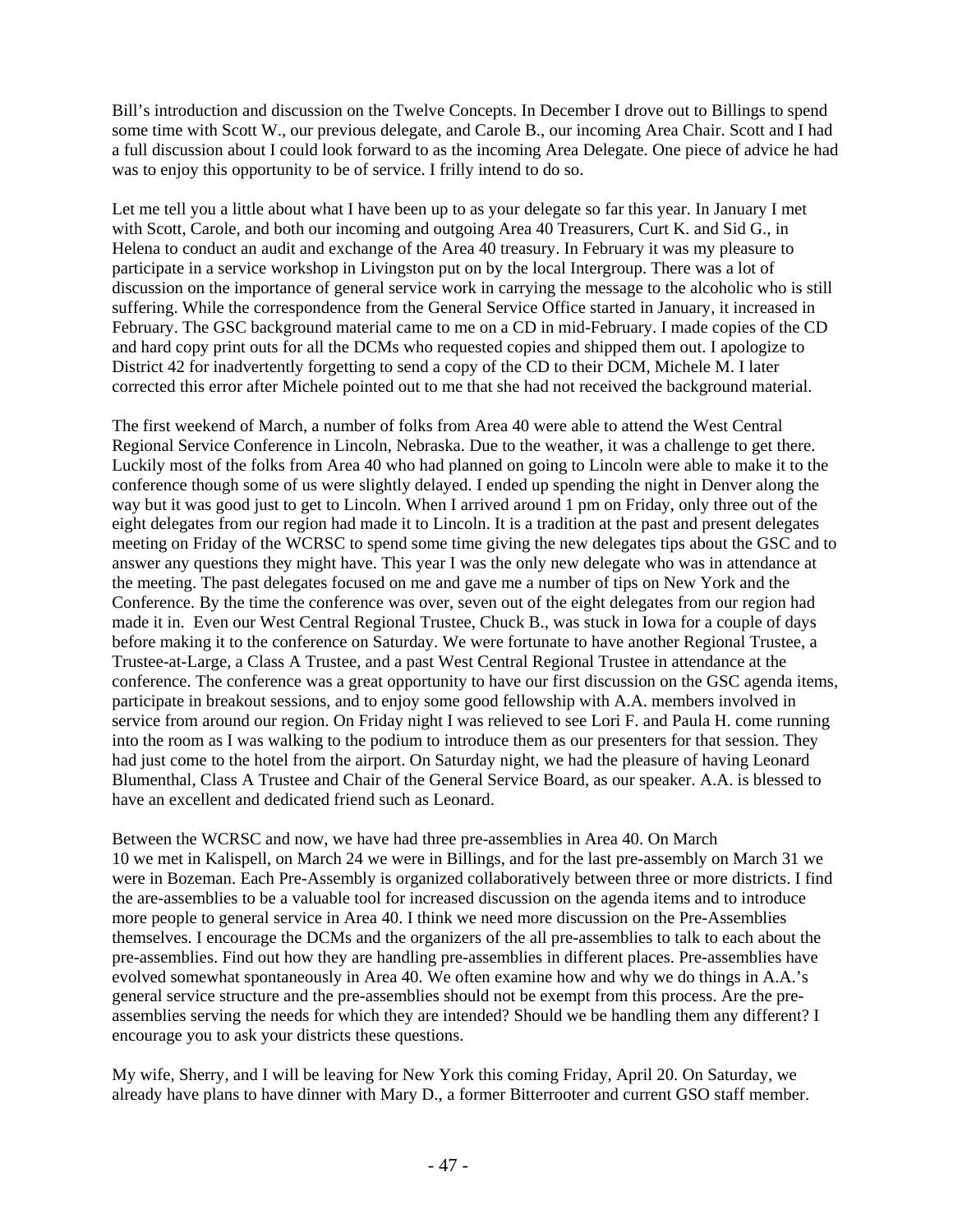There is a Delegates meeting on Saturday and then the General Service Conference starts on Sunday and runs through the following Friday. If you would like to reach me during the conference, you can write to me at:

Andrew W. Crowne Plaza Times Square Hotel 1606 Broadway at West 49th Street New York, NY 10019

I will also have my cell phone with me (\_\_\_\_\_\_\_\_\_\_\_\_) as well as my laptop (\_\_\_\_\_\_\_\_\_\_\_\_\_). I will be turning my cell phone off during the GSC meetings and I will not be bringing my laptop into the GSC meetings. During the GSC, I want to be focused on the Conference. I will check both my cell phone messages and my e-mail message at the end of the day.

My primary committee assignment for the GSC is the Finance Committee I also have a secondary assignment on the Archives Committee I am happy to be serving on the Finance Committee At the first Area 40 Assembly that I came to as a GSR, I sat in on the Area 40 Finance Committee meeting. We have to continually strive in A.A. to handle our finances based on the spiritual principles in the Traditions and Concepts. I believe it will be a growing experience for me to serve on the Archives Committee. It has already caused me to think more about archives in general I have been thinking about the importance of archives in helping us not to forget the past and also how our archives can be a service tool. I have already had some initial discussions with our Area 40 Archivist, Gerry R., about a possible project for us to collaborate on.

Upon returning from the conference, I look forward to giving: my delegate's report on the General Service Conference in every district. To date, I have six reports scheduled. The first will be on May 18th at the Spring Roundup in Butte. In June, I will give my delegate's report on June 2 in Helena for District 61, on June 3 in Dillon for District 71, on June 9 in Missoula for District 81, and on June 30 in Great Falls for District 41 On July 28 I will be in Valier for a camp out and to give my delegate's report for District 42. I encourage every DCM to contact me if your district is not one of the ones I mentioned. I will be out of the country from June 12 through June 24 and July 1 through 7.

This coming September we will meet again for our Fall Assembly. This is a non-election Fall Assembly and by tradition we invite the West Central Regional Trustee to join us for that assembly. Carole has already contacted Chuck B. and he will be joining us at the Fall Assembly in September. The non-election Fall Assembly is a good chance for us to focus on matters directly related to how we operate in Area 40. We can also consider items that as an Area we may want to pass on for consideration at the 2008 General Service Conference. If you have any items you, your group or your district think Area 40 should consider, contact our Area Chair/Alternate Delegate, Carole. The deadline to get agenda items to Carole for the Fall Assembly is typically July 1. In addition, Chuck B., will be rotating on as next spring and so this fall we will need to nominate a candidate from Area 40 for West Central Regional Trustee. You can read the qualifications for this position in the Service Manual and you can also ask Chuck B. about what exactly it entails to be a Trustee. Please be thinking of qualified candidates for nomination this fall.

I want to say a few words about the importance of each GSR representing his or her group at the Area Assembly. Before coming to this Assembly I heard a GSR express the opinion that it was not that important for GSRS to attend the Assembly in Lewistown because they will hear about what goes on here at the next district meeting and, besides, there was nothing that was going to be discussed at the Assembly that directly effects their home groups I do not share this opinion I believe it is very important for all the GSRs to be here this weekend (I also happen to think it is a lot of fun to spend the weekend here). In order for this wonderfully democratic society we have in Alcoholics Anonymous to function properly we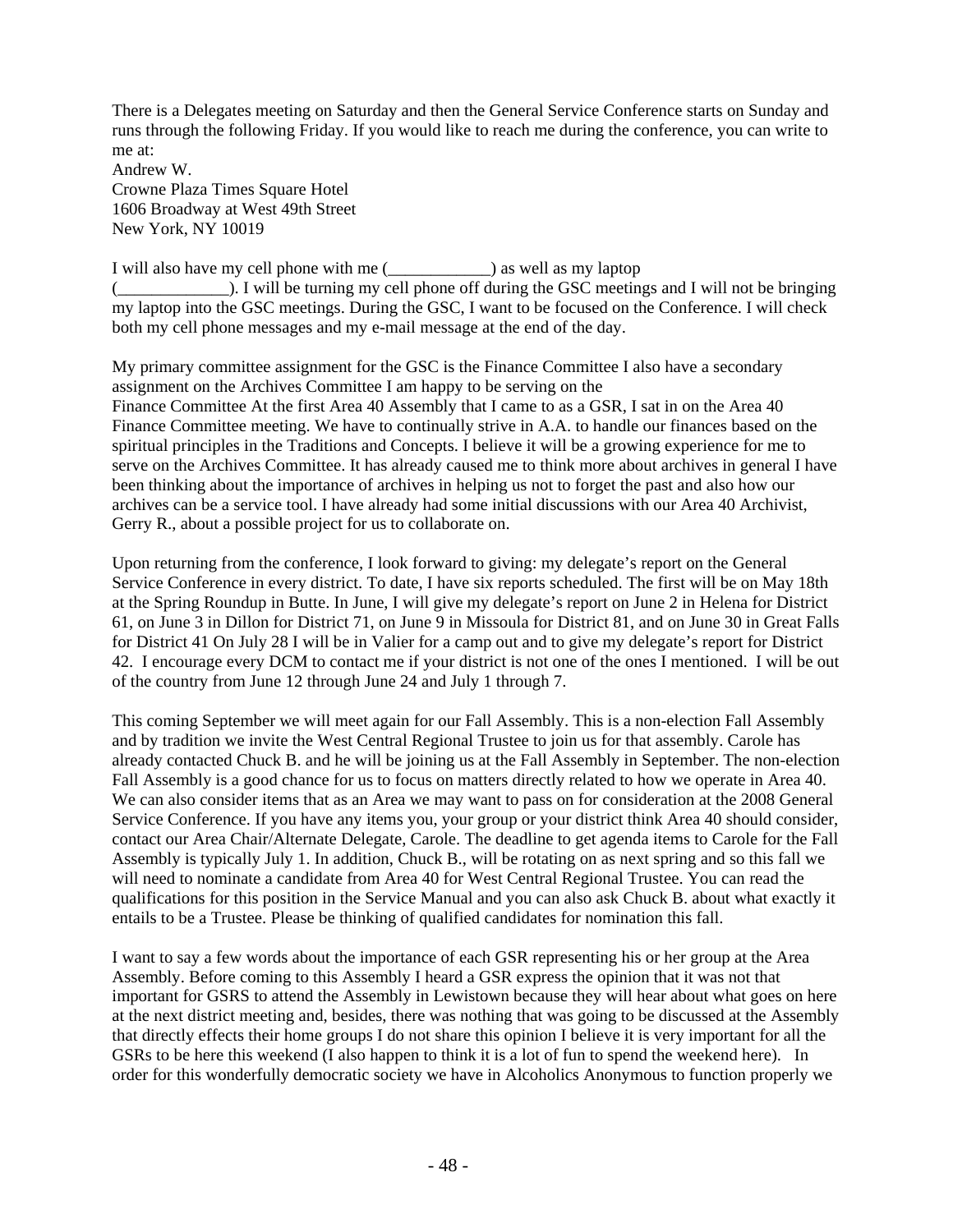need participation at all levels. We also need communication to be a two-way street between the groups, the GSRs, the DCMs, the

Area Committee, the Delegate, the General Service Conference, the Trustees, and GSO. I think it is great how are Area requests that the delegate share information about the GSC around the Area by giving delegate's reports around the Area. I think the communication from all the GSRs and DCMs to me as delegate is just as important. I also think that what we do here affects all of our home groups. Sometimes we think that each group is autonomous while forgetting that it is with the exception of matters affecting A.A. as a whole. The continued health and well being of our general service structure is a matter which affects us all.

Finally, I want to thank all of you for your support. Many people in Area 40 have been very generous with words of encouragement and offers of any help I might need. I appreciate all the good thoughts. I am extremely grateful for this opportunity to be of service. Once again it is proving true that any time I am able to give of my time and effort in service to A.A., I get so much more back in return.

Yours in love and service, Andrew W. Area 40 Delegate Panel 57

# **Past Delegate Sharing**

**Ed M.:** My sobriety birthday is August of 1973. I came to my first Assembly in 1974, and have attended many Assemblies since then. When I was serving as Panel 38 Delegate, we were the last group of Delegates to have the General Service Conference in the Roosevelt Hotel, and have lunch with Lois Wilson before she passed on.

Jumping off of an aircraft carrier at 3am does not make any of the 6500 crew very happy. It is very hard to retrieve anything out of the water from the deck of a ship like this, and I'm not so sure they wanted to leave me there. A friend—who had not been around for a couple of months—had been in treatment, and invited me to an AA meeting. However, it took me two more years of drinking before I joined AA and stayed.

I remember the way the Assemblies use to be handled. There was a lot of yelling and screaming at each other but we always hugged when we were done and went home as friends. Assemblies and all types of service work have always been an uplift for me. Thank You!

**Robbie S.:** Thank you Carole for asking me to share today. It is a pleasure the watch the growth of the committee system here in Area 40. The committee system allows Area to process a lot of information in a short time. The amount of background information that was put out for this assembly alone would be overwhelming for each individual to process. The area use to have an agenda write meeting, which was a "secret meeting" and only those invited were allowed to attend. The Area Chairs did an excellent job on their reports and standing committee reports.

I learned to handle things with strong sponsorship and an active home group. Are we helping people to be able to answer four questions: 1) Who is your sponsor? 2) What is the name of your home group? 3) What step are you working today? 4) What service work are you doing?

Do you know what is in the literature? When you hand out a pamphlet do you know what is in the pamphlet? The GSR is the guardian of the Service Manual. To be able to guard our service manual you must know what is in it. Read "AA Comes of Age", to grasp the history of AA and the important work that went into the structure of AA. Do you want to know what will be on the agenda next spring, read the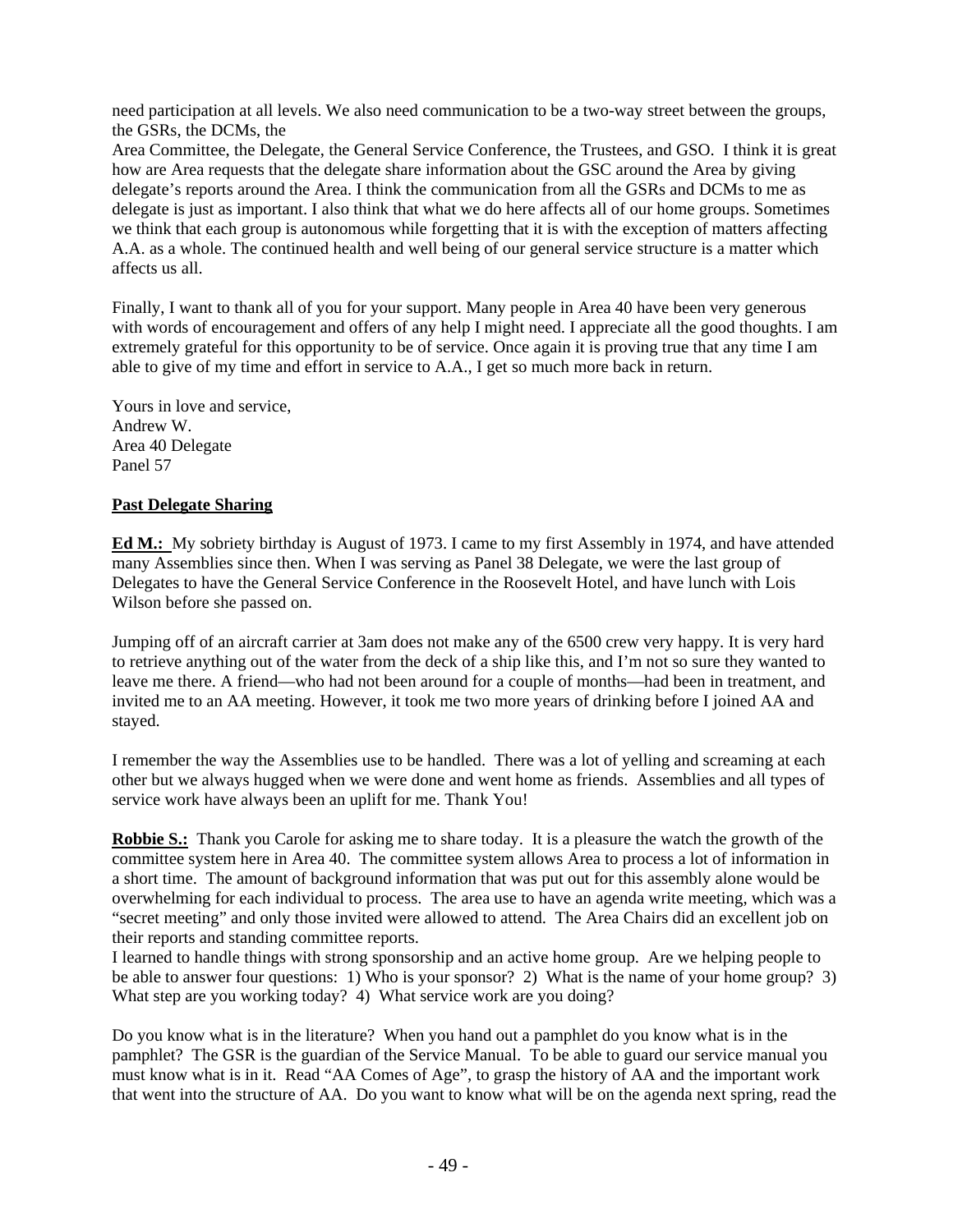Conference Report that will come out this fall. It is the minutes of the General Service Conference that Andrew will be attending in April. It explains what happened to the items we discussed to day. Other readings to know what is going on in AA are Box 459, Markings, and About AA. Use the Traditions checklist, Concepts checklist and the Grapevine for meeting topics or to work with sponsees.

Invite Area Committee Chairs to your district to learn about what is going on in the Area, Region and GSO. The uninformed leading the misinformed can only be avoided if you ask questions. Make sure you know and understand what you heave heard.

Agenda Items for Fall Assembly comes from you as a member of AA and your home group. What is your home group concerned about. The item about charging for shipping came from our Area. A group in Butte had a concern about small groups being charged for shipping so they presented an item to their district. It came to Area and passed. It was placed on the GSC Agenda and did not make it out of committee but a floor action brought it back up for further consideration and so it is on the agenda again this Spring.

We need to ask ourselves are the pre-assemblies working or not. It began in district 91 to help inform the groups of what was on the agenda. It has grown from there but is it serving the purpose that it was intended?

We need to ask are we doing the best we can for Area. Should we be looking at the way we nominate committee chairs for the elections? Can we expand the use of the website?

Andrew will be in New York the end of April. When you go home send out a card to him right away, it takes time for the cards to reach him and the support is important to him. When he returns he is scheduled to give his delegates report, be sure to attend and hear what he has to say.

Conference themes are a good source of topics for workshops, special events and roundups. Use them to encourage the participation of your district.

# **FALL ASSEMBLY—SEPTEMBER 22 & 23, 2007**

Thank you for allowing me to serve Connie R., Area 40 Secretary